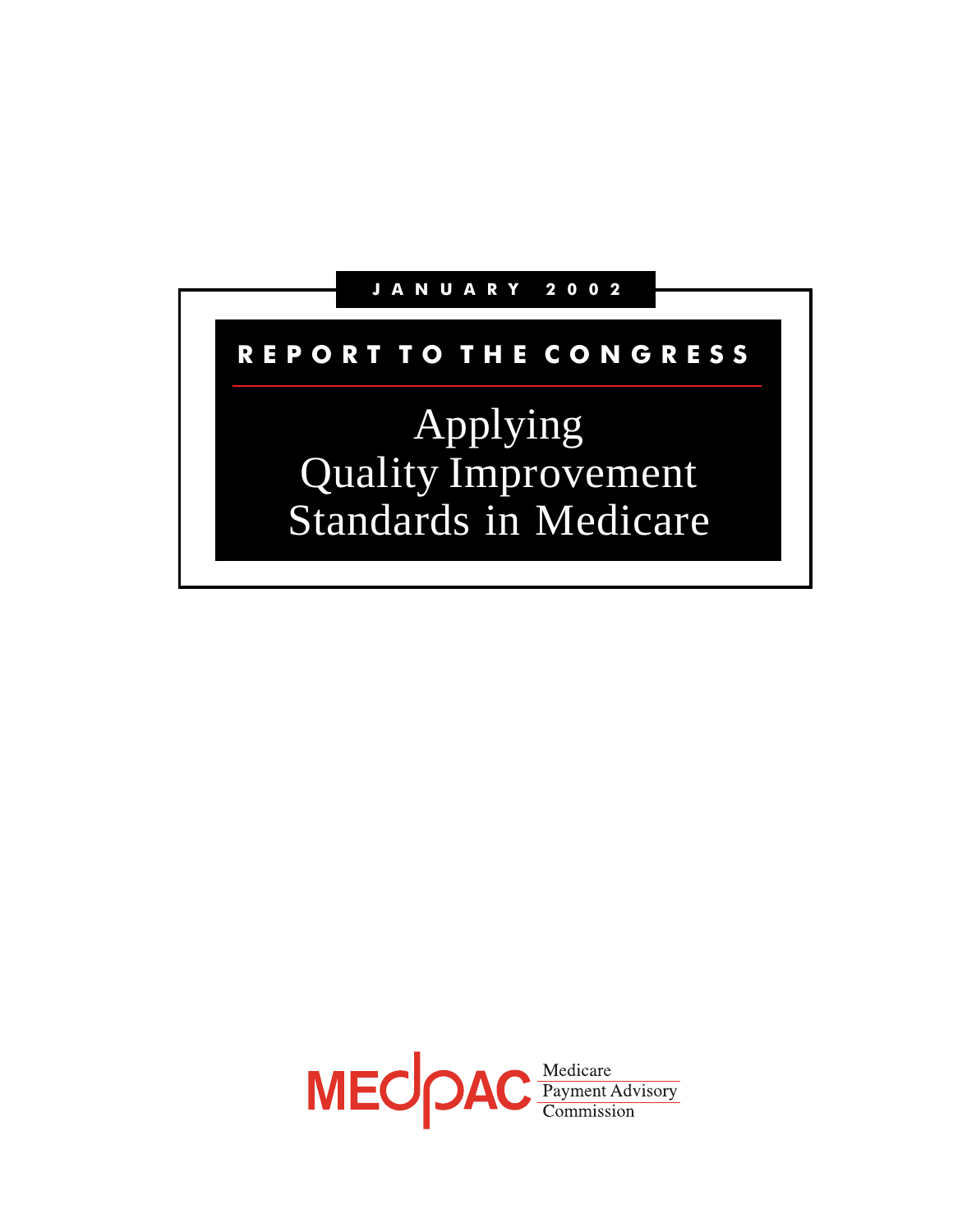### J A N U A R Y 2 0 0 2

# REPORT TO THE CONGRESS

# Applying Quality Improvement Standards in Medicare



1730 K Street, NW • Suite 800 • Washington, DC 20006 (202) 653-7220 • Fax: (202) 653-7238 • www.medpac.gov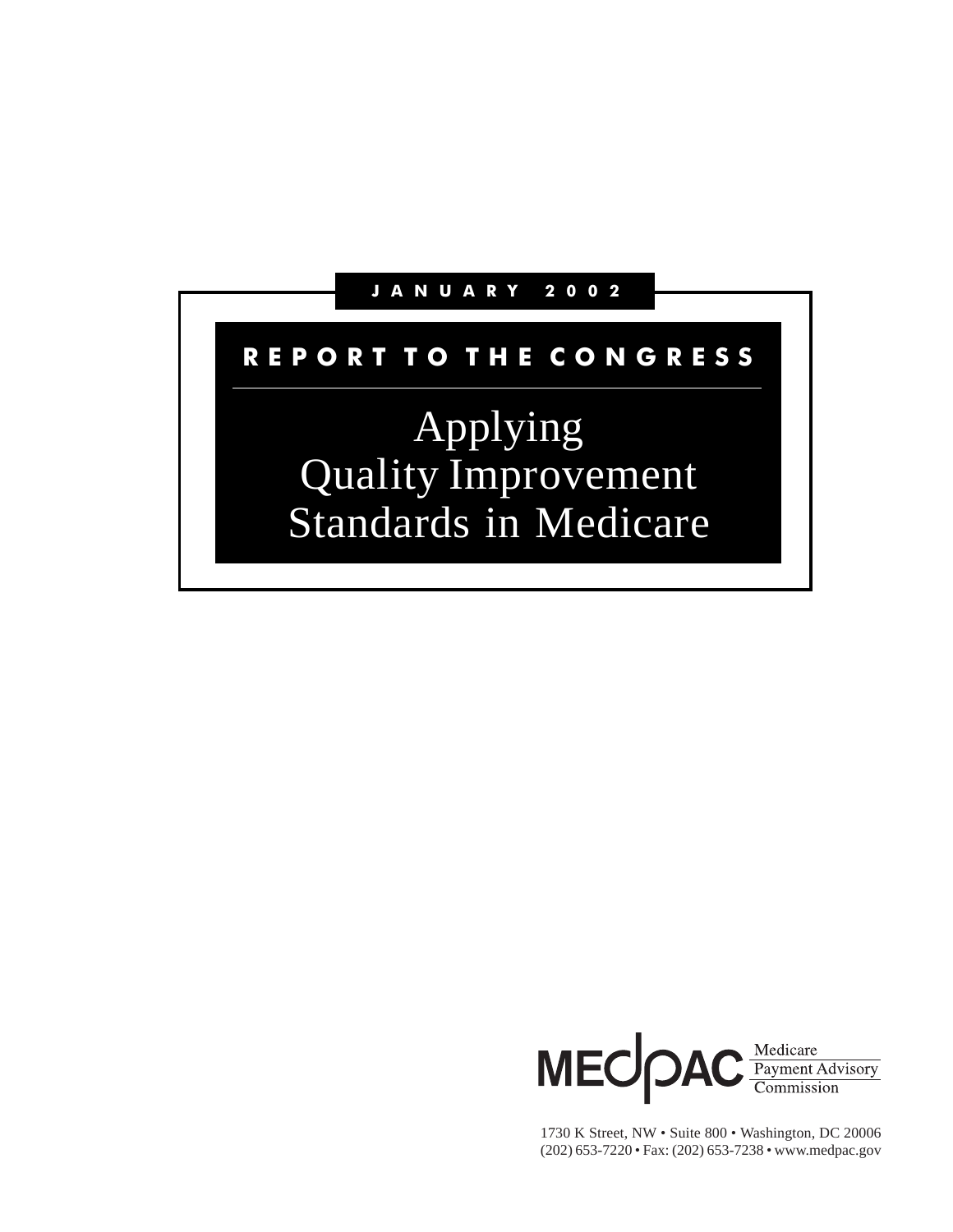# Table of contents

### **Chapters**

| $\mathbf 1$  | Developing and using quality improvement standards  1                                   |  |
|--------------|-----------------------------------------------------------------------------------------|--|
|              |                                                                                         |  |
|              |                                                                                         |  |
|              |                                                                                         |  |
|              |                                                                                         |  |
| $\mathbf{2}$ |                                                                                         |  |
|              | How should Medicare acknowledge the differing capacities of plans and providers         |  |
|              | How should the Secretary work to improve coordination between private and public sector |  |
|              | Are there other ways that Medicare could help stimulate quality improvement? 42         |  |

### Appendixes

### More about MedPAC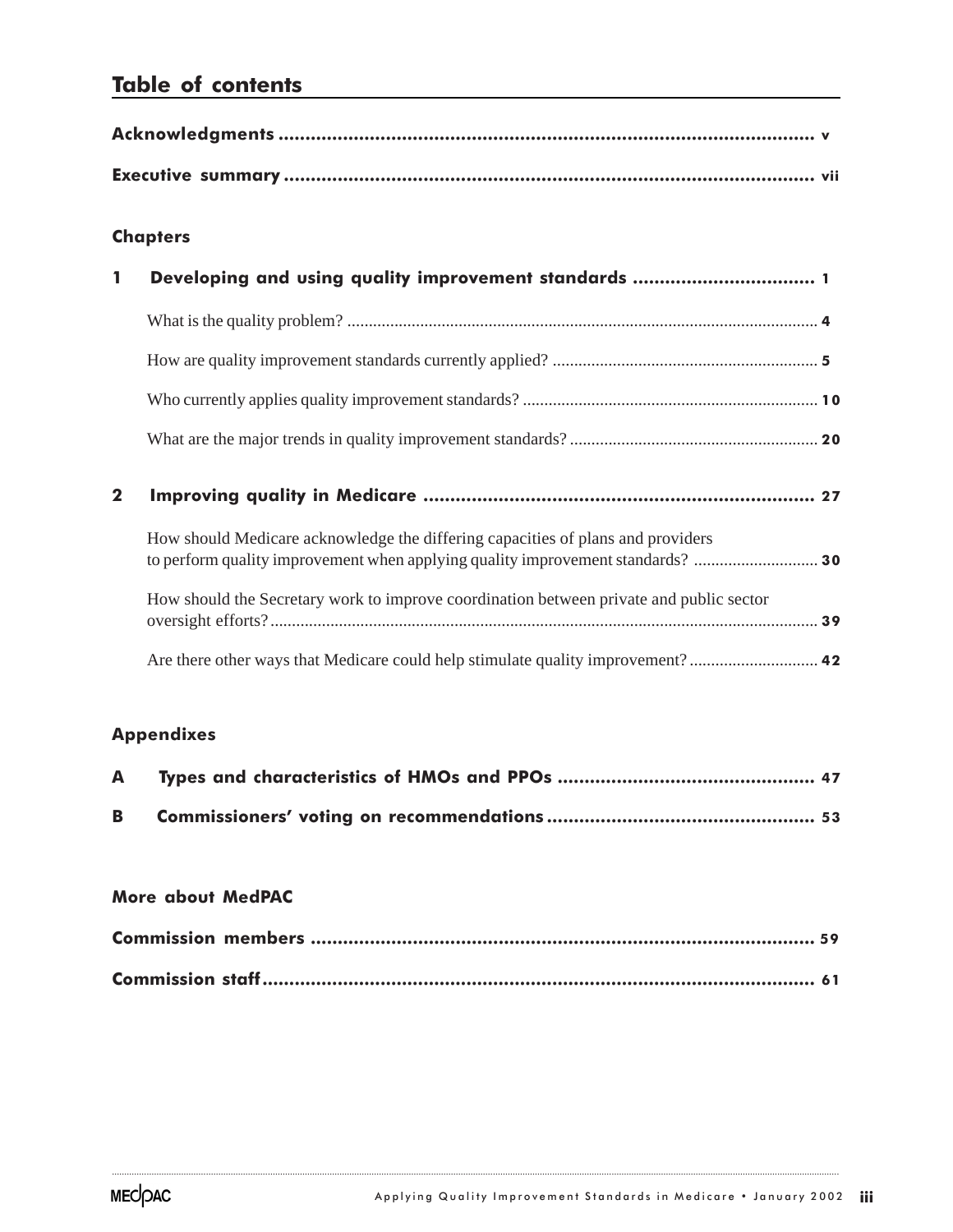# Acknowledgments

This report was prepared with the assistance of many people who shared important information on quality improvement with Commission staff. We thank Anne Berdahl, Judy Bragdon, Darlene Burgess, Jenny Bryant, Steve Clauser, Steve Cole, Joyce DuBow, Sierra Gollan, Liza Greenberg, Amy Heller, Steve Jencks, Jeff Kang, Lisa Lang, Patricia McTaggart, Dorothea Musgrave, Margaret O'Kane, Peggy Parks, Elaine Power, Shelley Roth, Lynne Rothne-Kozlak, Candace Schaller, David Schulke, Tony Tirone, Phyllis Torda, Margaret VanAmringe, Andy Webber, and Deborah Wheeler.

In addition, MedPAC contracted with CHPS Consulting to summarize and compare quality improvement standards of accreditors, regulators, and purchasers and to interview key representatives of plans, purchasers, providers, and oversight entities. We thank those individuals who were interviewed for the study.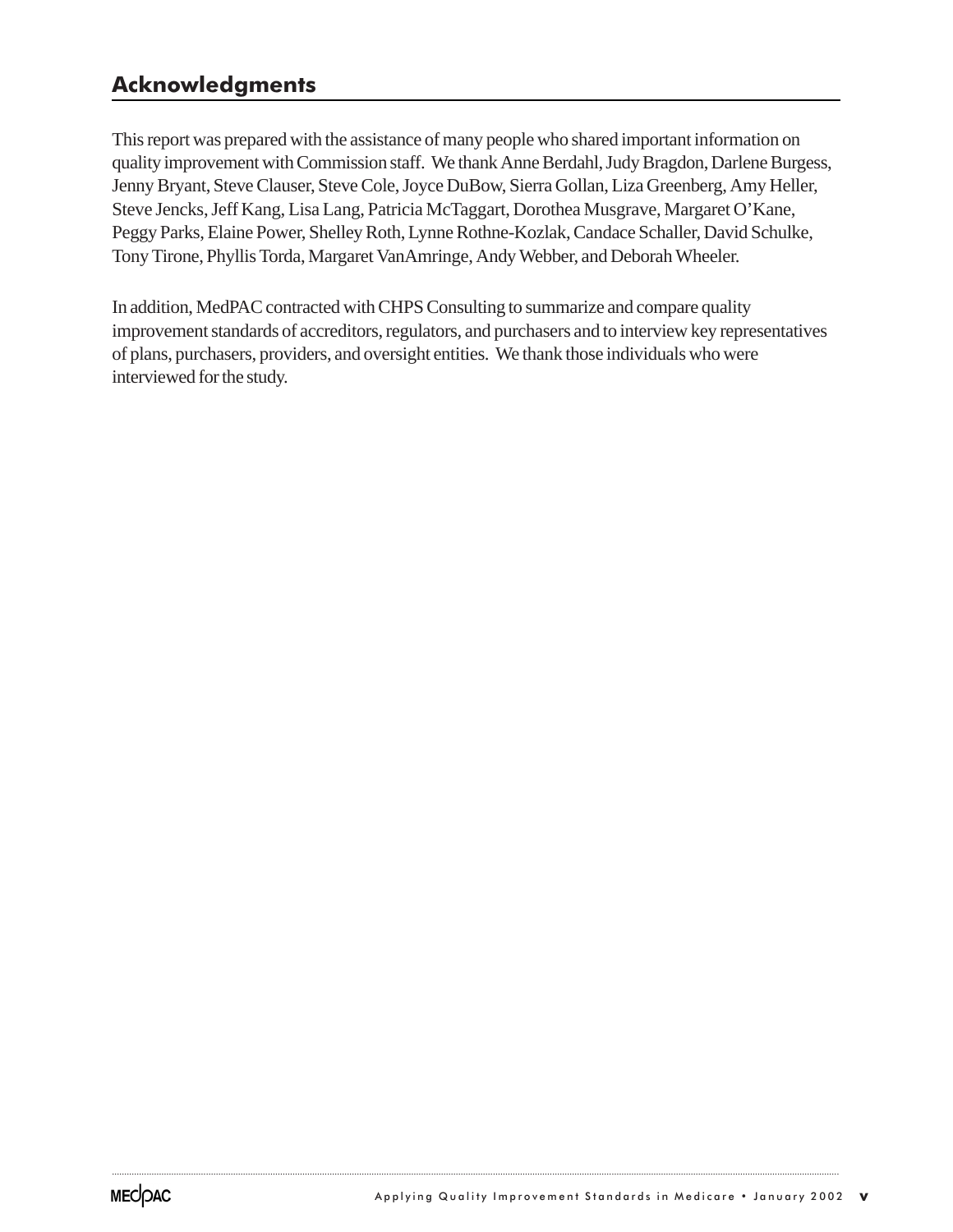| <b>Executive summary</b> |  |
|--------------------------|--|
|                          |  |
|                          |  |
|                          |  |
|                          |  |
|                          |  |
|                          |  |
|                          |  |
|                          |  |
|                          |  |
|                          |  |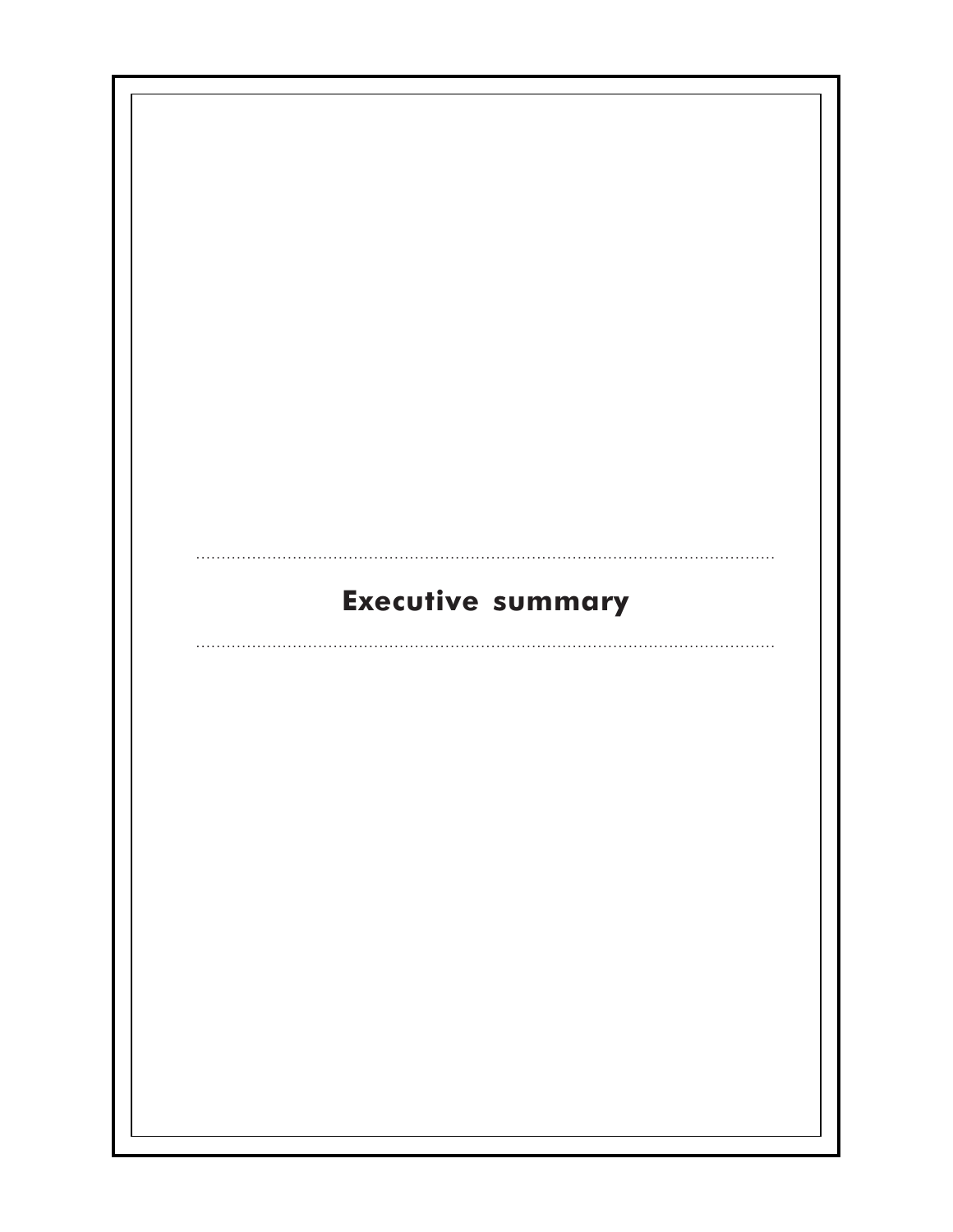### Executive summary

Medicare has a responsibility to ensure that the care its beneficiaries receive is of high quality. Because Medicare is the single largest purchaser of health care in the country, its actions influence the care that all patients receive nationwide. Applying standards that direct the efforts providers and plans take to improve quality is one way for Medicare to help ensure that high-quality care is available.

In the Balanced Budget Act of 1997 (BBA), the Congress included a set of rigorous quality improvement standards in its requirements for the newly developed Medicare+Choice (M+C) program. Recognizing that it might be difficult for some plans to comply with all the requirements, the Congress exempted M+C organizations other than health maintenance organizations (HMOs) from several requirements.

The Congress asked MedPAC to report on the appropriate application of quality improvement standards to all types of plans in the M+C program and whether differences among plan types were warranted. The Congress also asked MedPAC to consider how quality improvement standards should be applied to all types of providers in the fee-for-service (FFS) program. Our report focuses on quality improvement standards and assumes that quality assurance standards will remain in force.

The Commission weighed several factors in considering how to apply quality improvement standards to plans and providers:

- the imperative to improve quality and the need for leadership from Medicare;
- beneficiaries' rights to high-quality care whether they choose the M+C or FFS program;
- the complexity, uncertainty, and costs of quality improvement efforts;
- the varying capacities for different plans and providers to measure and improve quality; and
- the tools Medicare has to address quality concerns.

The Commission concluded that the goal of quality improvement standards is to improve the quality of care provided to beneficiaries by stimulating quality improvement activities and that applying standards is only one way Medicare could act to reach that goal. Medicare has multiple tools to stimulate quality improvement efforts. It can:

- act as a regulator and establish standards and measures;
- act as a purchaser and reward high performance;
- act as an advisor and help plans and providers measure and improve care; and
- act as a researcher, either alone or in coordination with others such as the Agency for Healthcare Research and Quality (AHRQ), to further develop the science of quality improvement.

......................................................................................................................................................................................................................................................................................................

Medicare should use all the above tools to improve the quality of care for its beneficiaries.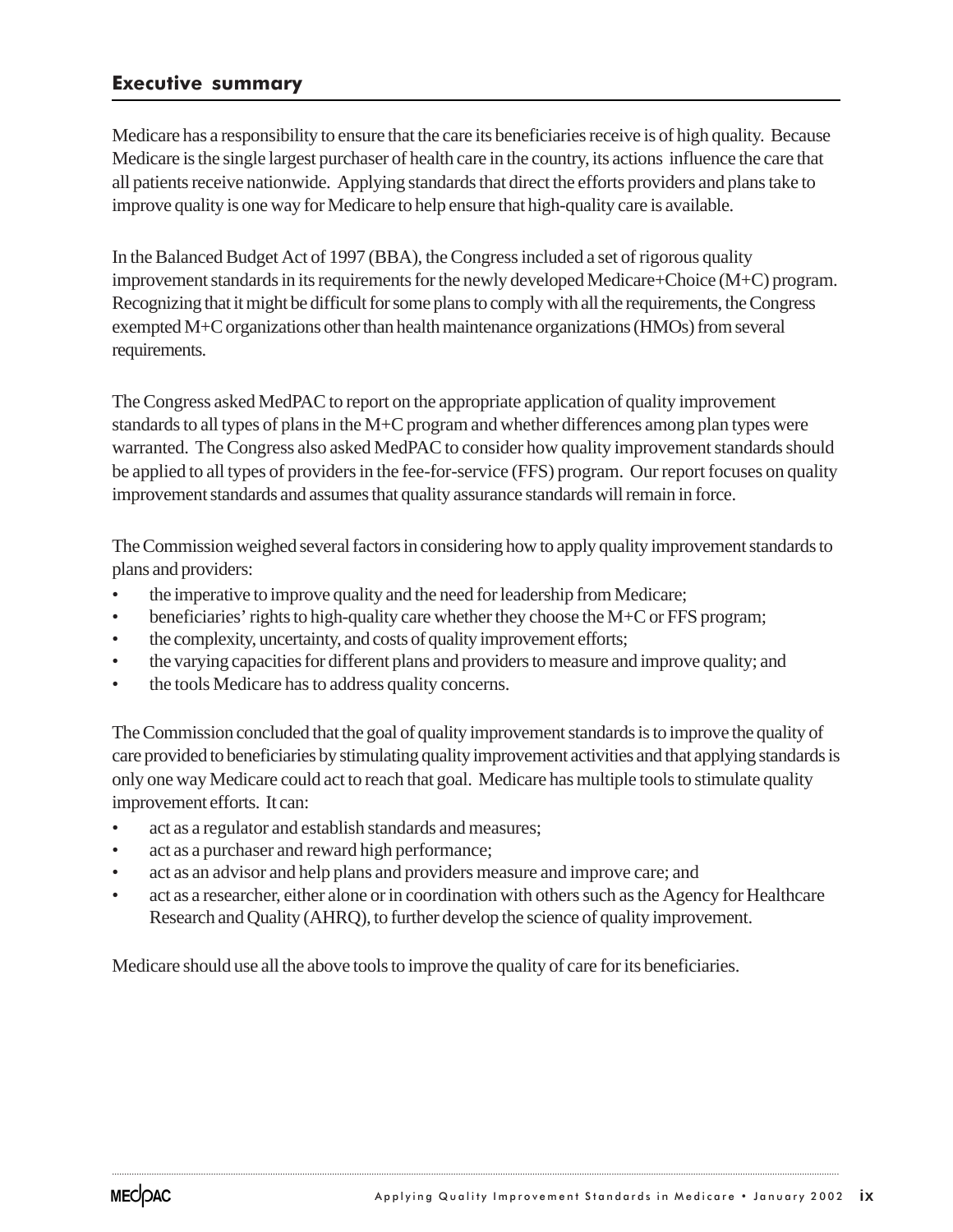### **Recommendation 1: The Secretary should apply appropriate quality improvement standards to plans in the Medicare+Choice program and institutional providers in the fee-for-service program, recognizing differing plan and provider capabilities. He should reward plans and providers for high quality performance and improvement.**

All plans and providers must contribute to improving quality. However, each must contribute according to its individual strengths and weaknesses. Just as plans in the M+C program must establish processes and structures to measure and improve quality so should institutional providers through the conditions of participation (COPs) in the FFS program. While it would be difficult to hold individual clinicians responsible for establishing such systems, particularly if the requirements included significant data collection, clinicians could be encouraged to participate in the efforts of others.

Because few providers see enough patients in specific clinical areas to allow for meaningful comparisons, it may be more reasonable to expect M+C plans to report data publicly on organizationspecific clinical measures than to expect individual providers to do so. However, quality improvement performance for institutions and clinicians could be evaluated on broader measures than those in specific clinical areas. Providers also might be expected to collect and report data that could be aggregated across settings or clinicians by the Centers for Medicare & Medicaid Services (CMS) and reported to the public.

The efforts of each type of plan or provider should be coordinated to achieve the maximum effect on the overall program. Requirements creating expectations for plans in the M+C program should be designed to stimulate and support FFS requirements and efforts and requirements for providers in the FFS program should be designed to contribute to improved quality within M+C plans.

Financial and nonfinancial rewards also should be an integral part of the application of quality improvement standards. They should be available whether the efforts are voluntary or mandatory; this will provide recognition for those who meet or exceed rigorous standards and also stimulate plans and providers to increase their voluntary efforts.

### **Recommendation 2: The Secretary should reduce duplication between public and private oversight efforts when applying quality improvement standards and measures.**

Recognizing that one of the primary costs of quality improvement is compliance with multiple standards, including reporting on numerous performance measures, the Medicare program should use its leadership position to reduce the duplication of oversight efforts. This could be achieved by continuing CMS efforts to broaden the use of deemed status authority with private accreditors, and relying on or encouraging the development of standardized performance measures. In addition, when developing new quality improvement standards, CMS should continue to evaluate existing standards to determine the need for additional or different requirements for Medicare.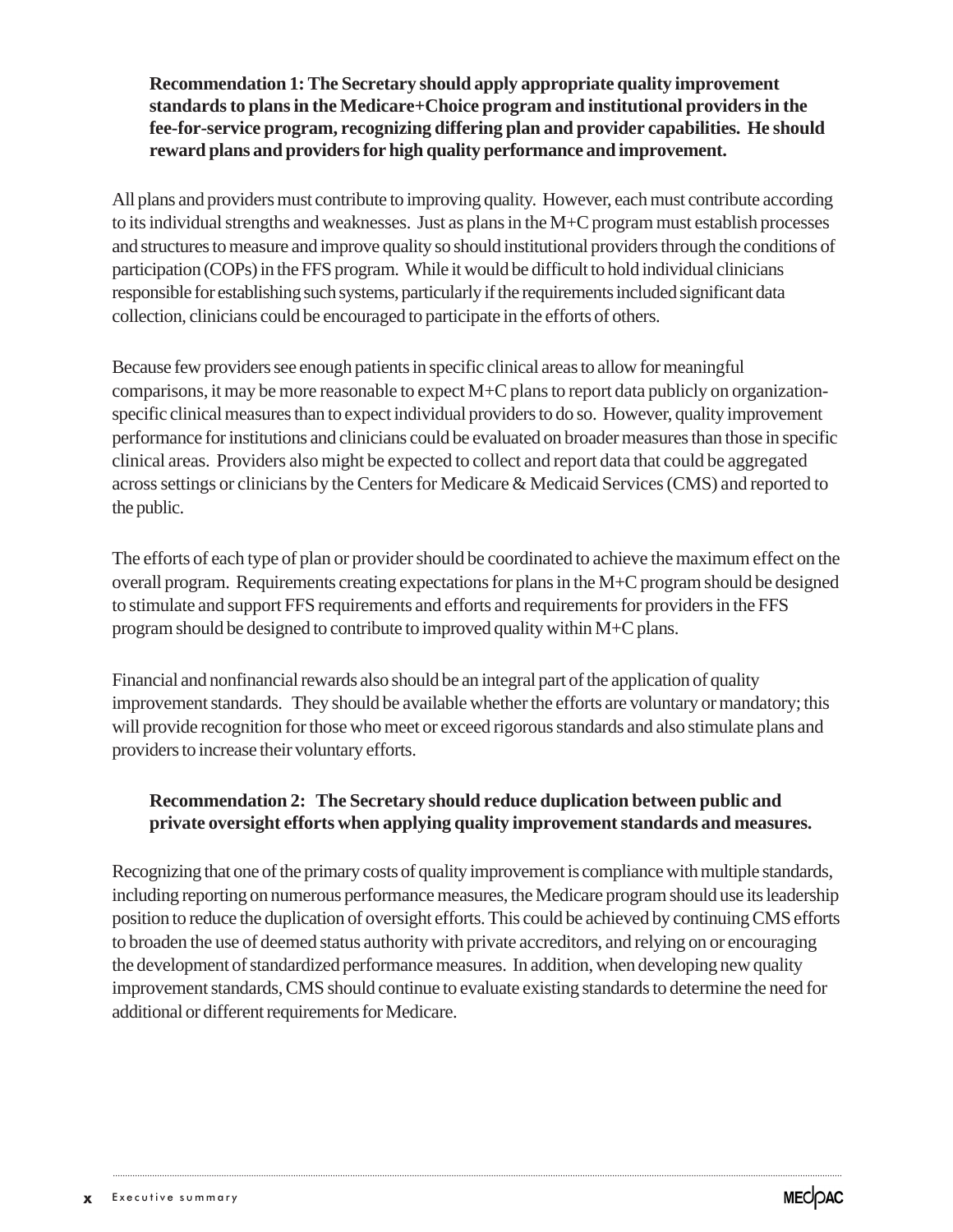### **Recommendation 3: The Secretary should assist plans and providers to improve quality. He also should encourage and fund research on appropriate measures and innovative mechanisms to improve quality.**

This recommendation is intended to address gaps in the ability of some plans and providers to measure and improve care and the knowledge base necessary to do so.

The CMS strategy of using expert clinicians and statisticians from quality improvement organizations (QIOs), formerly known as peer review organizations (PROs), to shore up the lack of expertise of some plans and providers should be supported and expanded. This assistance may need to be increased if more non-HMOs enter the M+C program or if CMS imposes additional quality improvement requirements on FFS providers. Assistance could take the form of data collection and analysis or advice on successful interventions. Built into this technical assistance should be an understanding that CMS will share what it learns from one provider or plan with others.

The Secretary has research resources through AHRQ and CMS and the advantage of a very large population base from which to collect data. Useful research topics include the development of measures for clinical topics where performance measures are less well-established, effective provider incentives for improving quality, and appropriate risk-adjustment techniques for publicly reported data. CMS also should evaluate efforts currently under way, such as the FFS program's QIO efforts and the impact of M+C program's Quality Assessment and Performance Improvement requirements on quality of care. ■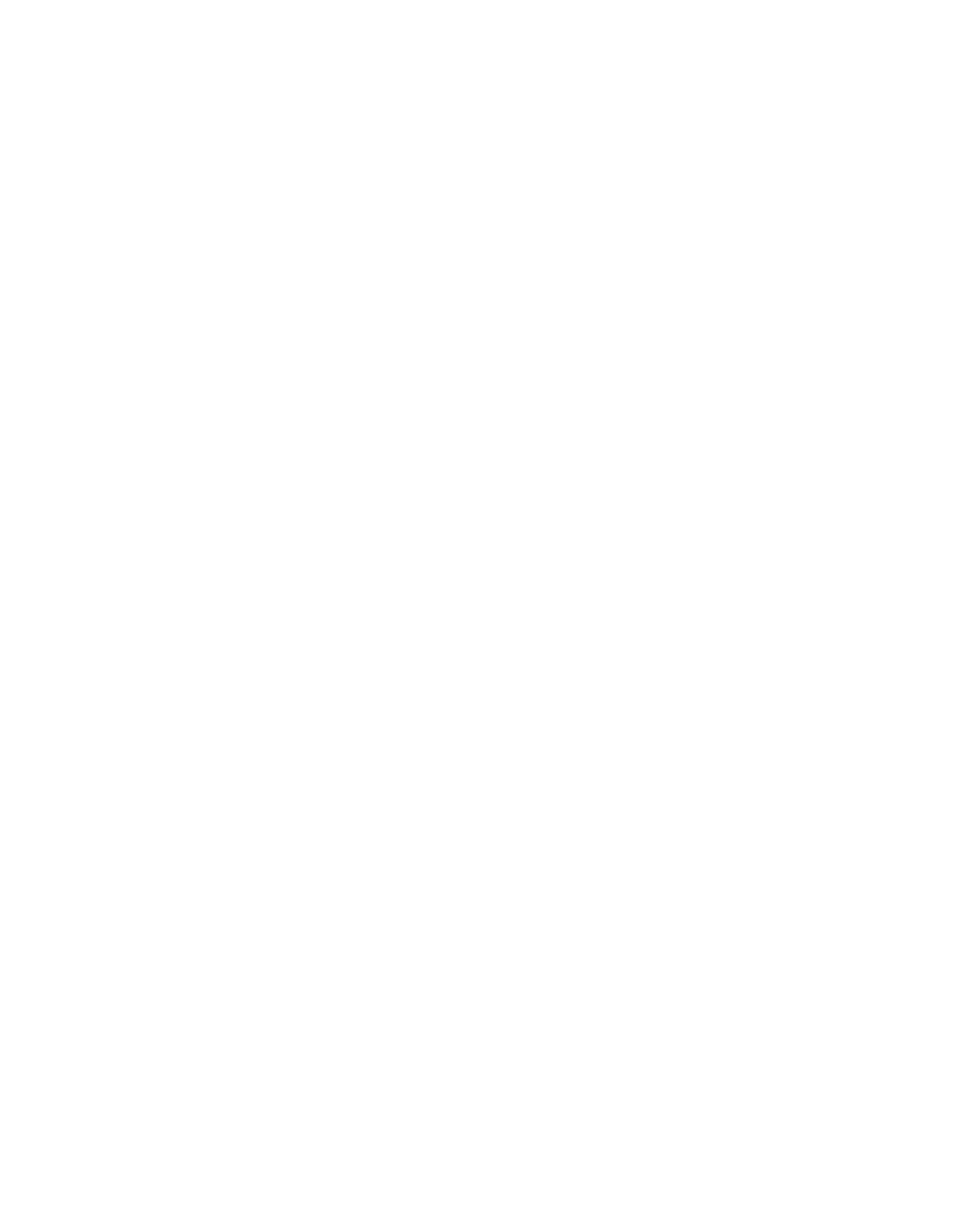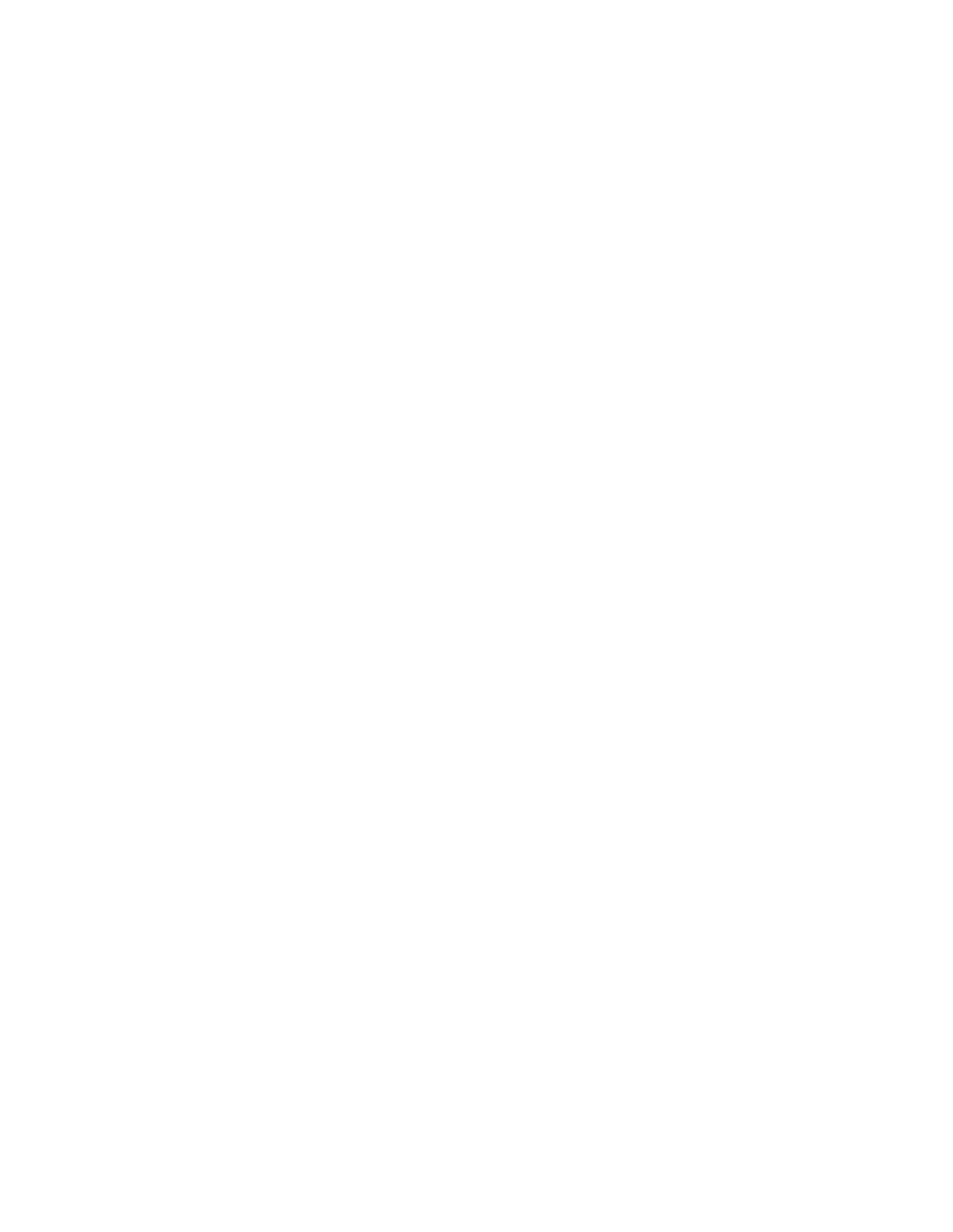In the Balanced Budget and Refinement Act of 1999 (BBRA), the Congress directed MedPAC to report on how quality improvement standards should be applied to each type of Medicare+Choice (M+C) plan and to the Medicare fee-for-service (FFS) program. The Congress was concerned about the appropriate application of quality improvement standards to different types of plans in the M+C program and the differences in quality improvement efforts between the FFS and the M+C program. In considering how to apply standards, the Congress directed MedPAC to consider the feasibility of applying standards comparable to M+C quality improvement standards to all plans and the FFS program.

The Congress exempted private fee-for-service and non-network medical savings plans from portions of the M+C quality improvement standards in the Balanced Budget Act of 1997 (BBA). It also exempted preferred provider organizations (PPOs) in the BBRA; however, health maintenance organizations (HMOs) are still required to meet all of the standards.

The Congress also was concerned that the new level of rigor in the M+C program might create an unlevel playing field between the M+C and FFS programs. The Centers for Medicare & Medicaid Services (CMS) and individual providers are working to improve care to FFS beneficiaries in many of the same ways as the M+C program. However, CMS relies less heavily on regulatory requirements to stimulate quality improvement in FFS Medicare than it does in the M+C side of the program.

To address these issues, we identified the problems that quality improvement standards are designed to address, who is currently applying quality improvement standards, and the issues they face when applying them. We analyzed current Medicare M+C and FFS efforts and interviewed numerous plans and providers for their perspectives on quality improvement standards.<sup>1</sup>

Through our analysis, we found that: (1) plans and providers vary widely in their ability to meet quality improvement standards, (2) private and public sector standards are often duplicative, and (3) other efforts beyond developing and applying standards are needed to stimulate quality improvement.

In developing our recommendations, the Commission was guided by the following principles:

- all Medicare beneficiaries should receive high quality health care,
- efforts to improve quality are imperative,
- Medicare should take the lead in stimulating and supporting quality improvement, and
- all plans in the M+C program and providers in the FFS program should participate in quality improvement efforts in accordance with their capabilities.

In accordance with these general principles, our recommendations outline ways in which Medicare can work to ensure that all plans and providers contribute to quality improvement, coordinate its efforts with those of other oversight agencies and purchasers, and use rewards, technical assistance, and research to further improve the quality of health care.

......................................................................................................................................................................................................................................................................................................

<sup>1</sup> To assist with this report, MedPAC contracted with CHPS Consulting to summarize and compare quality improvement standards of accreditors, regulators, and purchasers and to interview key representatives of plans, purchasers, providers, and oversight entities.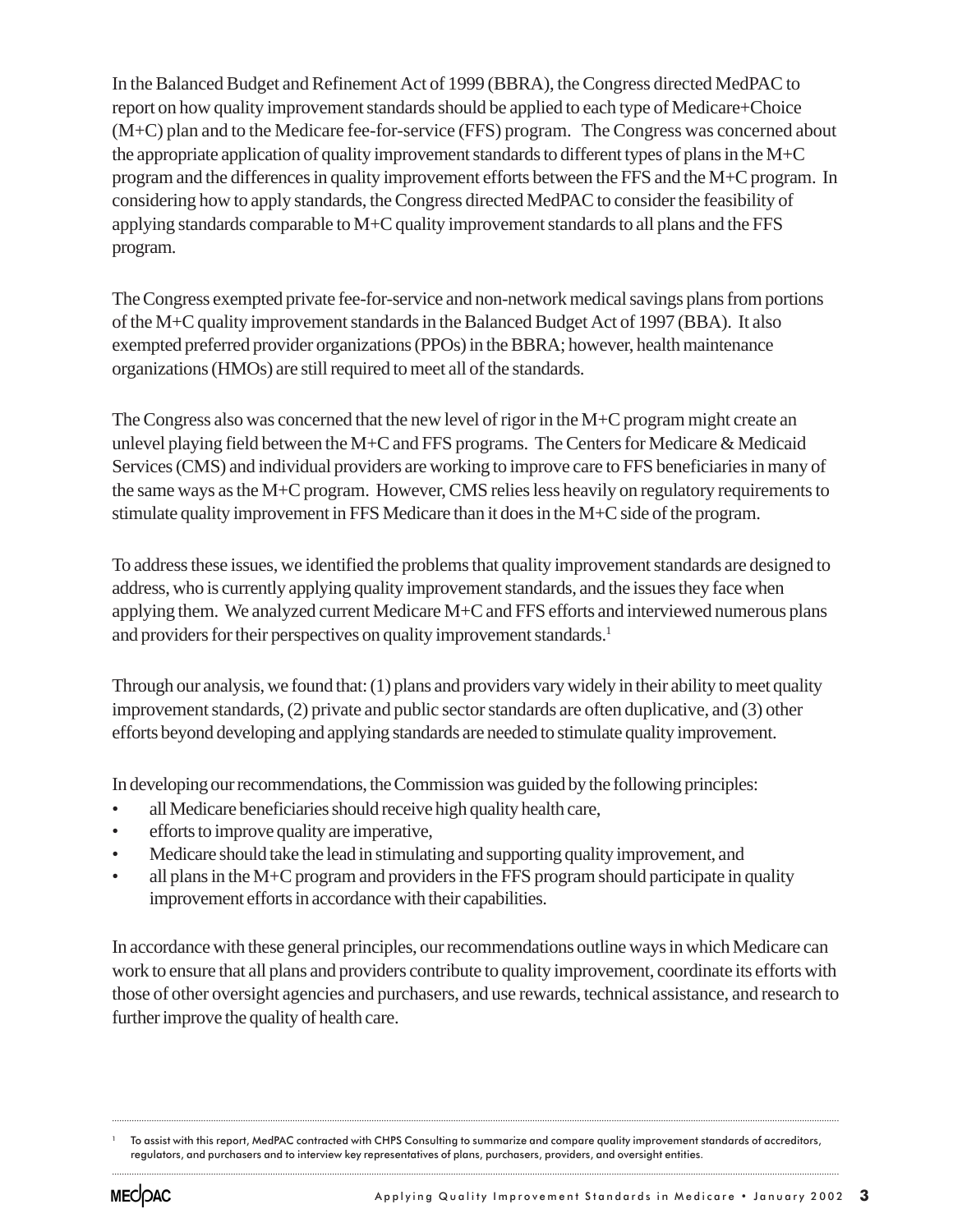# What is the quality problem?

Numerous studies have documented the challenges of improving the quality of care and sparked widespread debate on the best way to close the gap between what we know to be good care and the actual care delivered (IOM 2001, IOM 2000, Chassin and Galvin 1998, Jencks 2000, The President's Advisory Commission on Consumer Protection and Quality in the Health Care Industry 1998). Described as a "chasm" in the most recent Institute of Medicine report (IOM 2001), a significant gap exists between the knowledge of specific services that lead to better outcomes and prevent medical errors and the actual care delivered to patients. For example, best practices dictate the administration of beta-blockers after heart attacks to reduce the chance of a recurrence, yet according to quality improvement organization (QIO) program data published in 2000, the median state rate of heart attack patients who were discharged without a prescription for beta-blockers was 28 percent (Jencks 2000).<sup>2</sup> Similarly, although computerized physician order entry is a technique known to have a positive impact on reducing medication errors, it is not widely used (UCSF-Stanford University Evidence-based Practice Center 2001).3

Citing shortages of medical specialists and concerns with how hospitals address medical errors, physicians are also worried about the quality of care their patients receive. In a recent survey, almost 60 percent of physicians stated that their ability to provide quality care has gotten worse in the past five years and over half were very concerned that the quality of care would decline further (Blendon et al. 2001).

Experts have speculated the gap in quality results from multiple interactive factors rooted in the intrinsic complexity of modern medical practice. These factors include:

- Patients are living longer and being treated concurrently for multiple medical problems.
- Rapid advances in medical knowledge have made it difficult for practitioners to integrate new practices into patient care. A recent study found it took an average of 17 years for newly discovered forms of treatment to become routine patient care (Balas and Boren 2000). Absent a critical mass of practitioners adopting evidence-based best practices, significant improvements in clinical care are difficult to achieve (Coye 2001).
- Current systems of care were not designed to treat the increasing number of patients with ongoing chronic conditions. Originally, the U.S. health care system focused on treating acute episodes of illness. Yet, because a growing percentage of the population are elderly and rates of chronic conditions are highest among the elderly, more patients need ongoing care for chronic medical problems (Hoffman et al.1996). As a larger number of patients suffer from chronic conditions, coordination and continuity of care across and within settings becomes increasingly important.

....................................................................................................................................................................................................................................................................................................................................................................

 $^2$  Because a desired outcome may not manifest for many years and because few clinical outcomes can be readily tracked, process measures are used as proxies for "outcomes" of care. For example, the percentage of heart attack patients who are treated with a beta-blocker upon discharge is a process measure that would be a proxy for the outcome of a reduction in subsequent myocardial infarcts.

<sup>&</sup>lt;sup>3</sup> Computerized physician order entry refers to a method for automating the medication ordering process which could rely on a variety of different computer-based systems. It seeks to ensure legible, complete orders and is often used in combination with clinical decision support systems that further assist physicians in making decisions regarding frequency of administration or dosages and may also provide information on drug interactions and guidelines.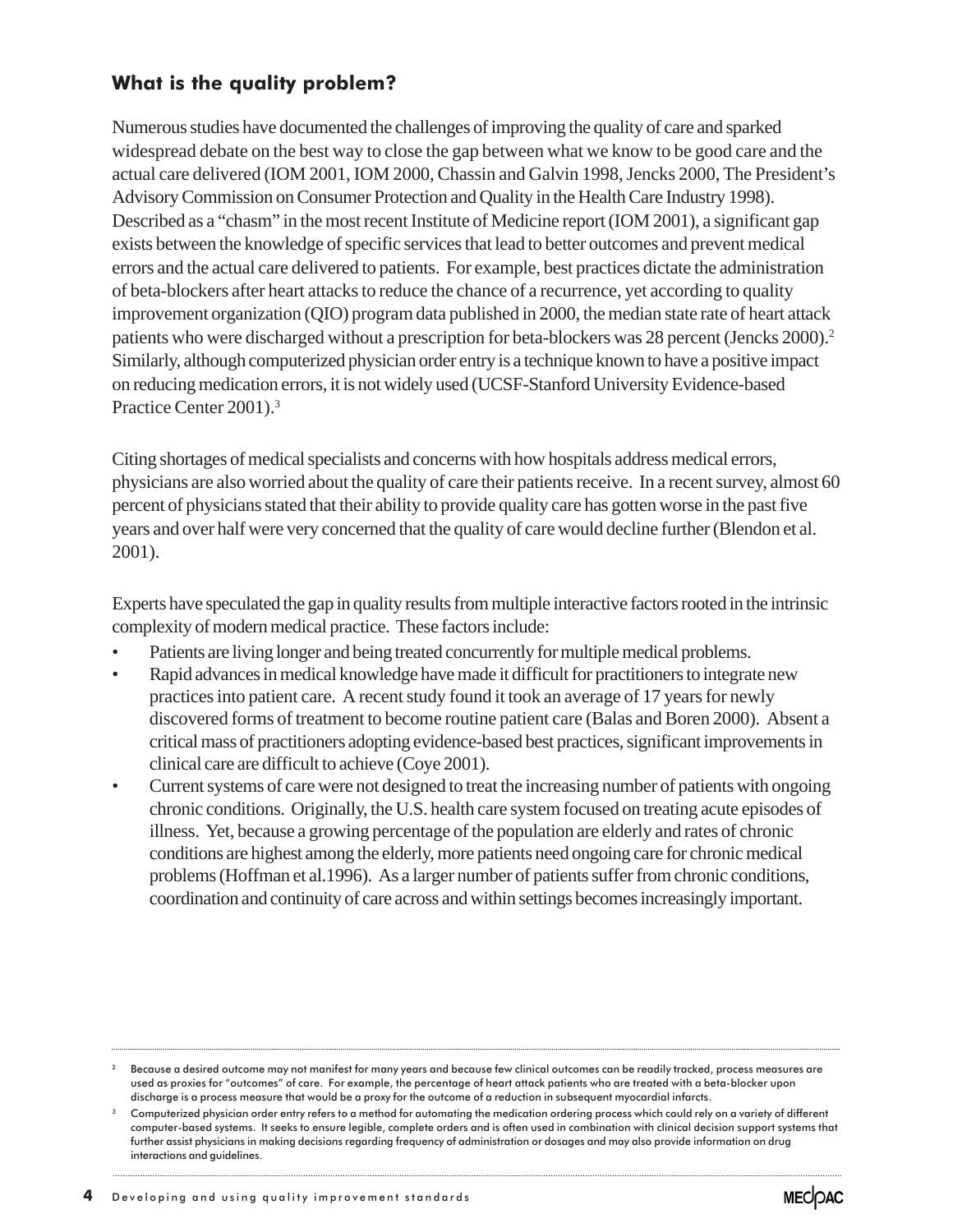Strategies to improve quality that rely on the application of standards to individual plans and providers are limited in their ability to overcome these barriers. Barring coordinated community-wide efforts, quality improvement standards applied at the institution or practitioner level can encourage only the development of systems that improve quality under the control of one provider. While greater focus on delivering the "right" care in institutions could increase the diffusion of information on best practices, it does little to ensure better coordination across settings. Similarly, because providers in health plan networks commonly contract with multiple plans, as well as serving patients on a fee-for-service basis, the effect of any one plan's efforts on a clinician's practice is limited. A plan in which providers are primarily dedicated to the plan's own patient base can work more closely with practitioners to adopt new evidence-based practices and expect greater coordination across settings.

Therefore, the application of standards represents only one way to address quality concerns. Broader leadership is needed to encourage the development of the infrastructure, including information systems to measure performance and distribute information on needed improvements, and to support individual care givers' and institutions' efforts (IOM 2001, IOM 2000).

# How are quality improvement standards currently applied?

Quality improvement standards have evolved out of quality assurance standards. (Bhatia et al. 2000) Because quality improvement standards are relatively new, the manner in which they are applied often raises concerns. Knowledge is limited on the best strategies for improving quality and on whether the benefits of quality improvement outweigh the costs. Thus, some suggest quality improvement standards need to be applied cautiously. In addition, applying quality improvement standards raises concerns about the appropriate use of the generated data. Some would like to use the information to hold entities accountable for their performance. Others suggest that use of the information should be limited to internal improvement by the organization generating the data.

### Evolution of quality standards

Historically, accreditors and regulators relied on quality assurance activities to guarantee a minimal level of care. However, as better tools for measuring and improving the quality of care have emerged, accreditors have begun to expect health care organizations not only to ensure a minimum level of quality, but also to work to improve quality. Quality improvement standards build on but do not replace quality assurance standards. The BBA provisions requiring M+C organizations to demonstrate improvements in quality provide an example of this shift in philosophy.

Typically, quality improvement standards require an organization to (1) measure its performance, (2) work to improve care, and (3) demonstrate the results of its efforts to a third party. While both quality assurance and quality improvement standards require the entity to establish specific structures and processes, the goals of the structures and processes are different. Quality assurance standards are designed to ensure a minimal level of quality and to identify and potentially punish individuals within the system who may be providing sub-standard care. In contrast, quality improvement standards are designed to ensure that the entities have an effective process for continually measuring and improving the care delivered by all providers.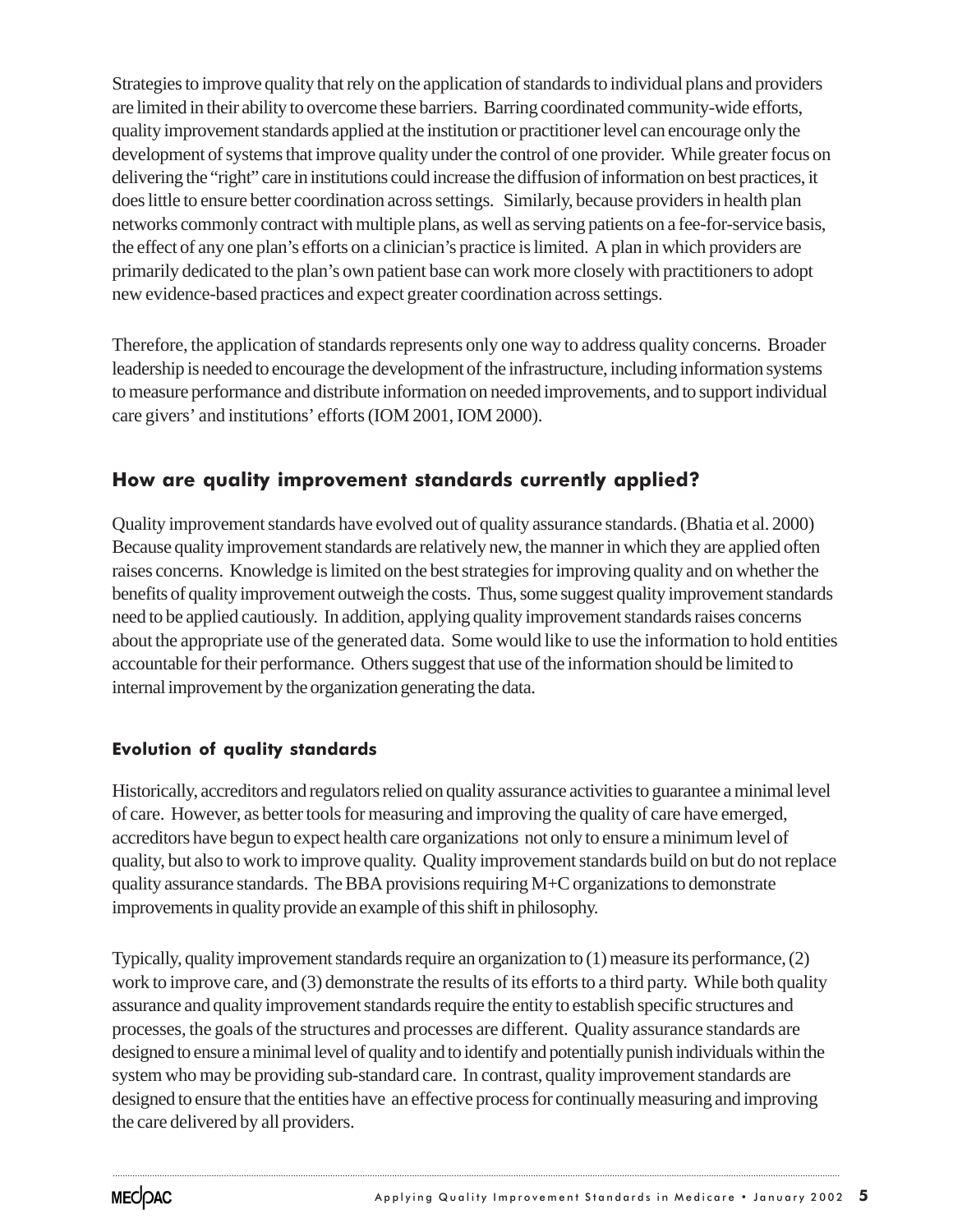Structural quality improvement standards include infrastructure and organizational requirements, such as an adequate data system and the appropriate qualifications of quality improvement personnel. Process quality improvement standards include requirements such as the organization must seek input from particular stakeholders in deciding what to measure, and that the organization must take action if a quality problem is identified.

Requiring organizations to demonstrate the results of their efforts on specified performance measures is one of the primary distinctions between quality improvement and quality assurance standards. Oversight agencies or purchasers who apply quality improvement standards usually require organizations to report their performance on specific clinical or service delivery areas. Some agencies or purchasers require organizations to show actual improvement on measures, while others simply require that organizations measure and report on their performance whether improvement has occurred or not. In contrast, compliance with quality assurance requirements usually requires providers or plans to demonstrate that processes and structures are in place to assure quality, not to show they have met specific performance measures.

### Issues in quality improvement standards

Developing and applying quality improvement standards raises several issues. Although knowledge and experience with quality improvement processes is increasing, much still is unknown, except that improving quality is complex. The financial impact is also unclear. Resources are needed to measure and work to improve quality, but whether any savings results depends on the clinical areas targeted. It is also difficult to quantify and judge whether the improvement in care quality is worth the cost of the intervention.

Regardless of the lack of knowledge on how to improve quality and the financial impact of doing so, regulators, accreditors, and purchasers are moving forward with efforts to require providers and plans to measure and report on care in specific clinical areas. How these measures are chosen and their purposes are central issues in determining how to apply quality improvement standards.

#### Limited knowledge

Improving quality is a complicated endeavor that continues to evolve. A growing body of evidence demonstrates that certain care processes are associated with better outcomes in certain clinical areas, and well-tested measures exist in many of them. However, measures do not exist in many important clinical areas and are continually being defined, tested, and validated in others.

For example, in heart care, several clinical processes are well established to improve the outcomes of care for patients, and measures upon which information can be collected in comparative fashion across settings have been defined and are in use. However, in the area of mental health care, while some measures of good care practices exist, their relationship with the outcomes of care are less wellaccepted and it is difficult to use the same measures across the different types of settings in which those with mental illness are treated.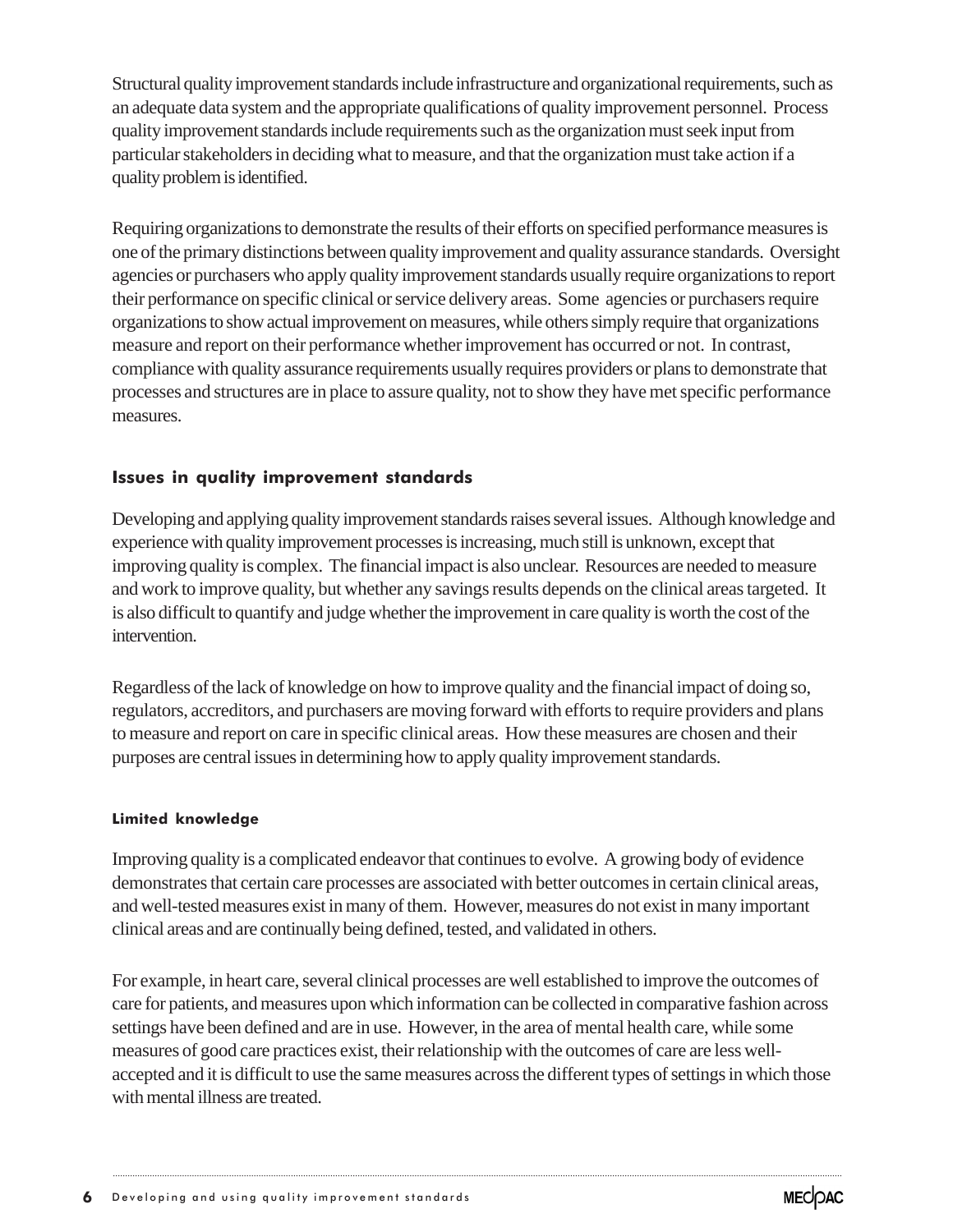Our capacity to compare entities' ability to improve quality is also not well advanced. Risk adjustment mechanisms to account for differences in patient populations are not well developed and will be necessary before applying many types of measures to providers and plans. Moreover, because factors beyond the control of plans or providers often affect patient outcomes, it is difficult to assign accountability. For example, measures that are affected by the extent to which patients comply with providers' treatment plans may unfairly portray or penalize providers or plans or prompt adverse selection.

The uncertainty over appropriate measures causes concerns that limited resources will be focused on clinical areas in which measures are the most developed and validated and in which providers or plans have more control. Thus, clinical areas lacking defined measures or effective improvement mechanisms may receive fewer resources, which may further jeopardize quality improvement in these realms (Starfield 1998).

### **Cost**

Although some evidence suggests that focused quality improvement projects result in savings, more satisfied patients and safer care, little is known about the costs of the comprehensive, system, or institution-wide improvements that would have the greatest impact on clinical care (Coye 2001).

Care has improved in areas for which the National Committee for Quality Assurance (NCQA) has collected data from plans.<sup>4</sup> Preliminary results from Medicare's QIO program also reveal improvement in nearly all the targeted clinical areas (Cuerdon 2001). Whether care is improving as fast as possible or whether the targeted areas are the most critical is unknown.

Quality experts classify clinical quality problems in three categories: overuse, underuse, and misuse<sup>5</sup> (IOM 2001, IOM 2000, The President's Advisory Commission on Consumer Protection and Quality in the Health Care Industry 1998). Processes that reduce or eliminate overuse of medical services should result in savings. In contrast, if the problem is one of underuse, correction would lead to provision of more medical services, and may result in higher costs, at least initially. Depending on the nature of the problem and the clinical cause or outcome, reduction of misuse of services could increase or decrease costs.

....................................................................................................................................................................................................................................................................................................................................................................



<sup>4</sup> In the NCQA report, which included data from 372 health plans covering more than 63 million people, gains were seen in all key areas of care and service. For example, the average rate of patients receiving a blood level screening for cholesterol after a cardiovascular event rose from 69 percent in 1999 to 74 percent in 2000 (NCQA 2001b).

<sup>5</sup> Overuse of services occurs when a health service is provided that poses substantially greater risks than potential benefits to the patients. The number of hysterectomies performed is one example of overuse. Underuse occurs when there is evidence that a patient did not receive a service or procedure whose benefits exceeded the risks. Lack of beta-blocker therapy in patients who have had heart attacks is an underuse problem. Misuse occurs when otherwise appropriate care is given to a patient in a manner that may lead to avoidable complications. Many medical errors are in the misuse category.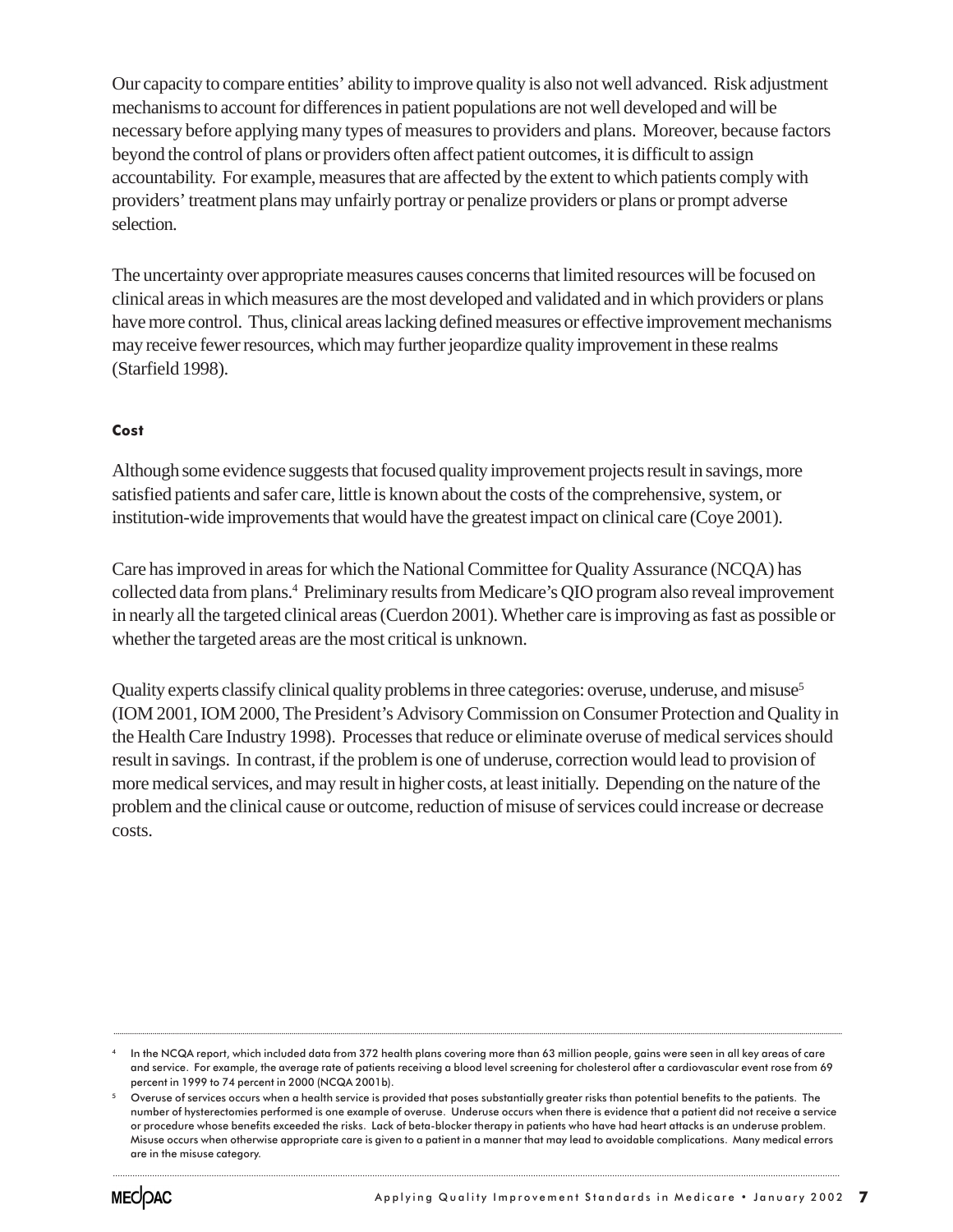A key factor in determining the financial impact of quality improvements is whether the costs of initial efforts are offset by savings later on. The vast majority of the measures in the QIO program target underuse of services; therefore, at least in the short term, provision of those services are likely to increase costs. However, because providing services to a patient initially in one episode may result in preventing or reducing the need for future treatment, addressing levels of underuse may reduce costs in the long term. For example, management of chronic conditions may require more physician office visits and tests, but prevent expensive hospitalizations later on. Many of the NCQA measures also target underuse of services (primarily preventive care) and NCQA estimates that these improvements could yield an annual "productivity dividend"of \$1.4 billion for employers. This number represents an estimate of the number of sick days (amount of sick wages) avoided through better provision of care by health plans reporting data to NCQA in seven clinical areas. While these savings would not be considered a direct reduction in health care costs, employers may factor them into decisions regarding employee benefit packages.

In addition to a lack of knowledge regarding the cost of improving quality, plans and providers often cite the lack of purchaser and consumer interest in and willingness to pay for quality improvement as reasons why they are reluctant to undertake extensive quality improvement efforts. Investing the resources necessary to achieve comprehensive quality improvement may not translate initially into higher prices or increased volume for providers (Coye 2001). Another key issue is who receives any savings. Because patients switch providers, plans, and employers, and see numerous clinicians in the process of care, savings may not accrue to the party who made the initial investment.

### Challenges in demonstrating results

When applying quality improvement standards, regulators, accreditors, and purchasers evaluate the structures and processes organizations establish to measure and improve care. However, they often rely more heavily on requirements that an organization demonstrate the results of its efforts. Because of this emphasis and the fact that data are sometimes used by regulators or consumers for comparisons between organizations, standards requiring entities to demonstrate the results of their efforts are the most controversial type of quality improvement standard.

In considering how to require organizations to report on performance measures, questions emerge about who should select clinical topics and measures and the appropriate use of data to compare entities. When quality improvement is an internal strategy, entities can choose clinical topics and performance measures that are relevant to their patients and the services they offer. The measures do not have to be as precise or sample sizes as large as would be necessary if the data were used to compare the organization's performance to other entities. In addition, the internal measures are often chosen for the sole purpose of giving the entity information upon which to act. Data useful for comparison by the public or regulators may not be as useful to the provider or plan for internal improvement.

When a goal of quality improvement standards is comparison of like entities to aid decisions by purchasers or regulators, the topics are often chosen by the purchaser or oversight entity. Small sample sizes and incomplete or inaccurate data collection can render comparisons unreliable and misleading, however. This is particularly problematic for provider measurement. It is difficult to find clinical areas in which the patient population is large enough and the measures accurate enough for the statistics of individual institutions or clinicians to be meaningful for comparison.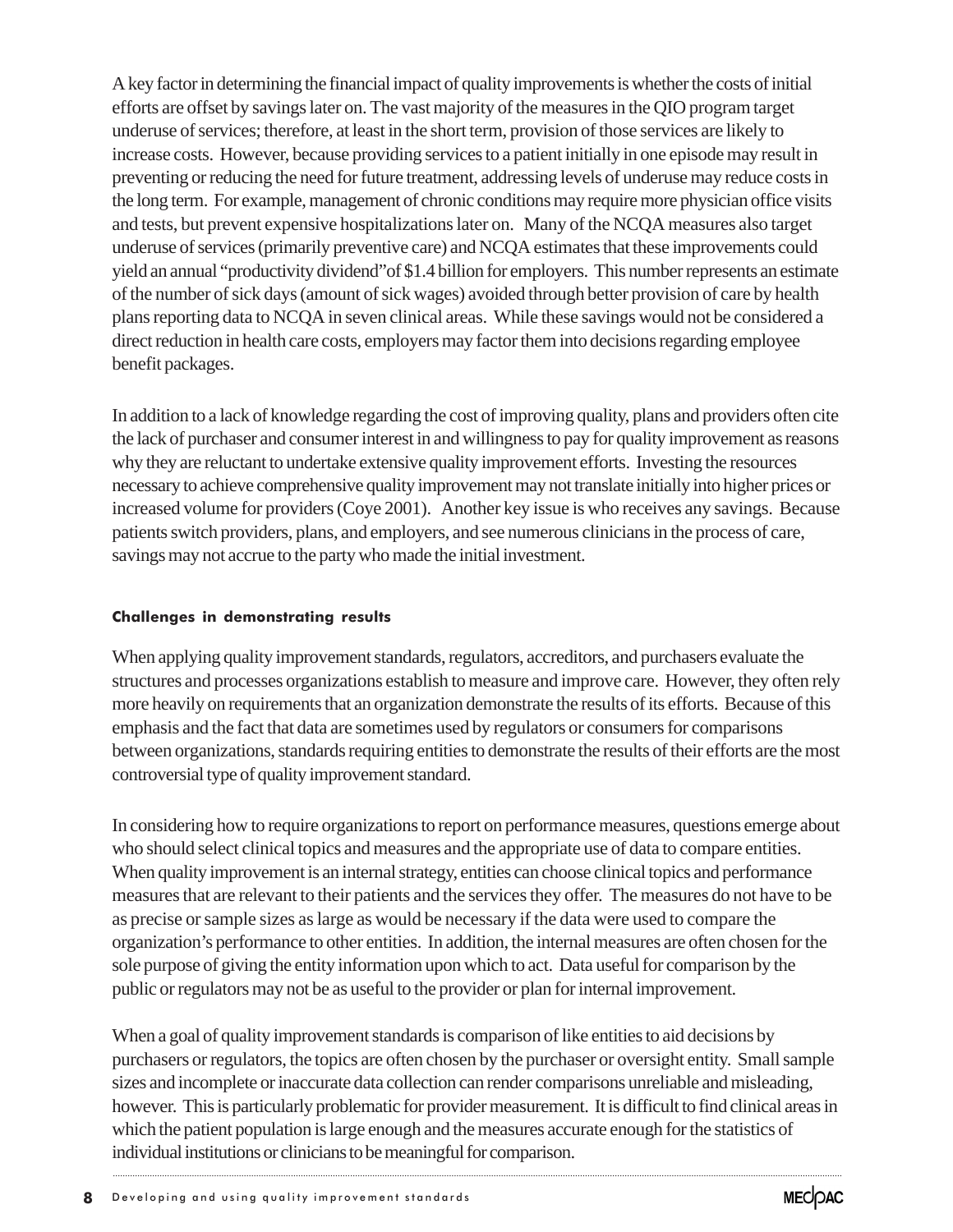Once measures are specified and meaningful data collected, concerns arise about whether it is appropriate to hold plans or providers accountable for demonstrating improvement. Many plans and providers argue that they should not be held accountable for results when so many of the tools for measuring and improving quality are new and their ability to influence the factors that lead to improvements in care is uncertain.

Acknowledging that problems with statistical validity persist, performance measures indicating how well organizations are doing to improve quality are being applied at both the health plan and provider level. CMS already applies measures to dialysis facilities and nursing homes and is working to develop them for home health agencies. The Joint Commission on Accreditation of Healthcare Organizations (JCAHO) is developing measures for hospitals and working with CMS and as a part of an effort by National Quality Forum (NQF)—a public-private membership organization—to identify a core set of measures for hospitals.6

 Efforts are also ongoing to develop a set of quality measures for physicians. Two projects recently sponsored by the Commonwealth Fund may lay the groundwork for developing measures of physician quality. First, the NCQA received a grant to examine patient preferences and information requirements when choosing a physician. A second grant was awarded to the Massachusetts Health Quality Partners, Inc. to conduct a demonstration project to develop a survey instrument that will evaluate patients' experience with care received from primary care physicians (Commonwealth Fund 2001). The American Board of Internal Medicine is developing a disease-specific assessment instrument to evaluate physicians' performance which could be used in the re-certification process (Leas 2002). Finally, the American Medical Association Physician Consortium for Performance Improvement also has developed physician-specific measures in three clinical areas: adult diabetes, chronic stable coronary artery disease, and prenatal testing (AMA 2002).

Because they have the greatest capacity to measure and improve care and have fewer problems with statistical validity, tightly integrated plans, such as closed-panel HMOs are best able to measure and report on performance measures. Accreditors and regulators have found it difficult to apply quality improvement standards to less integrated plans with broad provider networks because these plans have more difficulty collecting data, particularly if it involves medical record abstraction, and less ability to influence clinician behavior.

The most frequent measures of performance used by accreditors are those that measure the clinical processes of care. However, measures of patient experience and satisfaction with care are increasingly important, as are measures that seek to quantify the overall health and functional status of enrollees or patients.7

....................................................................................................................................................................................................................................................................................................................................................................



Patient satisfaction or experience with care is considered another outcome of care. Some suggest that data on satisfaction may be misleading because patients' perceptions of their experiences may not be true indicators of the appropriateness of care. However, a recent study did find evidence of a positive correlation between some Health Plan Employer Data Information Set (HEDIS) measures of clinical effectiveness and perception of care measures from the consumer assessment of health plan survey (CAHPS) (Schneider et al. 2001). In addition, some quality experts contend that a well-informed and cared for patient or family member often leads to a better physical outcome.

 $7$  NQF was established by a broad spectrum of stakeholders including health plans and providers, employers, federal purchasers, and beneficiary groups to implement one of the recommendations of President Clinton's Advisory Commission on Consumer Protection and Quality in the Health Care Industry. The Commission called for a national strategy to address quality concerns, including the development of standardized measures to ensure that providers and plans were working to improve quality and to provide useful information to consumers. Counting as members all types of facilities, clinicians, health plans, purchasers (including the federal, state, and private sectors), and quality experts, and supported by several large foundations and the Department of Health and Human Services, the NQF is probably the most comprehensive effort to standardize quality measures.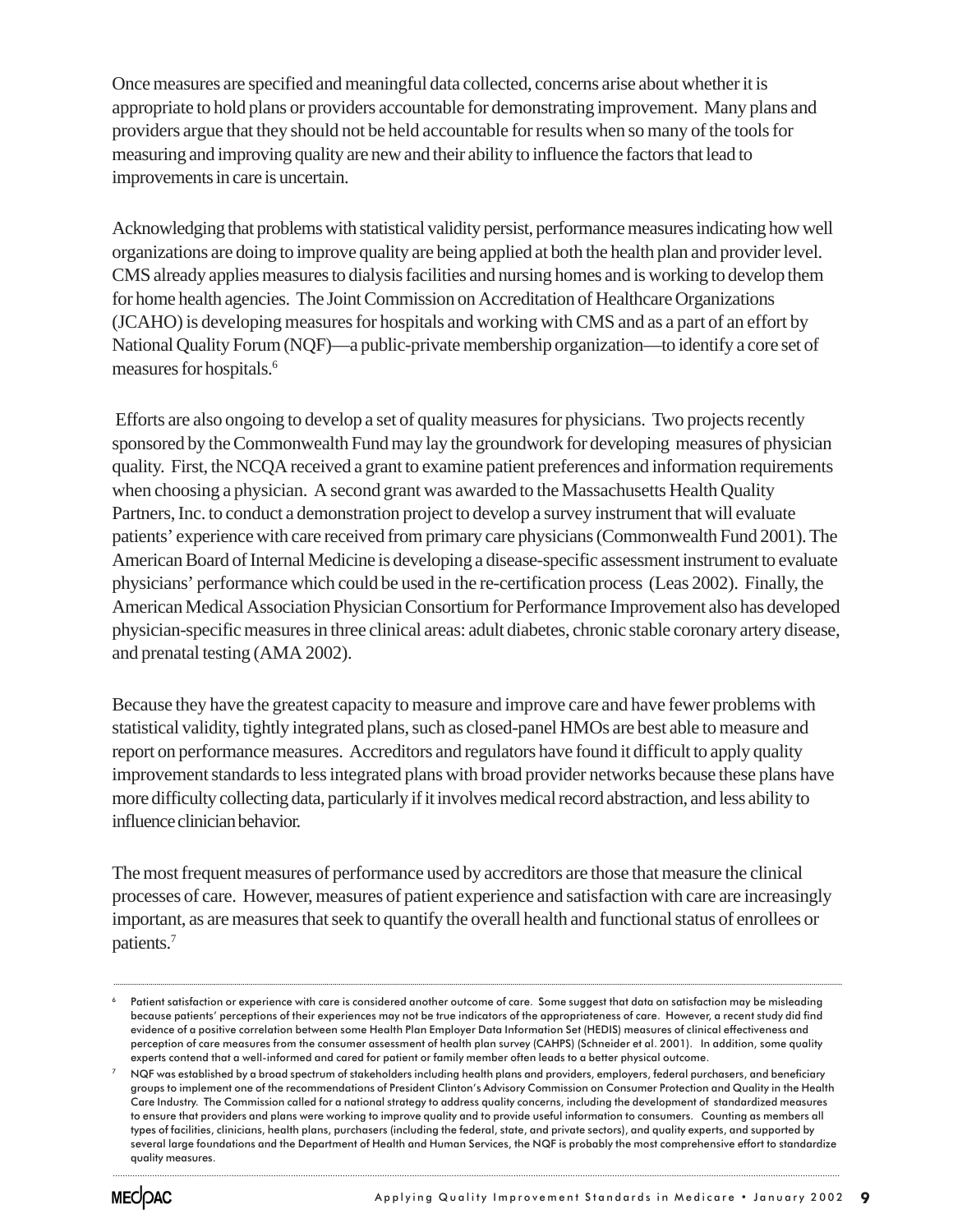# Who currently applies quality improvement standards?

Many stakeholders, including private accreditors, private purchasers, and state and federal governments, play important roles in developing and applying quality improvement standards.

### Private accreditors

Private accreditors develop and apply standards to all types of health plans and providers. Although quality improvement standards have historically focused on establishing structures and processes to measure and improve care, accreditors have become increasingly interested in pursuing outcome-based standards. Private accreditation standards tend to be more rigorous than regulator standards. However, because many institutional providers meet those higher standards and use their accreditation status to be "deemed" certified for participation in Medicare, the distinction between private and public standards is somewhat artificial. In this relationship, Medicare "deems" that specific types of providers have met Medicare participation requirements because they have met the standards of various private sector accreditation organizations.

For individual providers, accreditors' standards are usually more comprehensive than are Medicare conditions of participation (COPs) or state regulation. However, regulation of M+C plans is considered by many to be as rigorous as the most well-developed private accreditation standards.<sup>8</sup> The three major private accreditors (see box, p.11 ) differ in the specific types and components of plans and providers that they accredit. All three apply some type of quality improvement standards to HMOs and preferred provider organizations (PPOs). However, they differ in the areas in which they expect the organization to improve and whether the results of the improvement efforts must be reported to the accreditor or made public.

### Private purchasers

Historically, private purchasers have tried to base their performance expectations on widely recognized indicators of quality such as accreditation by a national body. However, several leading employers are becoming more active in developing specific performance expectations. The Health Plan Employer Data and Information Set (HEDIS), jointly developed by plans and employers, is an attempt to standardize quality expectations and employer requests for information from plans. Purchasers also are working through the NQF to evaluate existing measures of hospital performance and identify a core set which could be used for quality improvement and public reporting.

Purchasers are divided in how or whether they differentiate between PPOs and HMOs. Those who develop their own expectations either require both types of plans to meet the same requirements or allow PPOs to measure and improve quality in different topic areas. For example, they might allow a PPO to emphasize service instead of clinical quality.

.......................................................................................................................................................................................................................................................................................................

<sup>&</sup>lt;sup>8</sup> The BBA did authorize the use of deeming for M+C for six areas including quality improvement requirements.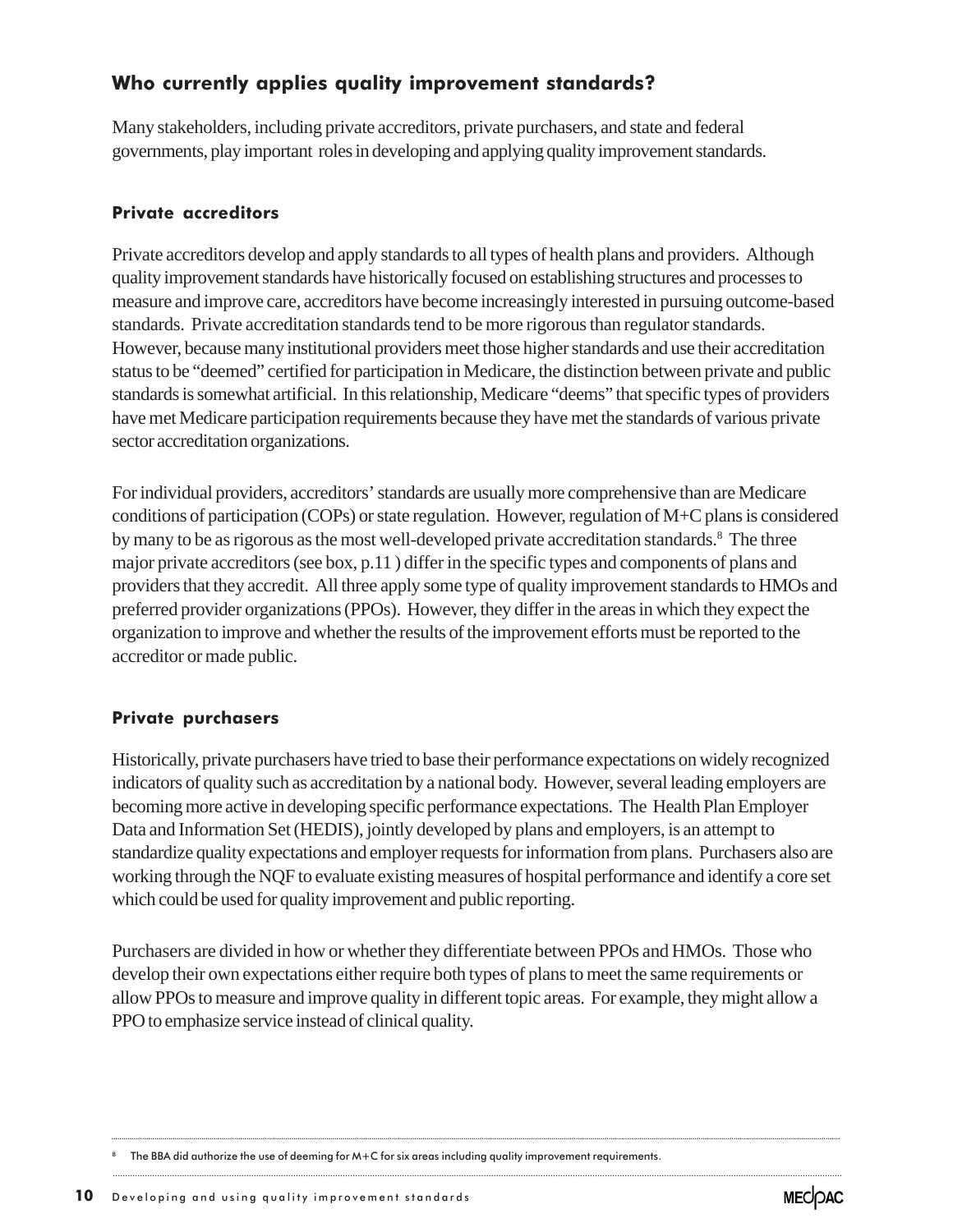### Private accreditor quality improvement standards

The three major private accreditors of healthcare organizations and providers are the Joint<br>Commission on the Accreditation of Healthcare Organizations (JCAHO), the National<br>Committee for Quality Assurance (NCQA), and the Commission on the Accreditation of Healthcare Organizations (JCAHO), the National Committee for Quality Assurance (NCQA), and the Utilization Review Accreditation Commission (URAC)/the American Accreditation of Healthcare Commission. The three accreditation programs differ in the specific types and components of plans and providers examined (JCAHO 2001, NCQA 2001a, URAC 2001). While all three major private accreditors have quality improvement requirements for health maintenance organizations (HMOs) and preferred provider organizations (PPOs), their standards differ in the focus of improvement topics and in the requirements for reporting of results.

**The Joint Commission on the Accreditation of Healthcare Organizations.** JCAHO accredits a wide variety of facilities and health plans. Traditionally, JCAHO's quality improvement standards emphasized structure and process. However, the commission has been attempting to integrate specific performance measures into its standards since the early 1990s.

In 1997, JCAHO began to use a system called ORYX to integrate the use of outcome and performance measures into the accreditation process. During the current phase of ORYX, JCAHO requires hospitals and long-term care, behavioral health care, and home-care organizations to choose six performance measures upon which to collect and submit data. JCAHO analyzes the data and uses the results to focus surveyor efforts. Managed care organizations, integrated delivery systems, PPOs, and managed behavioral health plans must collect and use a minimum of 30 measures internally but are not required to submit data to JCAHO for analysis. In the future, JCAHO anticipates requiring organizations to focus their measurement reporting on a core set of measures.

**The National Committee for Quality Assurance.** NCQA, best known for its accreditation of HMOs, also administers accreditation programs for PPOs and managed behavioral health care organizations, as well as certification programs for credential verification organizations, physicians' organizations, and utilization management contractors. NCQA produces a health plan report card with information about the quality of health plans (including HMOs, PPOs, and point-of-service (POS)) based on their performance in five key areas and overall accreditation.

NCQA requires HMOs and PPOs to collect and analyze data to measure their performance, identify opportunities for improvement, develop and implement strategies for improvement, measure the effectiveness of the interventions, and demonstrate the results of their efforts. HMOs, but not PPOs, are required to select some quality improvement projects that have a clinical focus. PPOs can limit their efforts to access and service issues. In addition, HMOs, but not PPOs, are required to collect and report on the measures from the Health Plan and Employer Data and Information Set. Both HMOs and PPOs must participate in the Consumer Assessment of Health Plans Survey to measure enrollees' experience with their care and with plan administration.

......................................................................................................................................................................................................................................................................................................

(continued next page)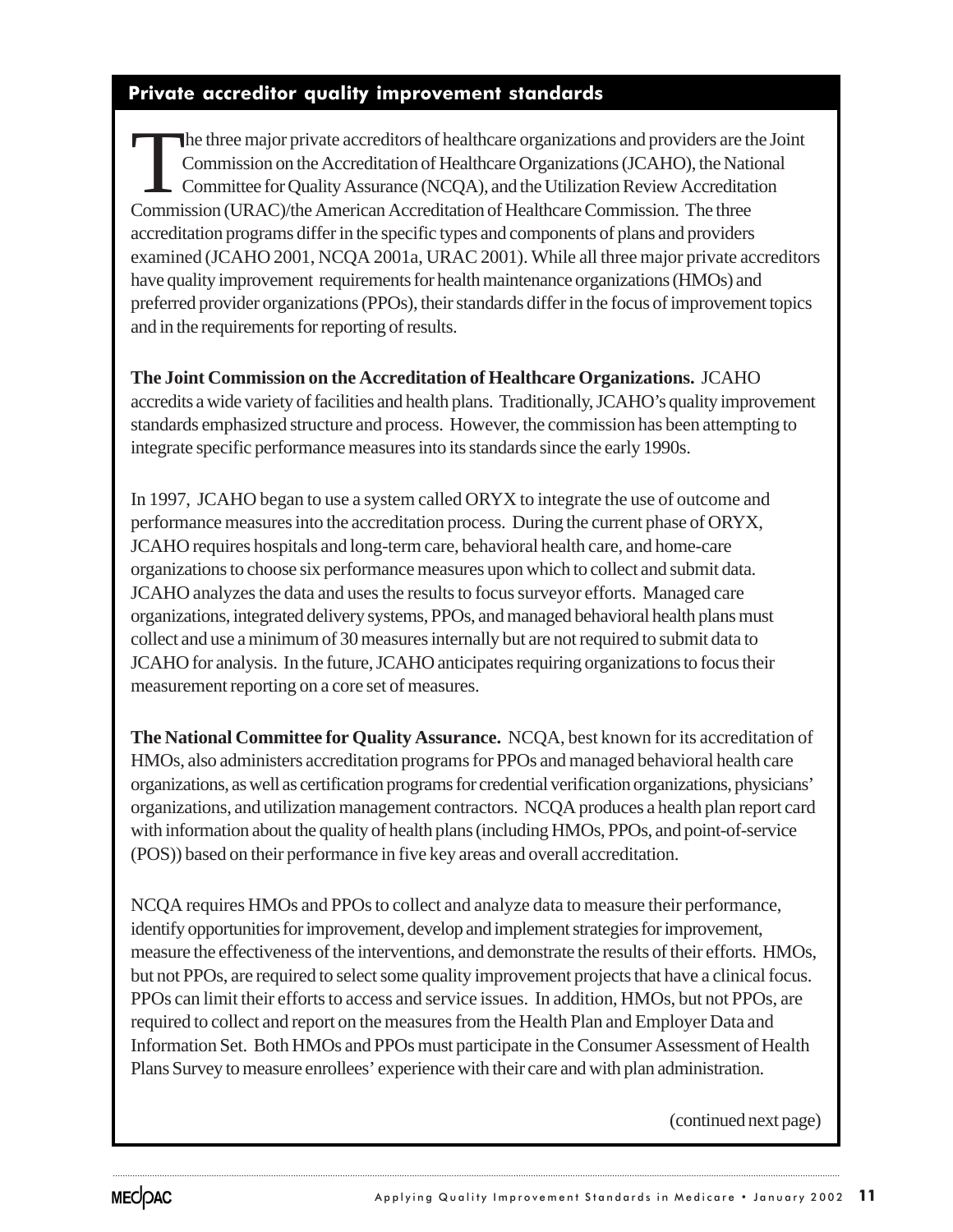### Private accreditor quality improvement standards (continued)

(continued from previous page)

**The Utilization Review Accreditation Commission/the American Accreditation of Healthcare Commission.** The URAC administers a wide variety of managed care accreditation programs, including health plan, health network, credential verification organization, case management, and health utilization management. It has developed a "modular approach" that enables individual managed care organizations (MCOs) to seek accreditation under several different sets of standards that address different aspects of operations. This approach to accreditation permits MCOs to select only those categories of standards relevant to the range of services and products they offer.

URAC's standards are less directive than those of other accreditors and do not require reporting on specific measures. However, HMOs and PPOs are expected to establish quality management programs to improve clinical and non-clinical services and to identify priorities by reviewing data and past performance. Based on the results, HMOs must choose three performance improvement projects (two of which must be clinically focused) and PPOs must choose two (one of which must be clinically focused). Both types of organizations must establish strategies to improve performance and must periodically measure improvements.

**Other accreditors.** In addition to the major private accreditors, other organizations also have accreditation programs. For example, the American Osteopathic Association has a healthcare facilities accreditation program (HFAP) that accredits hospitals, clinical laboratories, ambulatory care and surgical centers, physical rehabilitation facilities, behavioral health facilities, and critical access hospitals. HFAP has had deeming authority for hospitals since 1966 and also has deeming authority for clinical laboratories and critical access hospitals. It requires hospitals to have both quality assessment and improvement plans, but does not require hospitals to report on specific measures (Reuther 2002).

To ensure coordination between CMS and HFAP standards, the HFAP requirements incorporate the Medicare COPs for each type of category of facility. To ensure coordination of enforcement efforts, HFAP and the state surveyors share information on Medicare deficiencies.

Two other accrediting organizations are the Accreditation Association for Ambulatory Health Care, Inc. (AAAHC) and CARF...the Rehabilitation Accreditation Commission. The AAAHC accredits ambulatory surgery centers and has been granted deeming authority with Medicare. Because CARF accredits only rehabilitation programs, as opposed to facilities, it has been unable to achieve deemed status for Medicare rehabilitation facilities. ■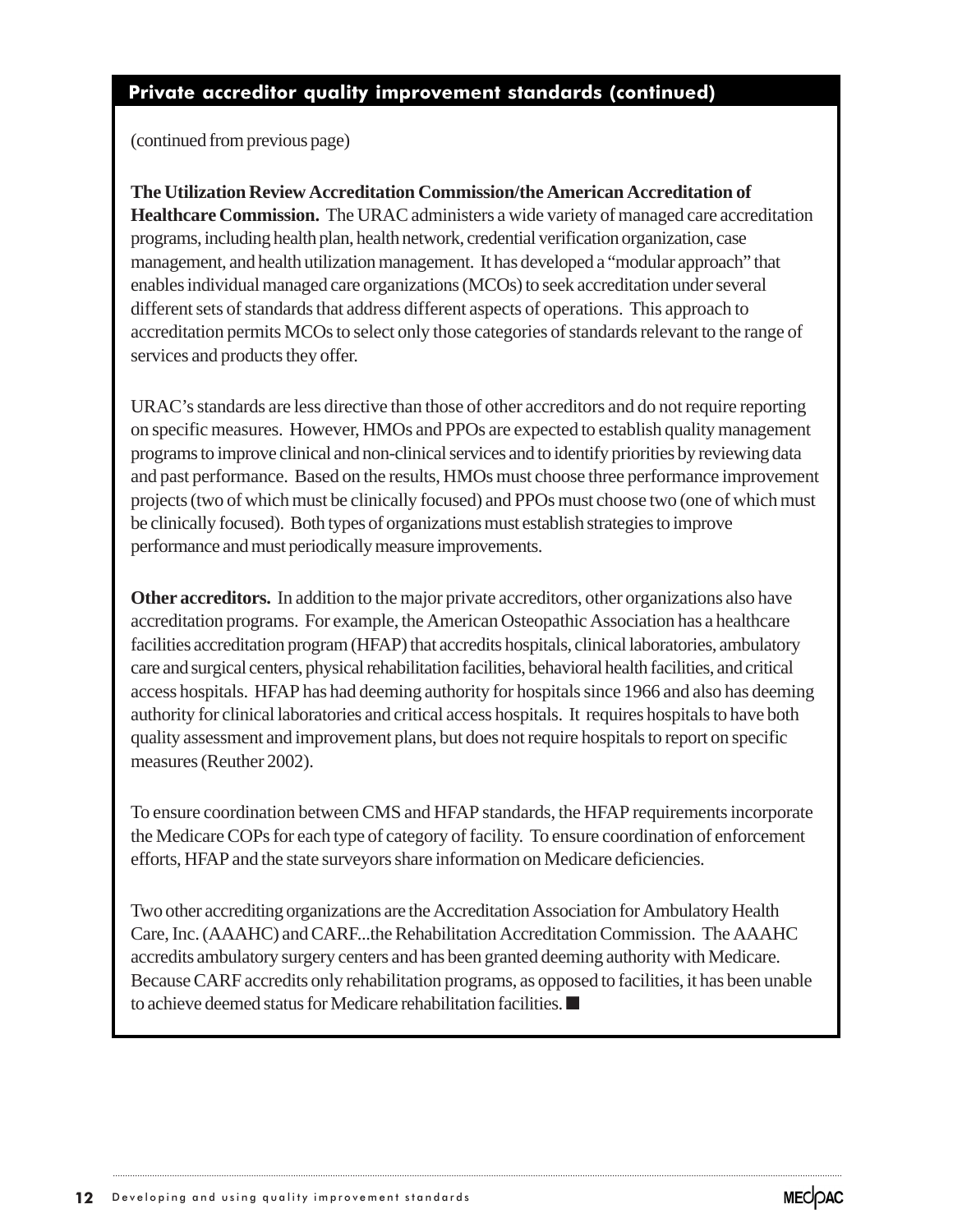Several leading purchaser coalitions and private companies have begun to look beyond plan-level measures and are moving toward provider-based measures. For example, the Leapfrog Group, a coalition of large purchasers, created a program in which purchasers commit to working through health plans with which they contract to improve hospital performance on three processes: computerized physician order entry systems, evidence-based hospital referrals, and staffing qualifications in intensive care units (The Leapfrog Group 2002). In another example, the Business Health Care Action Group in Minneapolis establishes specific quality expectations on which provider groups must report and provides this information to employees for help in choosing among providers.

### State governments

States are charged with licensing providers and insurers. States also contract with Medicare to enforce conditions of participation (COPs) for providers such as nursing homes, home health agencies, and nonaccredited hospitals. In addition, most states collect data on service use, consumer satisfaction, and disenrollment for the Medicaid program.

HMOs are usually subject to the financial aspects of insurance regulation related to solvency and to quality and access requirements. Although most states have legislation that regulates HMOs, few have enacted parallel licensing statutes explicitly for PPOs. An increasing number of states are establishing some quality standards for PPOs, but they primarily address issues such as accessibility and availability of providers. However, plans that offer PPOs must meet financial and structural insurance requirements. Many states rely on the federal HMO Act as a model for their HMO requirements. It requires organizations to establish a process for measuring quality and for taking action to address the problems identified, but does not hold HMOs accountable for working to continually improve care. The recently adopted National Association of Insurance Commissioners Health Plan Accountability Model Act did include some quality improvement standards, but exempted less integrated plans such as PPOs from them.

### Federal government

The federal government is a major regulator, purchaser, and researcher of health care. It influences quality through Medicare and Medicaid, the Department of Defense, the Veterans Administration, the Federal Employees Health Benefits Program, and numerous other federal programs. In addition, several federal agencies including the Agency for Healthcare Research and Quality (AHRQ), CMS, and the Health Resources and Services Administration are engaged in research on quality improvement. This unique role positions the federal government as a leader in all aspects of health care, including quality of care.

As the largest single health care purchaser, Medicare can effectively influence if not set the quality improvement agenda. As with coverage policy, private purchasers often follow Medicare's lead with respect to quality requirements. Health care experts interviewed by MedPAC believe that the Medicare program needs to use this leadership position to further stimulate quality improvement efforts. Because of its purchasing clout, ultimately the federal government may be the most effective driver in quality improvement.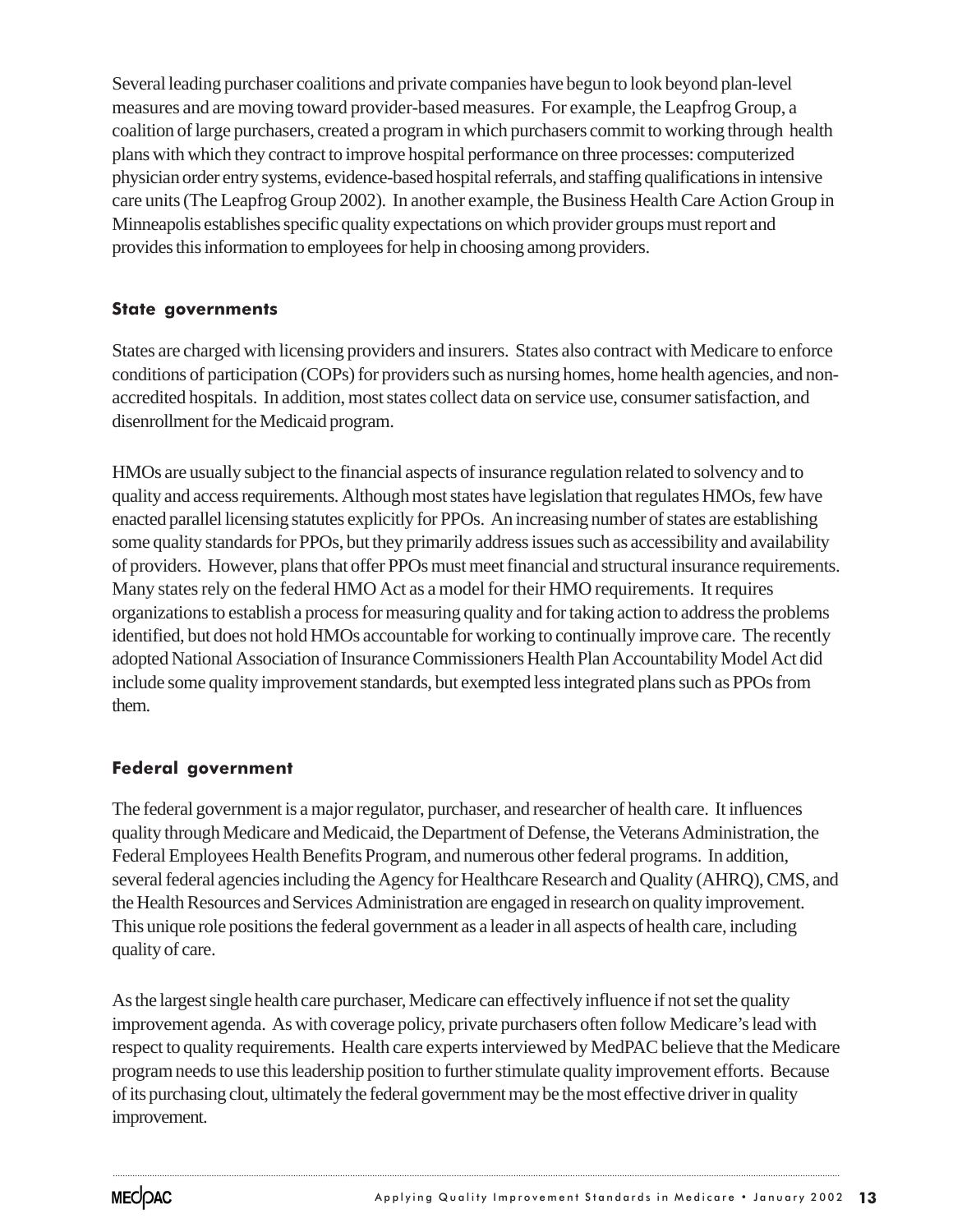To understand the context in which quality improvement standards are applied, this section discusses the Medicare program's requirements. We discuss the M+C and FFS programs separately.

### Medicare+Choice program

Traditionally, regulators have established minimum quality assurance standards and relied on the private sector to drive more active efforts to improve quality. Private accreditors have included quality improvement in their standards for several years, but until the BBA, the federal government had never regulated organizations based on their capacity to improve the quality of care. By requiring M+C organizations to improve quality, the BBA raised the regulatory expectations for managed care toward the level of private accreditation standards.

The requirements put forth in the BBA have two parts. (For a more detailed description of the  $M+C$ requirements, see box, p. 16) First, M+C organizations are required to establish and use a process for improving quality: the Quality Assessment and Performance Improvement (QAPI) program. Second, they must demonstrate the results of their efforts on three sets of measures:

- two quality improvement projects annually as outlined in the QAPI requirements,
- the Medicare version of the HEDIS, and
- the Consumer Assessment of Health Plan Survey (CAHPS).

QAPI is one of four domains in the Quality Improvement System for Managed Care (QISMC), which outlines a variety of consumer protections for beneficiaries in M+C organizations. In early versions of QAPI, M+C organizations would have had to reduce the number of beneficiaries who did not receive the appropriate clinical and non-clinical care by a minimum of 10 percent in numerous areas. However, in response to industry and Congressional concern, CMS has provided greater flexibility in the requirements for the selection of topics and reduced the number of annual projects to two.<sup>9</sup> In addition, CMS replaced the absolute target of 10 percent improvement with a requirement for M+C organizations to demonstrate "significant" improvement in QAPI projects. Because of the Congressional exemption from requirements to demonstrate improvement, CMS does not require non-HMOs to perform the QAPI projects.

Although the M+C program has been in place for several years, it is only recently possible to evaluate the results of the QAPI requirements. An M+C organization must initiate two projects annually, but projects are conducted on a three-year cycle. CMS recently developed the evaluation tool for the QAPI domain, and M+C organizations are expected to begin to report on their processes and projects in January 2002.

In addition to the QAPI program requirements and projects, all M+C organizations must report data in two separate formats which measure different aspects of plan performance: HEDIS and CAHPS. M+C organizations need not show improvement on these measures, although to improve their scores plans often use performance results from these measures as the basis for quality improvement projects.

....................................................................................................................................................................................................................................................................................................................................................................

The Medicare Managed Care Manual was recently revised to allow any performance improvement project approved by a private accreditation organization that includes Medicare beneficiaries in the sample and whose topic is relevant to the Medicare population to be accepted as a QAPI project.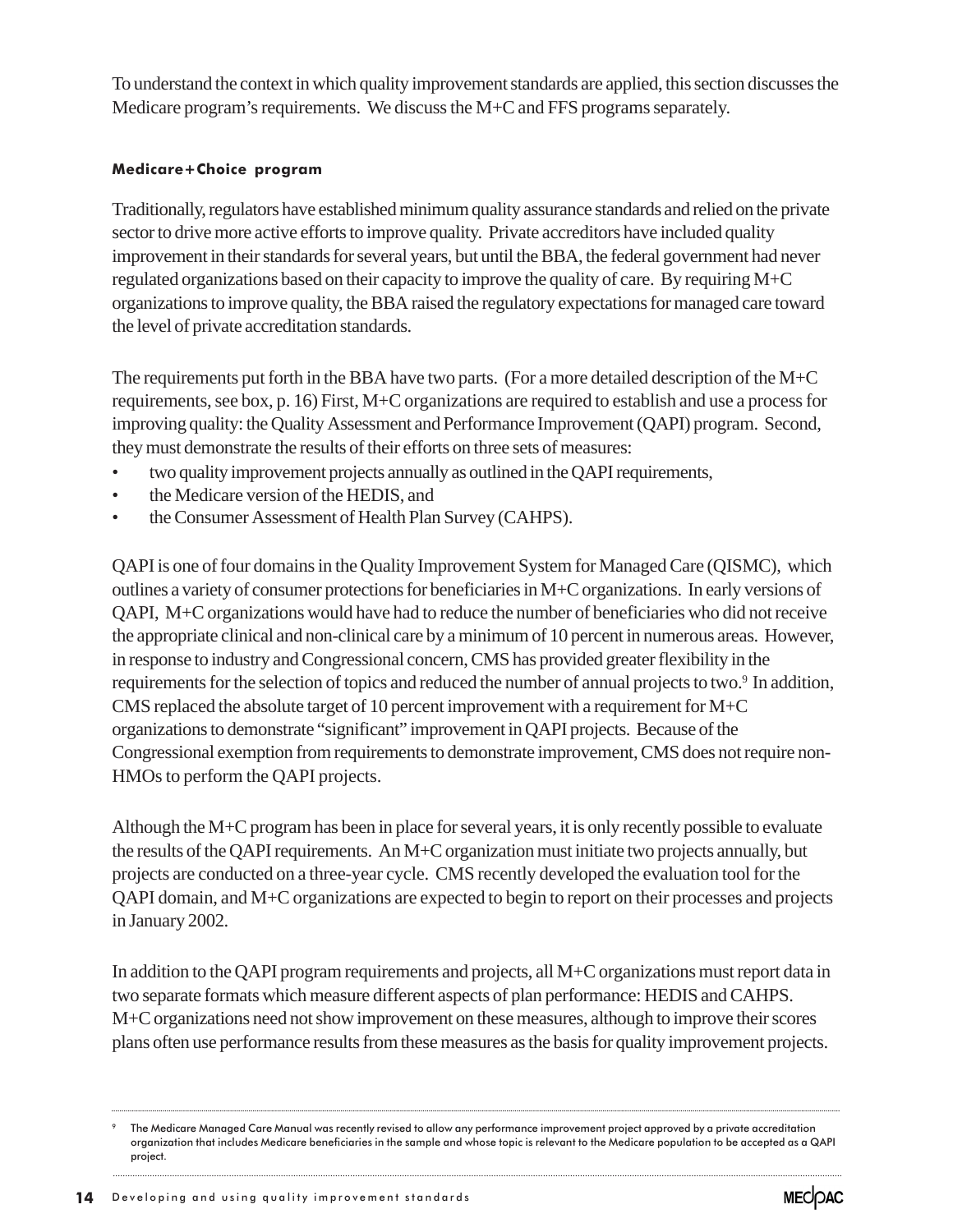CMS uses the HEDIS data in various ways. Summary information on plan-level performance is made available to the public. Raw scores for all plans are available to all M+C plans for comparison and internal improvement efforts and are also used by CMS surveyors to monitor plan performance and target improvement efforts. For example, CMS is using HEDIS scores on mammography from either 2000 or 2001 to establish a performance threshold and will permit plans that meet this threshold in either year to be exempt from the 2002 national project on mammography. Plans scoring at least 80 percent on the measure will be exempt from the national project for 2002.

The BBA provisions that require reporting on CAHPS and HEDIS apply to both HMOs and non-HMOs. Because CMS pays for and arranges the administration of the CAHPS survey, it is not considered to be a burden for any type of M+C plan. However, CMS is currently analyzing the extent to which non-HMOs are capable of reporting the HEDIS data.

### Medicare fee-for-service program

In Medicare's FFS program, CMS has traditionally relied on quality assurance standards to assure a minimum level of quality and on the private market to drive any improvement. More recently, as it has done in the M+C program, the CMS has shifted its quality efforts for FFS Medicare from assuring a minimal level of quality to continually striving for higher quality. In contrast to the M+C program's detailed legislative and regulatory requirements, CMS relies less heavily on regulatory requirements to stimulate quality improvement in FFS Medicare.<sup>10</sup>

Quality improvement efforts in the fee-for-service program operate at two levels: the program level and the individual provider level. At the program level, CMS (as the plan administrator for the Medicare program) collects data on its providers and analyzes practice patterns to determine how well care is delivered to its beneficiaries. It then uses any influence it may have to affect the manner in which care is delivered. At the provider level, CMS uses its regulatory authority to ensure that institutions and clinicians provide high-quality services to Medicare beneficiaries.

CMS has two main tools for measuring and improving care: the QIO program, which collects and analyzes data on individual provider performance and acts to assist providers in improving care, and the conditions of participation (COPs), which are regulatory requirements for participation in the program applied to institutional providers. Similar to health plans in the M+C program, CMS must determine how best to balance the use of these tools. It can create a "high bar" for participating in its "network," thus ensuring only high-quality providers are available to Medicare beneficiaries, or it can contract with a broad network of providers and seek to influence their behavior through voluntary efforts.

Because of the need to help ensure broad access to services for beneficiaries and the importance of the Medicare program to provider viability, CMS has emphasized the latter: a broad network and voluntary efforts. However, the agency is currently moving toward placing more rigorous regulatory requirements on providers to improve quality.

......................................................................................................................................................................................................................................................................................................



<sup>&</sup>lt;sup>10</sup> CMS has tried, through revisions to the COPs, to apply requirements for providers to establish quality improvement programs and to begin to require several types of providers to report to surveyors on several quality indicators. However, these regulatory requirements are not tied to specific legislation, are not as prescriptive, and in the case of the COPs, have not been issued in final form.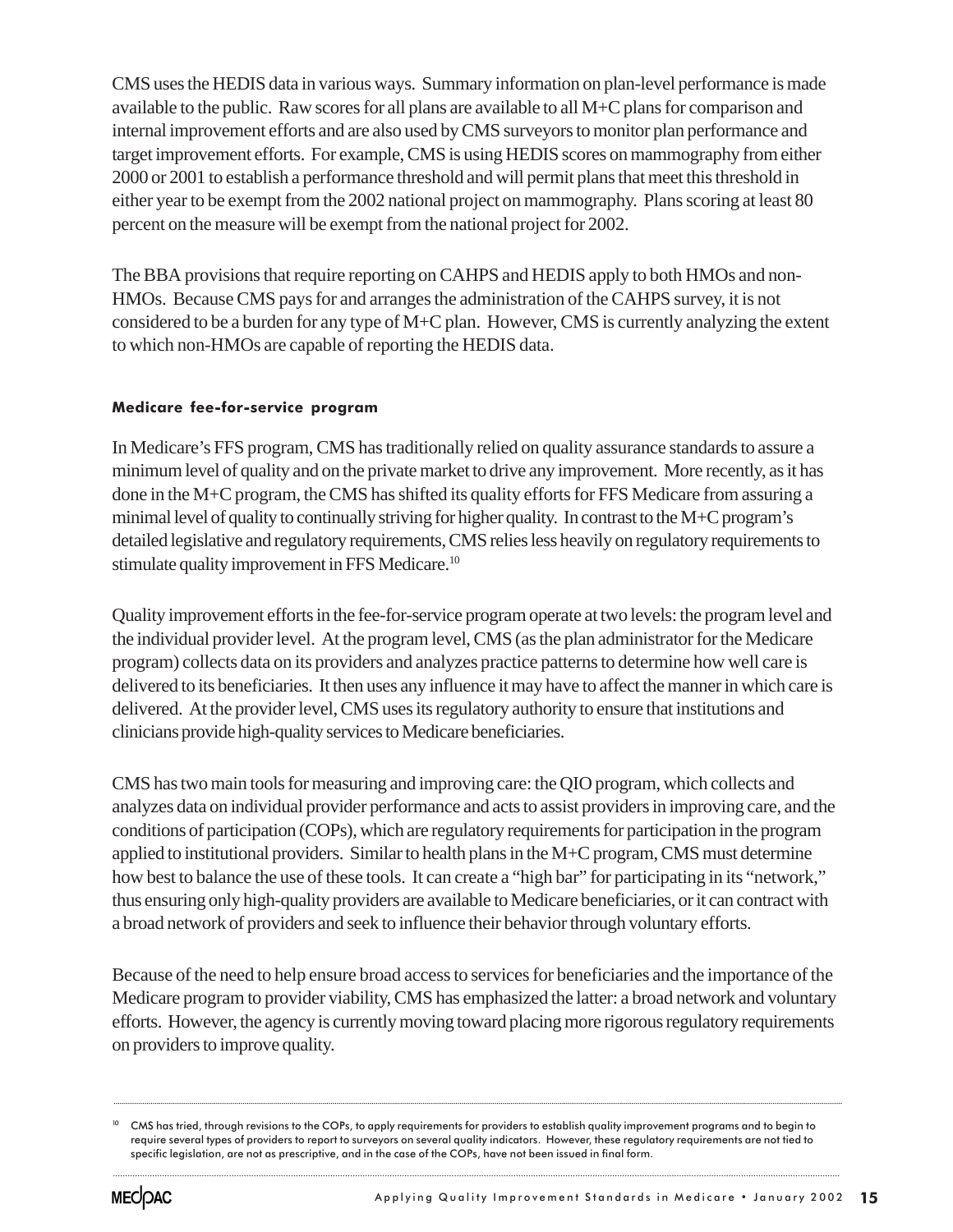### Quality requirements in the Medicare+Choice program

To implement the quality requirements under the Balanced Budget Act of 1997 (BBA), the<br>Centers for Medicare and Medicaid Services (CMS) uses part of the Quality Improvement<br>System for Managed Care (QISMC) and two measureme Centers for Medicare and Medicaid Services (CMS) uses part of the Quality Improvement System for Managed Care (QISMC) and two measurement reporting formats, the Health Plan and Employer Data and Information Set (HEDIS) and the Consumer Assessment of Health Plan Survey (CAHPS).

**Quality Improvement System for Managed Care.** The QISMC grew out of the Quality Assurance Reform Initiative which was originally developed to guide efforts by state Medicaid agencies to oversee the quality of care of their managed care contractors. It later evolved into a tool for creating common expectations across Medicaid and Medicare. The QISMC contains four domains. Domain 1 is used to implement the quality improvement requirements in the BBA. Domains 2–4 implement other consumer protection provisions in the BBA.

- *Domain 1: Quality Assessment and Performance Improvement Program*. This domain requires Medicare+Choice (M+C) organizations to establish and use a process for improving quality, and to demonstrate that the process was successful through documented improvements on specific projects.
- *Domain 2: Enrollee rights*. This domain includes standards in the following areas: enrollee rights to information, choosing and changing primary care givers, grievance and complaint processes, and access to and the privacy of enrollee medical information.
- *Domain 3: Health services management*. This domain includes standards for access to care, including: the size and location of provider networks, ability to obtain after-hours and emergency services, and the manner in which utilization management should be conducted.
- *Domain 4: Delegation*. This domain includes standards for how M+C organizations that contract out functions, such as carve-outs for mental health or prescription drug management should hold their contractors accountable for the M+C requirements.

(continued on next page)

**Quality improvement in the fee-for-service program.** CMS has established an infrastructure to measure and improve care for FFS beneficiaries that is similar to its requirement that M+C plans establish quality assessment and performance improvement programs. The agency also reports publicly on the results of its efforts to improve care on certain measures, similar to the M+C requirements.

The infrastructure CMS uses to measure and improve care includes data collection systems, clinical and statistical expertise, and mechanisms for providing feedback to providers. The primary tool is the QIO program, a nationwide network of organizations made up of clinicians and statisticians. Every QIO contracts with the Medicare program, but many also work with other federal, state, and private sector organizations. Every three years, CMS redesigns the scope of the QIO contract and continues to urge QIOs to help providers improve care rather than take punitive action against individual providers. CMS also uses the QIO program experience and data from local quality improvement efforts to help define priority clinical areas for the Medicare population.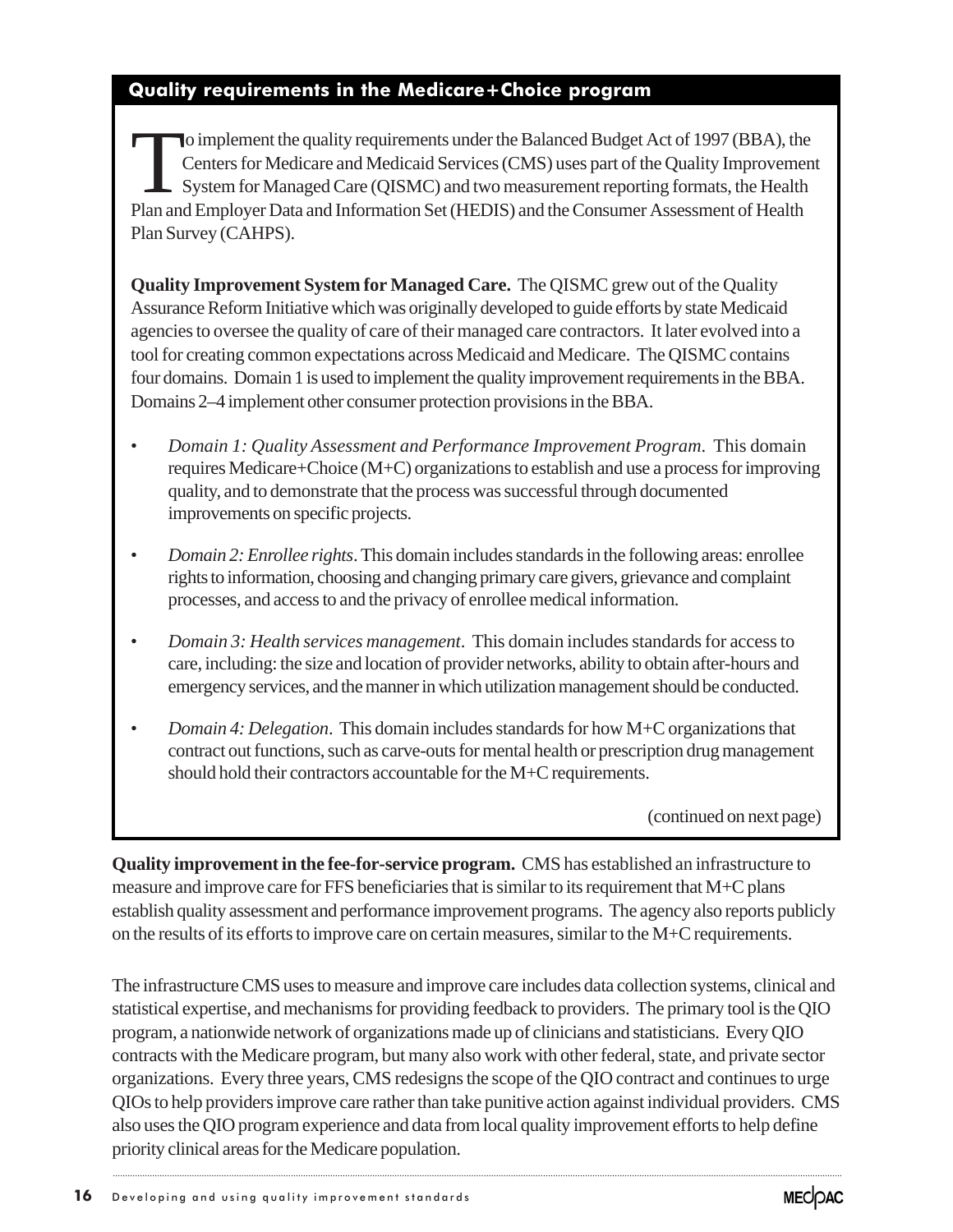### Quality requirements in the Medicare+Choice program (continued)

(continued from previous page)

**The Quality Assessment and Performance Improvement requirements.** Domain 1 of QISMC requires M+C organizations to establish a quality assessment and performance improvement program that achieves "...significant improvements sustained over time in enrollee health, functional status and satisfaction across a broad spectrum of care and services." It defines the structure of the program; for example, a senior official must be responsible for its administration, and employees or affiliated providers and enrollees must actively participate in the program. It also requires the M+C organization to maintain a health information system to collect and analyze the data necessary to implement its Quality Assessment and Performance Improvement (QAPI) program.

The majority of the QAPI requirements define the process the M+C organization must use to measure quality, including criteria for how to choose topics and measure improvement on two projects every year. The QAPI standards require the M+C organization to achieve "significant, sustained improvement" on those projects. Typically each project has a three-year cycle and is continued for a fourth year to measure the required "sustained" improvement. The M+C organization is allowed to choose one topic; the other is chosen by CMS. Other criteria for compliance include:

- projects must represent both clinical and non-clinical focus areas defined by CMS. Focus areas include measures in clinical areas such as care of acute or chronic conditions, highvolume or high-risk services, continuity and coordination of care, and preventive services; and in non-clinical areas such as access, and the number and types of grievances and complaints;
- projects must be significant to the Medicare population;
- the measures used must be shown to be valid and reliable;
- project improvement must be "reasonably attributable to interventions undertaken by the organization;"
- some project measures must include health or functional status indicators; and
- some project measures must include indicators that allow for comparisons with local, state, or national benchmarks.

(continued on next page)

The QIO program measures care, works with providers to improve, and reports on the results of its efforts in six clinical areas. The current clinical topics are acute myocardial infarction, congestive heart failure, pneumonia, stroke and atrial fibrillation, diabetes, and breast cancer.

The data used to measure the quality of care in these areas are collected through a combination of claims analysis and medical record abstraction. CMS analyzes claims and funds the QIOs to perform the tedious and expensive task of abstracting clinical data from medical records. Performance on measures in all six clinical areas is then calculated at the state level and made public. Because individual providers are not required to participate in improvement projects and the QIOs are not required to work with every provider, the information is not publicly available for individual institutions or clinicians. However, the QIOs use institution-specific data to convince providers of the need for improvement.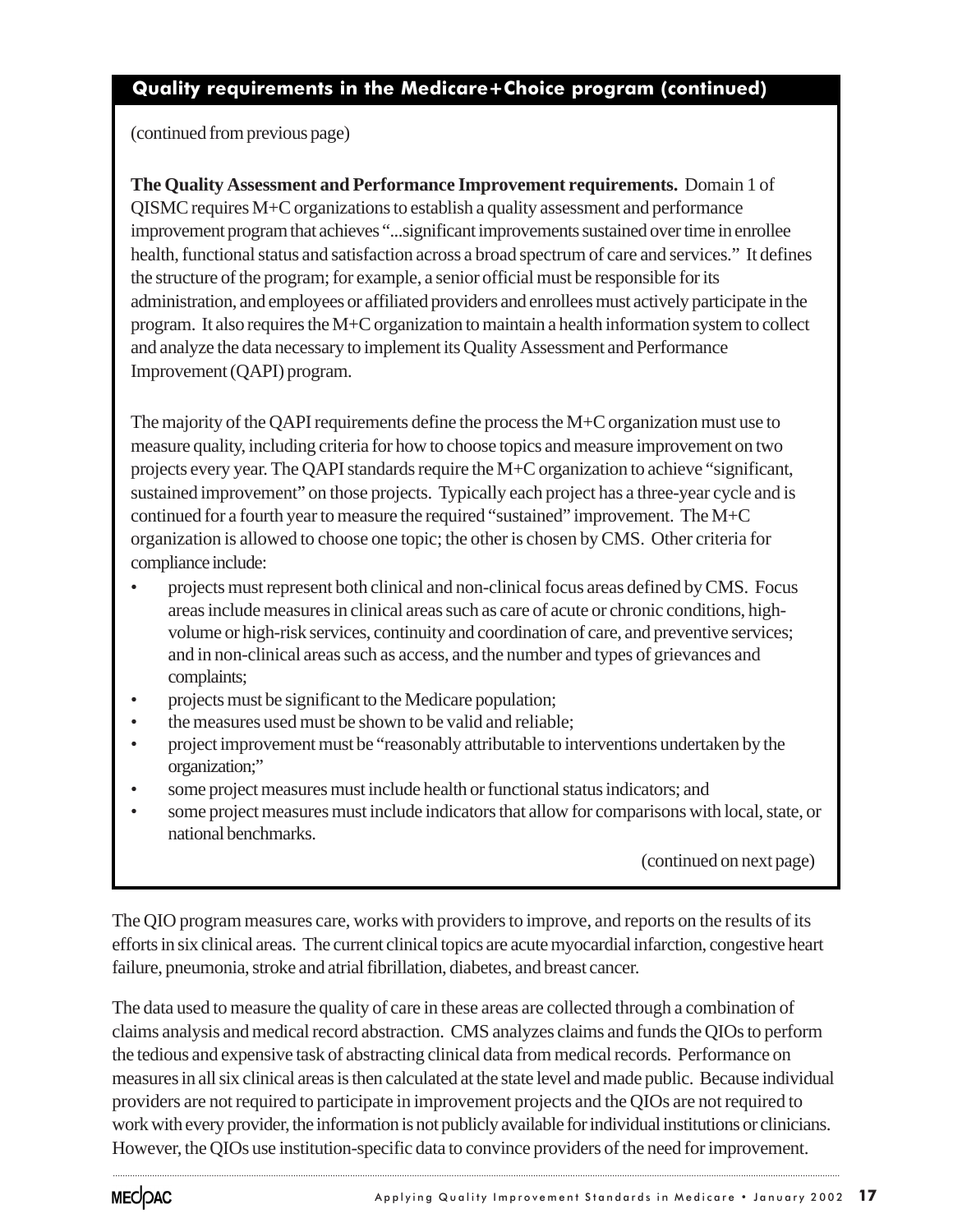### Quality requirements in the Medicare+Choice program (continued)

(continued from previous page)

**The Health Plan and Employer Data and Information Set. HEDIS** data are reported by health plans and are used to measure clinical care, access and availability, and administrative performance. Included in HEDIS is the Medicare version of the Health Outcomes Survey (HOS), which is based on beneficiaries' reports of whether their health or functional status is improving.

HEDIS provides information in several areas:

- effectiveness of care, such as comprehensive diabetes care, control of high blood pressure, beta-blocker use after heart attack, cholesterol management after acute cardiovascular events, and others;
- access to or availability of care, such as adults' access to preventive health services and the availability of translation services;
- health plan stability—years in business, total membership, and practitioner turnover; and
- use of services—frequency of selected procedures, inpatient utilization of acute and nonacute care, and certain aspects of mental health service utilization.

The HOS is composed of the Short Form 36 (SF-36) survey with a few additional case-mix adjustment variables. The SF-36 includes questions for beneficiaries on health and functional status. The information is collected on the same beneficiaries for two successive years. A beneficiary's self-reported health status is classified as improved, declined, or as unchanged. The percentage of each type of respondent by plan is released publicly. Health plans are required to contract with a certified National Committee on Quality Assurance (NCQA) vendor to administer the survey.

**The Consumer Assessment of Health Plans Survey.** The CAHPS designed for health plans is based on beneficiaries' reports about their experience with providers and with plan administration and is designed to elicit consumers' assessment of their health plans' effectiveness with respect to service quality. It contains questions related to the ease of getting claims paid, making appointments, waiting times, getting questions answered, and information on plan policies. CMS administers CAHPS to a sample of plan beneficiaries who have been enrolled for at least six months and also to a sample of beneficiaries who disenroll from the plan. ■

The FFS program uses performance on the clinical priorities of the QIO program and the data collected directly from beneficiaries on a FFS version of CAHPS as its core quality improvement performance measures. In addition, CMS has collected data from FFS beneficiaries on several HEDIS measures. CMS hopes to use information from CAHPS and HEDIS to assist beneficiaries in comparing the quality of care in FFS Medicare and the M+C program. CMS also is working with AHRQ to develop a version of CAHPS for nursing homes.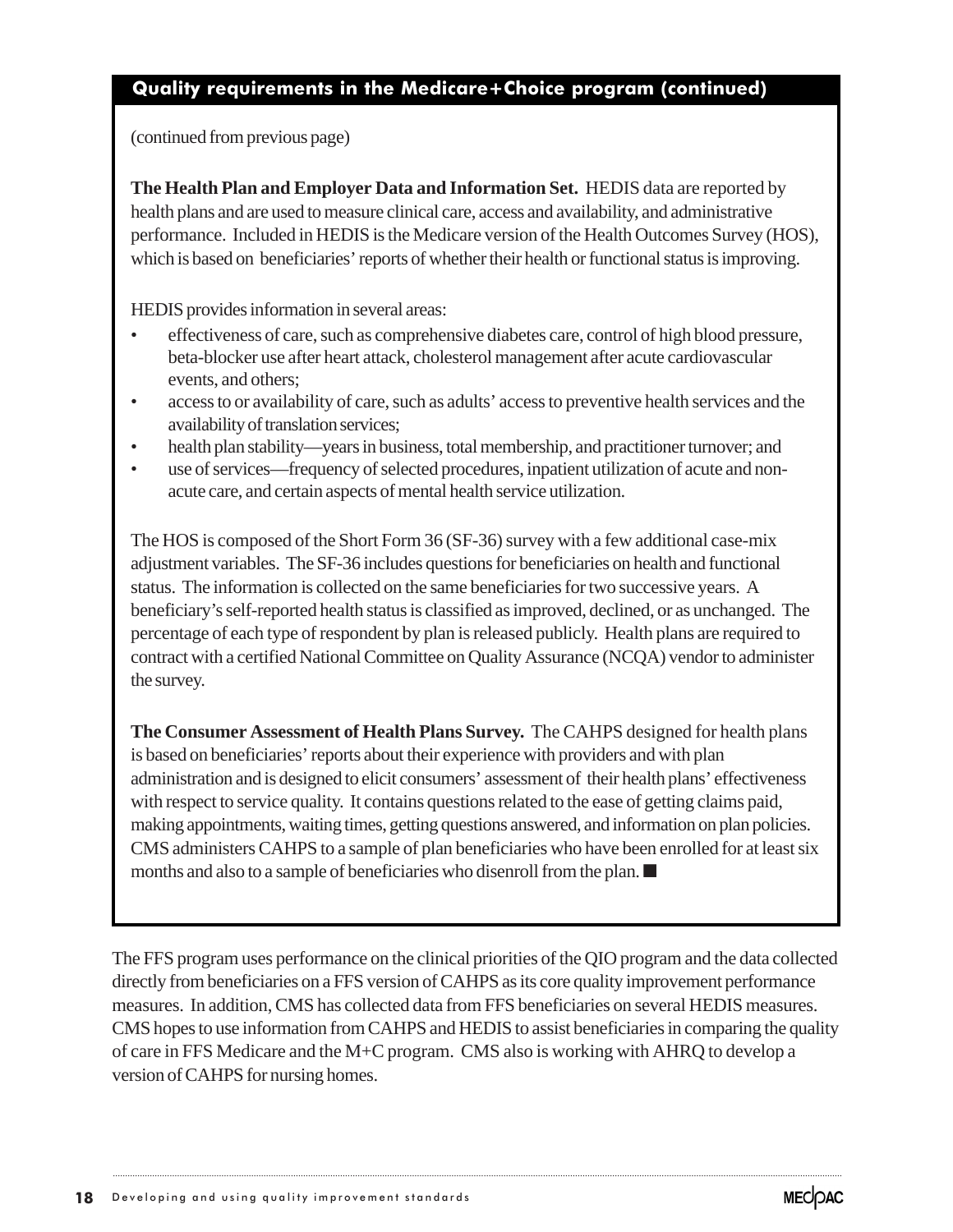One important distinction between the infrastructure and reporting requirements in the M+C and FFS programs is the lesser level of accountability for quality improvement in the latter. In contrast to the M+C program, the Congress has not created any requirement or expectation for CMS to improve the quality of care in FFS Medicare. At present, CMS does not require its FFS contractors—health care institutions or clinicians—to improve or even participate in improvement efforts.<sup>11</sup> However, although not required by Congress, CMS has acted through regulation to implement many of the same quality improvement efforts in FFS that Congress requires of M+C plans.

**Quality improvement at the provider level.** CMS has tried to use its role as a regulator to require health care institutions to measure and improve care. It proposed new COPs for hospitals and home health agencies to establish structures and processes similar to some of the QAPI requirements for measuring and improving quality. However, the new COPs have not been issued in final form.

Although designed to achieve the same goal as the QAPI requirements, CMS-proposed COPs differ from the QAPI requirements in several respects. These requirements could become more similar to the QAPI requirements when issued in final form. The proposed rules:

- allow institutions more discretion to choose priorities upon which to improve;
- are much less specific about the criteria for choosing, measuring, and demonstrating improvement and do not specify a minimum number of projects; and
- do not require public reporting of individual institutions' quality improvement efforts.

Although the quality improvement requirements proposed by CMS are not yet final, many health care institutions have already implemented the types of structures and processes that would be required by the new COPs. They have done so to meet private accreditation standards, to work effectively with the QIO program, or to fulfill internal goals for quality improvement.<sup>12</sup>

In addition to the lack of accountability for quality improvement, the most significant difference between quality improvement requirements in the M+C and fee-for-service programs is the extent to which the results of institutions' efforts are reported publicly. While data reported on HEDIS measures are publicly available on individual health plans in the M+C program, CMS releases a limited amount of information on specific providers. The agency does require nursing homes and home health agencies to report data generated by specific assessment instruments. Although nursing home data are not risk adjusted, they are available on specific providers to the public. Home health data are currently used only for oversight purposes. CMS has begun public release of data on three specific quality measures for dialysis facilities. No data are collected on specific hospitals, except to provide feedback to individual facilities at the local level through the QIO program.

....................................................................................................................................................................................................................................................................................................................................................................

<sup>&</sup>lt;sup>11</sup> Health care institutions must respond to QIO data requests, but do not have to participate in improvement projects.

<sup>&</sup>lt;sup>12</sup> Deeming authority, whereby organizations can use their accreditation status as a proxy for compliance with Medicare requirements, is well established in the Medicare fee-for-service program. In the BBA, Congress authorized CMS to create a deeming program for M+C plans. Deeming authority may reduce the regulatory burden and costs of complying with Medicare's requirements because many health plans already seek private accreditation. Moreover, "deeming" also may promote the standardization or uniformity of quality measures.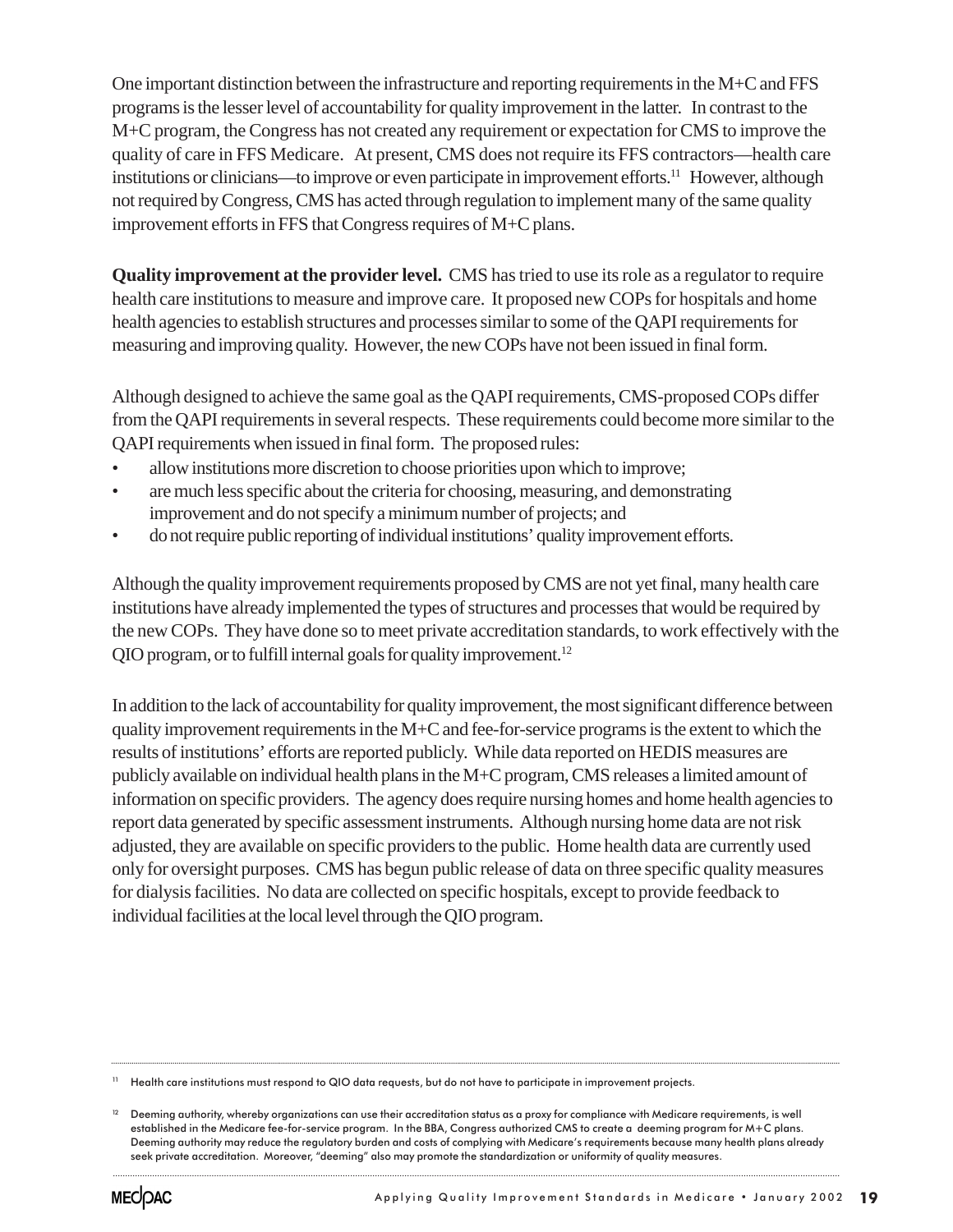An important distinction between M+C organizations and FFS providers is that providers are responsible only for affecting change on the portion of care they deliver. For example, a hospital cannot be held accountable for follow-up care after discharge. If a beneficiary is discharged to a home health agency, the subsequent care is the home health agency's responsibility. This often makes quality improvement efforts difficult, because a broad look at the individual beneficiary's health requires coordination across settings. Quality problems often occur when patients are moved to a different level or setting of care.

Although clinicians have more direct ability to improve care than do institutional providers or plans, CMS does not currently require clinicians to measure or improve the quality of care or to demonstrate their performance on any specific measures. Unlike health plans and institutional providers, clinicians do not have to meet federal requirements to participate in the Medicare program. They are licensed at the state level and must simply agree to accept the Medicare payment rates to be considered Medicare participating clinicians. However, CMS does have three tools—coverage policy, the COPs for health care institutions, and the QIO program—that can affect clinician behavior, and CMS could use them in new ways to stimulate quality efforts.

CMS indirectly determines how a service will be provided by defining the circumstances under which it will be covered. In addition, the agency sometimes uses COPs for institutions to influence clinician behavior indirectly. For example, the requirement in the new patients' rights section of the hospital COPs requires a physician to perform, within an hour, a face-to-face evaluation of any patient who has been restrained. In this instance, CMS relies on hospitals to influence physicians' behavior. Clinician participation is absolutely critical for improvement to occur on the clinical priorities of the QIO program, and many clinicians are already working in cooperation with health care institutions or directly with QIOs to foster these improvements.

### What are the major trends in quality improvement standards?

Our evaluation of private and public sector efforts to improve quality revealed four major trends that we took into consideration when developing strategies for how Medicare should apply quality improvement standards in the future.

### Coordination of quality requirements

Plans and providers typically strive to comply with multiple sets of quality standards and performance measures applied by different oversight bodies that often are similar but not identical. This creates extra work and expense without any significant gain in quality of care. Private accreditors, purchasers, regulators, and other stakeholders have recognized these inefficiencies and are working to coordinate quality improvement requirements to reduce or minimize the burden of multiple redundant requirements. Deeming authority authorized by Medicare is one way to minimize duplication and costs of quality activities. Another way to coordinate quality requirements is to standardize the specific measures upon which data are collected.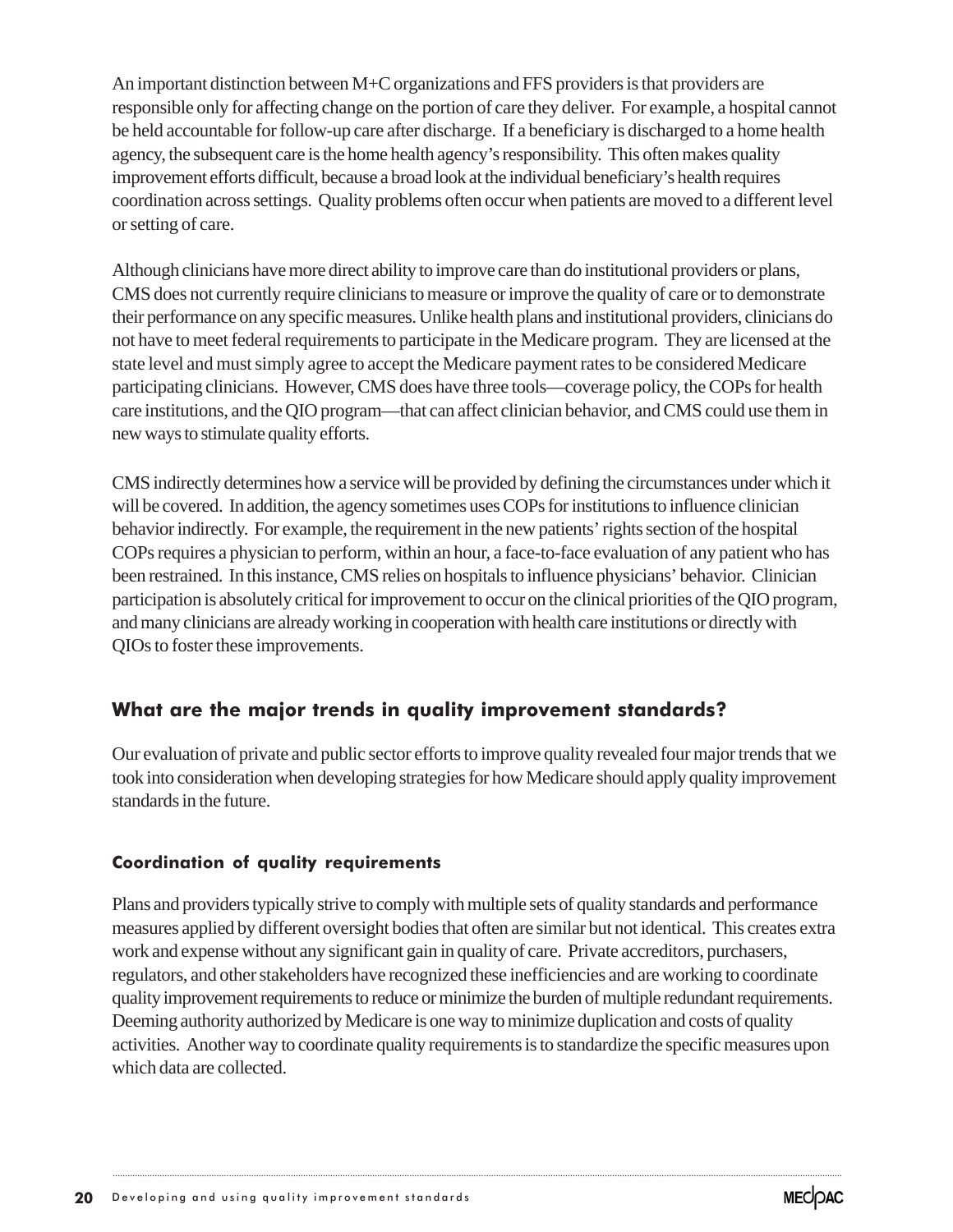CMS is working with private accreditors to create a deeming relationship for M+C plans and to standardize measures. It recently announced that NCQA will have deeming authority for M+C requirements and that it is still evaluating the JCAHO and the AAAHC standards. A recognition of the need to build on private sector accreditation efforts was also the reason CMS relied on NCQAdeveloped HEDIS measures for M+C. Private purchasers and state regulators increasingly rely on accreditation standards. Finally, the National Quality Forum was established several years ago, in part because all the major stakeholders in health care recognized the need for coordination of quality requirements through standardizing measures.

### Application of quality improvement standards at the provider rather than plan level

Currently, most quality improvement standards are applied at the health plan level. However, some plans and purchasers believe quality improvement efforts might be more effective if accountability for quality were pushed downstream to provider groups and are developing strategies to do so. This trend is driven by several factors. The insurance market is moving toward more loosely-structured, broader networks which by design have less ability to influence providers. While providers, for the most part, have always had a more direct effect on care than plans, this trend heightens the need to focus improvement efforts on institutions and clinicians. Focusing on the provider also may be a more efficient way to stimulate quality. Because providers often contract with several different plans and purchasers, accountability and measurement at the provider level may lessen duplicative data collection efforts. Finally, some suggest that the provider, as a unit of analysis, is much more salient to consumers than the health plan.

### Increased demand for public reporting of quality improvement data

Purchaser, accreditor, and regulator demands are increasing for public reporting of the results of quality improvement efforts. The hope is that requiring providers or plans to report on one or more performance measures to either an oversight agency or to the public will create a strong incentive for organizations to work to improve performance on specified measures. The process established to improve care for any single measure will also likely be used to address other quality concerns.

Public reporting of quality improvement data raises several concerns, however. First, the data produced must be valid and reliable. For example, performance measures may not provide a reliable and accurate picture of a plan or provider's quality of care if the sample size is relatively small or the data are not appropriately risk adjusted. Second, the accountable entity (for example, a PPO) may not have the leverage to influence provider behavior.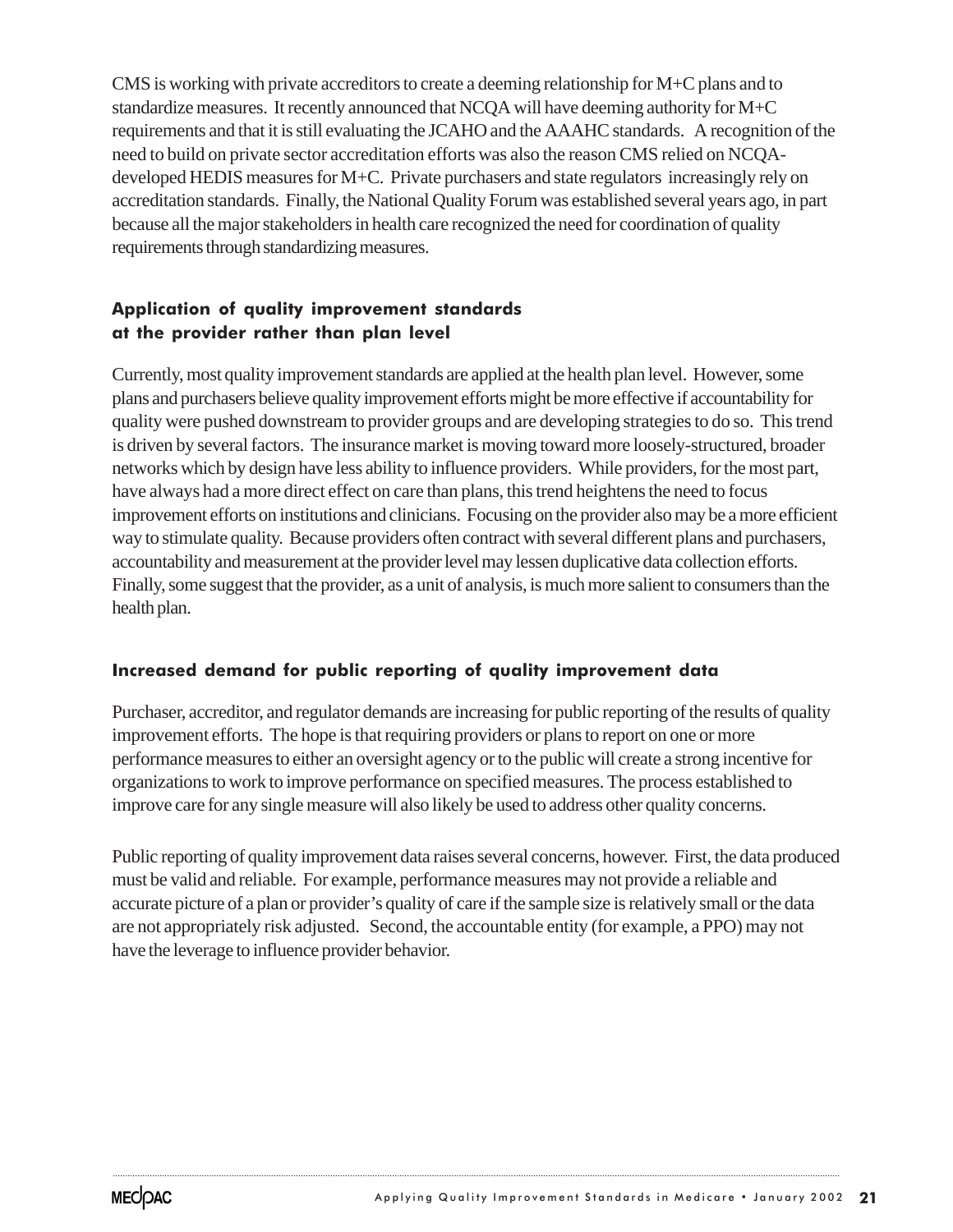### Performance-based compensation

Purchasers and other experts are exploring the possibility of using quality improvement data to distinguish among organizations and reward high performers. Efforts by private-sector purchasers to align financial incentives with quality improvement goals include using public reporting of quality data to steer enrollees to better plans or providers, varying cost-sharing amounts based on quality data and encouraging plans to contract only with the best performing providers. Citing the current lack of financial incentives for improving quality, providers often support such efforts. However, they also express concern when policymakers suggest creating incentives that might result in some providers receiving lower payment than others. ■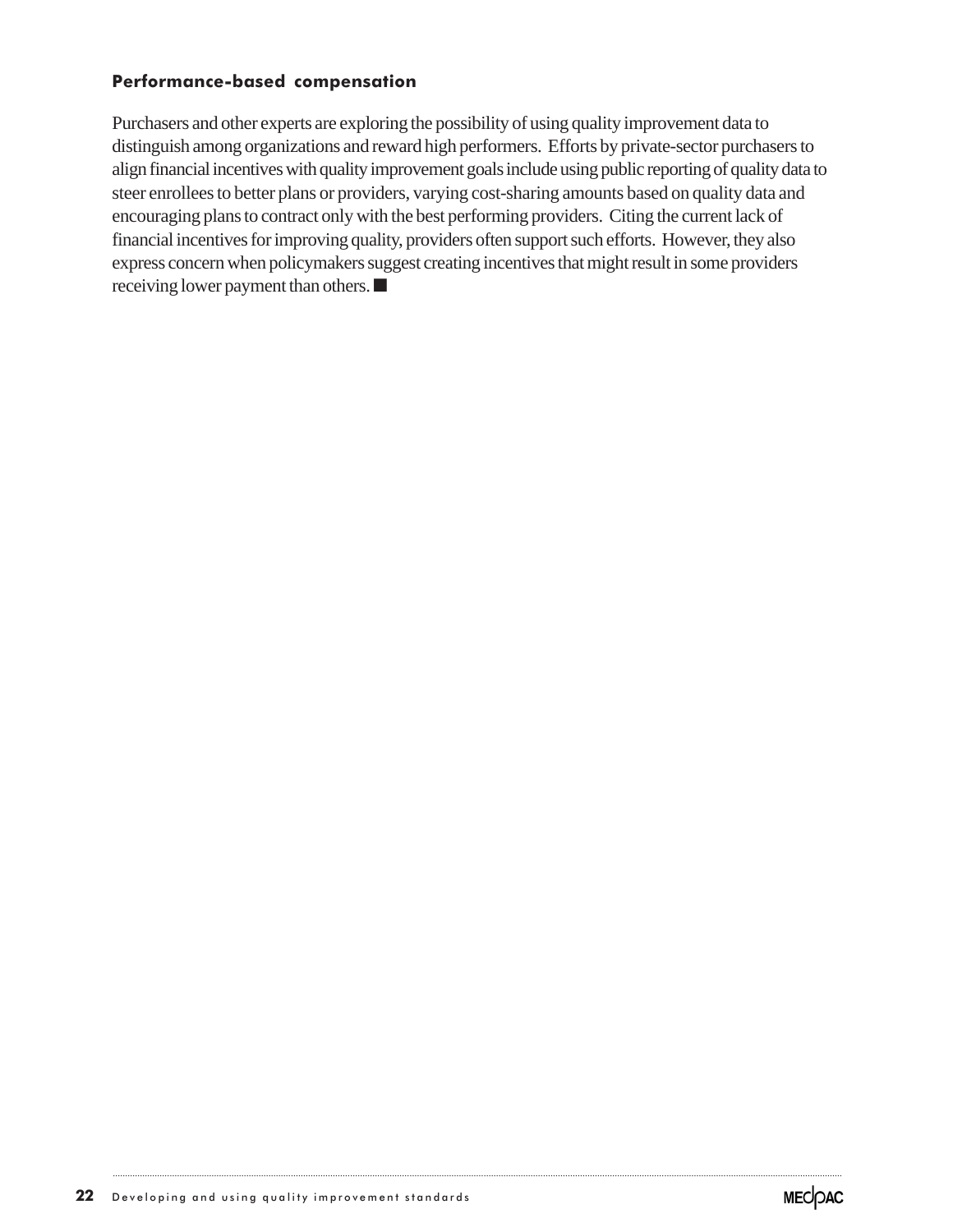# References

American Board of Internal Medicine. http://www.abim.org/cpd/cpdhome/whatiscpd.htm, accessed December 17, 2001.

American Medical Association. The physician consortium for performance improvement. http:// www.ama-assn.org/ama/pub/category/2946.html, accessed January 17, 2002.

Balas EA, Boren SA. Managing clinical knowledge for health care improvement. The Yearbook of Medical Informatics. 2000, p. 65–70.

Bhatia AJ, Blackstock S, Nelson R, et al. Evolution of quality review programs for Medicare: quality assurance to quality improvement, Health Care Financing Review. Fall 2000, Vol. 22, No. 1, p. 69–74.

Blendon RJ, Schoen C, Donelan K, et al. Physicians' views on quality of care: a five-country comparison, Health Affairs. May/June 2001, Vol. 20, No. 3, p. 233–252.

Chassin MR. Is health care ready for six sigma quality? The Milbank Quarterly. 1998, Vol. 76, No. 4, p. 565–591.

Chassin MR, Galvin RW. The National Roundtable on Health Care Quality. The urgent need to improve health care quality, Journal of the American Medical Association. September 16, 1998, Vol. 280, No. 11, p. 1000–1005.

The Commonwealth Fund. http://www.commonwealthfund.org/grants/, accessed December 17, 2001.

Coye MJ. No Toyotas in health care: why medical care has not evolved to meet patients' needs, Health Affairs. November/December 2001, Vol. 20, No. 6, p.44–56.

Cuerdon T. Center for Medicare & Medicaid Services. E-mail communication to MedPAC. November 9, 2001.

Hoffman C, Rice D, Sung H. Persons with chronic conditions: their prevalence and cost, Journal of the American Medical Association. November 13, 1996, Vol. 276, No. 18, p. 1473–1479.

The Institute of Medicine. Crossing the quality chasm: a new health system for the 21<sup>st</sup> Century. Washington (DC), The National Academy Press. 2001.

The Institute of Medicine. To err is human: building a safer health system. Washington (DC), The National Academy Press. 2000.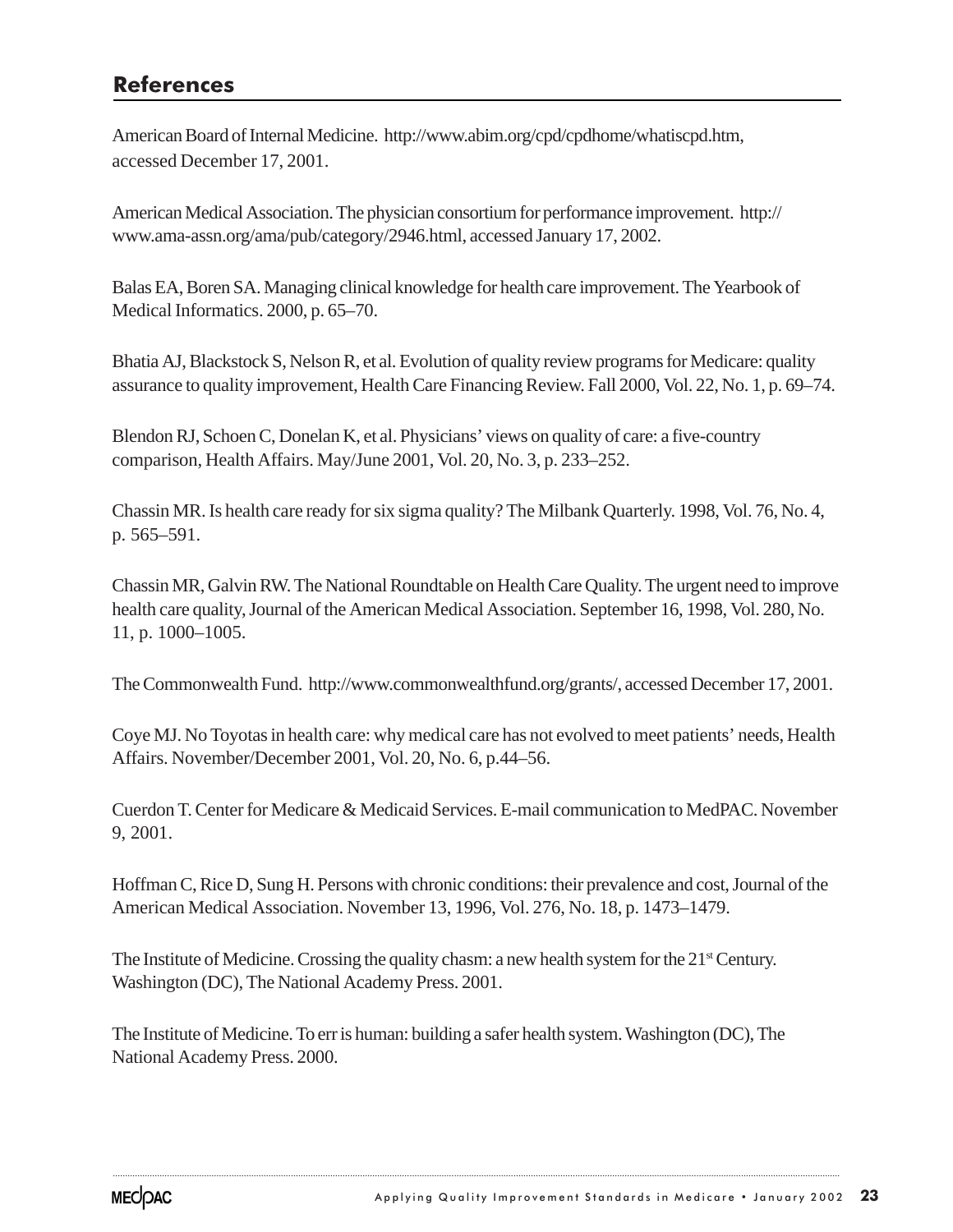Jencks SF, Cuerdon T, Burwen DR, et al. Quality of medical care delivered to Medicare beneficiaries: a profile at state and national levels, Journal of the American Medical Association. October 4, 2000, Vol. 284, No. 13, p. 1670–1676.

Joint Commission on Accreditation of Healthcare Organizations. http://www.jcaho.org/, accessed December 5, 2001.

The Leapfrog Group. http://www.leapfroggroup.org/, accessed January 15, 2002.

Leas B, American Board of Internal Medicine. Telephone communication to MedPAC. January 3, 2002.

Medicare Payment Advisory Commission. Report to the Congress: selected Medicare issues. Washington (DC), MedPAC, June 2000.

Medicare Payment Advisory Commission. Report to the Congress: selected Medicare issues. Washington (DC), MedPAC June 1999.

McNeil BJ. Shattuck lecture–hidden barriers to improvement in the quality of care, New England Journal of Medicine. November 29, 2001, Vol. 345, No. 22, p. 1612–1620.

National Committee for Quality Assurance. http://www.ncqa.org/, accessed December 5, 2001a.

National Committee for Quality Assurance. The state of managed care quality. Washington (DC), NCQA. 2001b.

The President's Advisory Commission on Consumer Protection and Quality in the Health Care Industry. Quality first: better health care for all Americans. Washington (DC), US Government Printing Office. 1998.

Reuther G, the American Osteopathic Association. Telephone communication to MedPAC. January 14, 2002.

Schneider EC, Zaslavsky AM, Landon BE. National quality monitoring of Medicare health plans: the relationship between enrollees' reports and the quality of clinical care, Medical Care. 2001, Vol. 39, No.12, p. 1313–1325.

Starfield B. Quality-of-care research: internal elegance and external relevance, Journal of the American Medical Association. September 16, 1998, Vol. 280, No. 11, p. 1006–1008.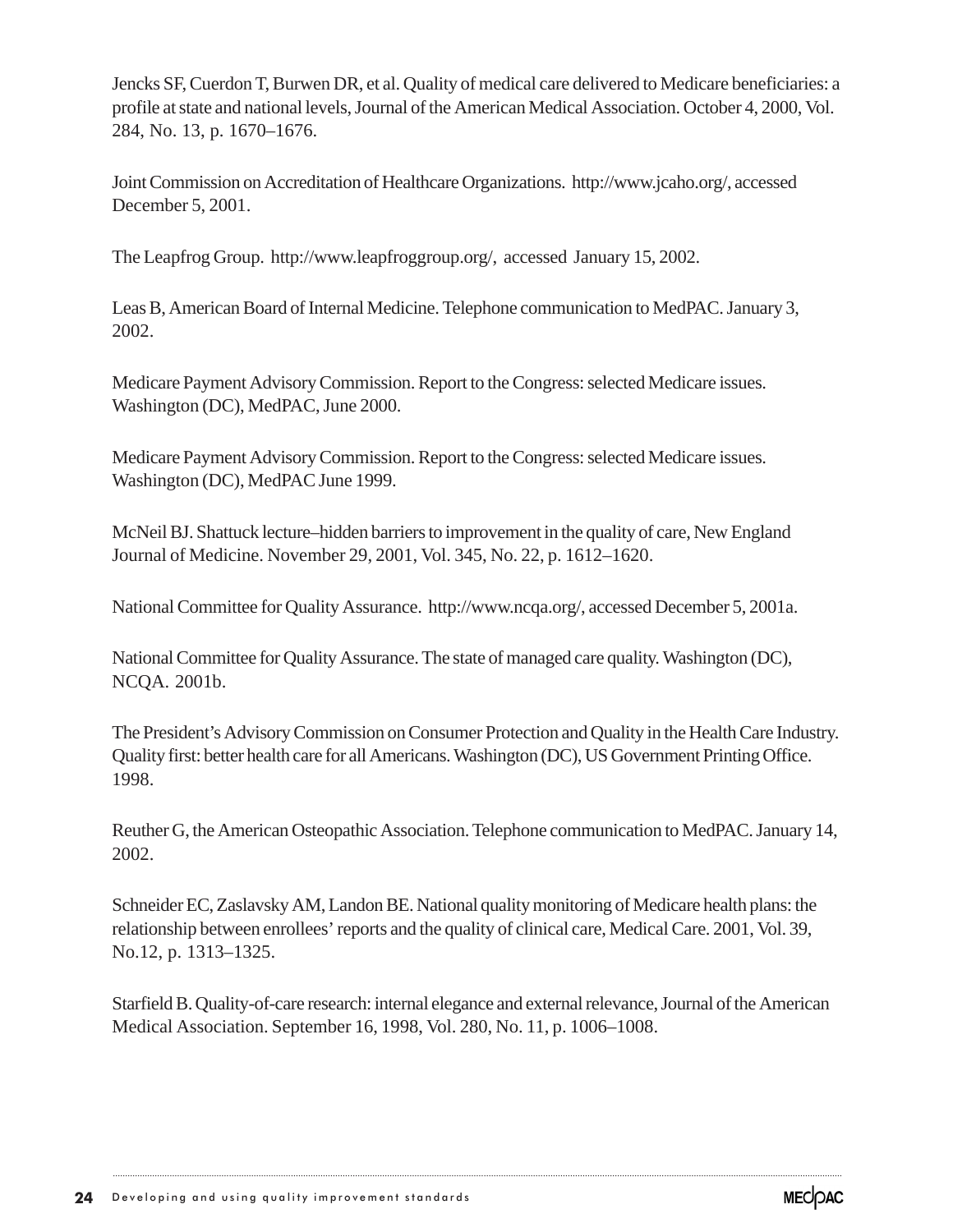University of California at San Francisco (UCSF)-Stanford University Evidence-based Practice Center. Making health care safer: a critical analysis of patient safety practices. Rockville (MD), Agency for Healthcare Research and Quality (AHRQ). Evidence report/technology assessment, No. 43, AHRQ, publication number 01-E058. July 2001.

The Utilization Review Accreditation Commission (URAC)/the American Accreditation of Healthcare Commission and American Association of Preferred Provider Organizations (AAPPO). Rise to prominence: the PPO story. Washington (DC), AAPPO/URAC. April 2000.

The Utilization Review Accreditation Commission (URAC)/the American Accreditation of Healthcare Commission. http://www.urac.org/, accessed December 5, 2001.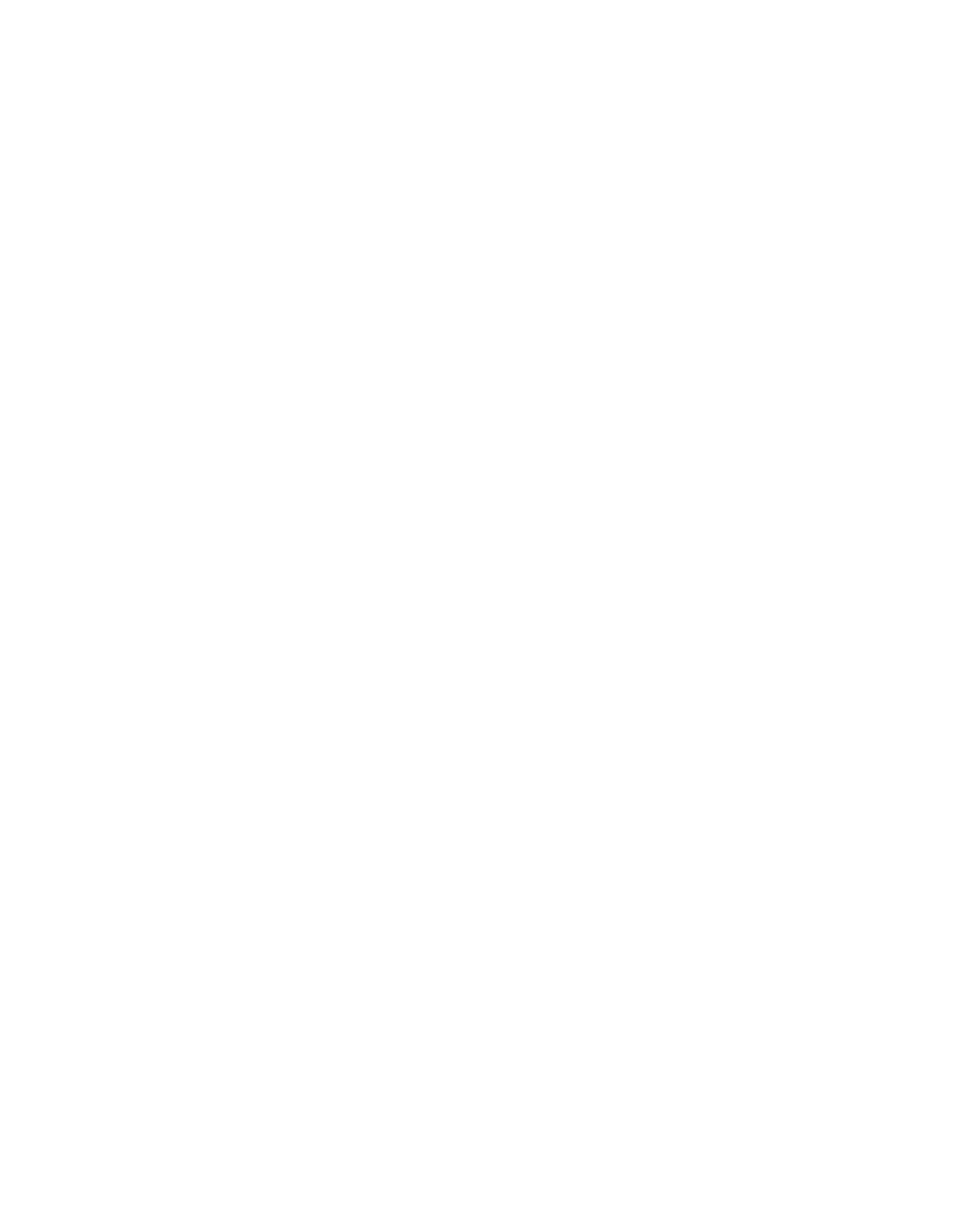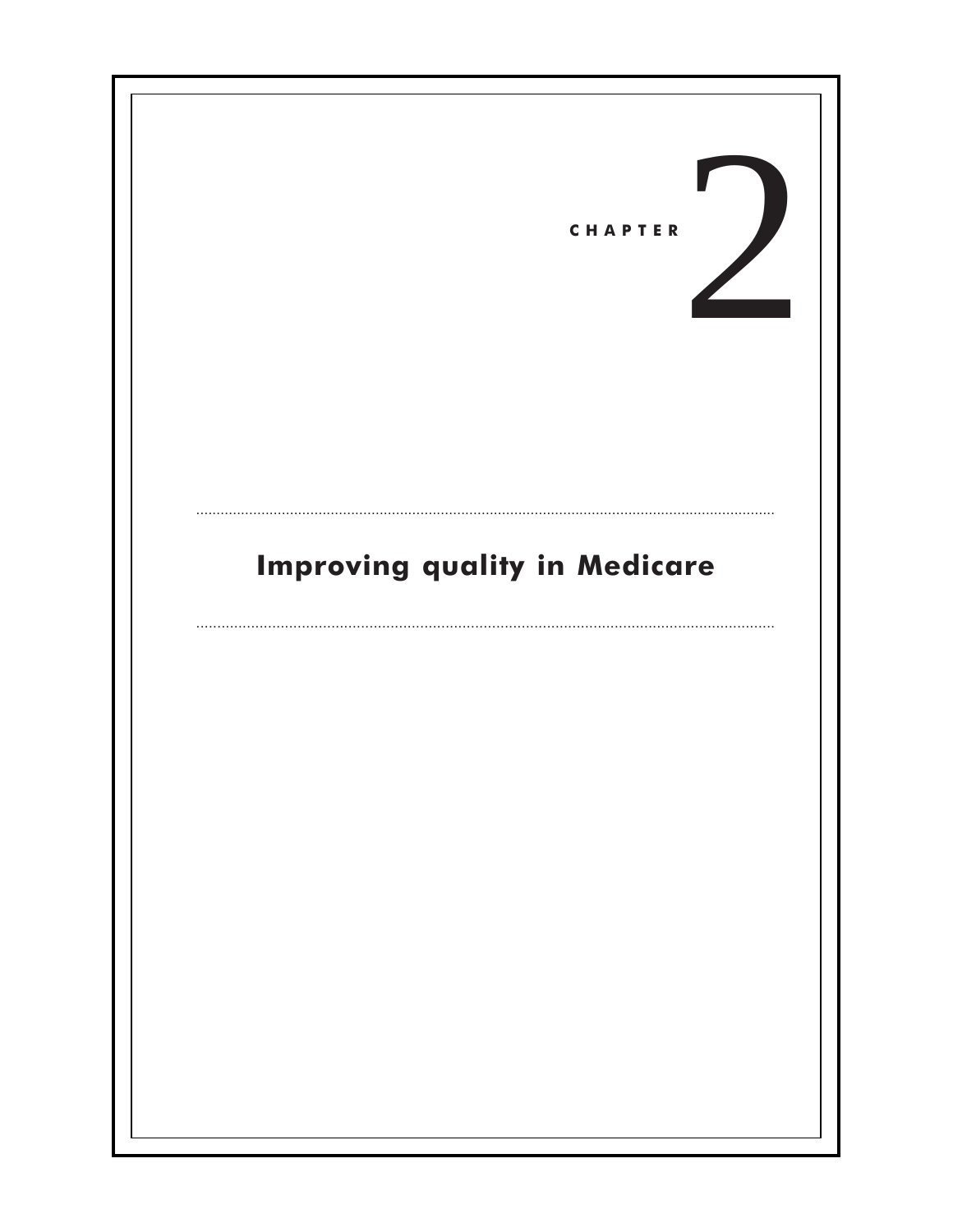# R E C O M M E N D A T I O N S

**1** The Secretary should apply appropriate quality improvement standards to plans in the Medicare+Choice program and institutional providers in the fee-for-service program, recognizing differing plan and provider capabilities. He should reward plans and providers for high quality performance and improvement.

**\* YES: 16 • NO: 0 • NOT VOTING: 0 • ABSENT: 1**

2 The Secretary should reduce duplication between public and private oversight efforts when applying quality improvement standards and measures.

.......................................................................................................................................................................................................................................................................................................................................................................

**YES: 16 • NO: 0 • NOT VOTING: 0 • ABSENT: 1**

3 The Secretary should assist plans and providers to improve quality. He also should encourage and fund research on appropriate measures and innovative mechanisms to improve quality. **YES: 16 \* NO: 0 \* NOT VOTING: 0 \* ABSENT: 1**

.......................................................................................................................................................................................................................................................................................................................................................................

\* **COMMISSIONERS' VOTING RESULTS**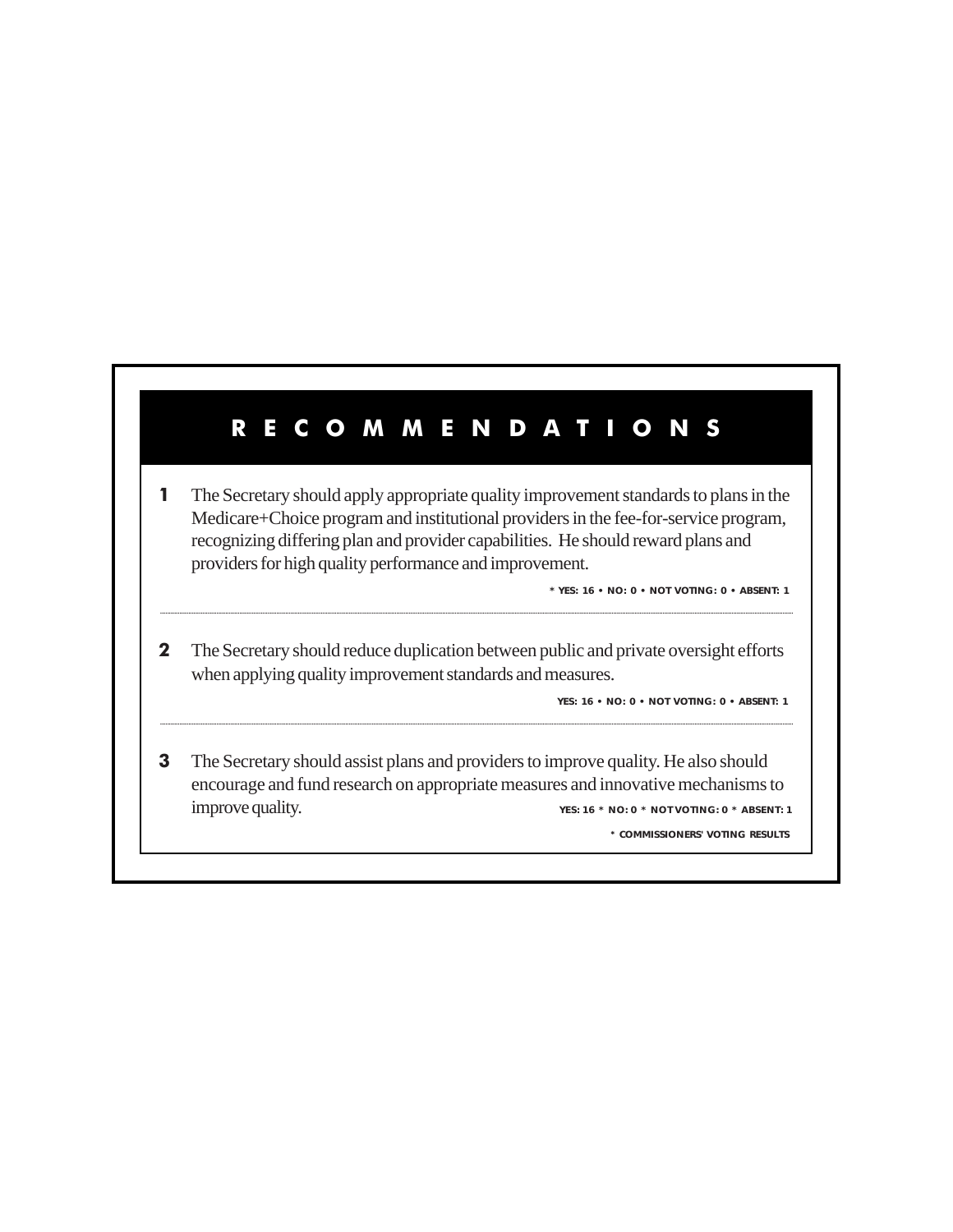Although many efforts are under way to improve quality, we have little information on their impact on the overall quality of care delivered to beneficiaries. The National Committee on Quality Assurance reports that care has improved on the Health Plan Employer Data Information Set measures upon which health plans report (NCQA 2001) and preliminary results from Medicare's quality improvement organization program also reveal improvement in nearly all the targeted clinical areas (Cuerdon 2001). This is an improvement in the knowledge base over what existed a few years ago, but similar to most analyses on the impact of improvement efforts, only focuses on specific areas of care. It is still unclear whether quality measures target the most pressing quality problems or whether the levels of improvement are appropriate.<sup>1</sup> In addition, although some observers have speculated that the implementation of broad quality improvement efforts may save money, developing the infrastructure to measure and improve in specific areas requires resources.

Compounding the uncertain results and cost implications of quality improvement efforts is the complexity involved in measuring performance, seeking to improve care, and demonstrating results. When choosing priorities, plans and providers must consider numerous factors: the availability of accurate measures, the difficulty of collecting reliable and valid data, the prevalence and importance of the problem compared with other quality issues, and the existence of interventions known to improve care in the area measured. Because of the complexity of measuring and improving quality, providers and plans often target resources to improve care in clinical areas in which it is easy to measure and collect data, or where oversight agencies require them to collect data, at the expense of other more intractable quality problems.

Even if an organization's performance can be measured, the most effective intervention to improve performance may not be clear. The relationship between the processes measured and the outcomes of care are more direct in some clinical areas than others. For example, some process measures for diabetes and heart conditions are well established as having an impact on patient outcomes. Process measures for mental health and end-of-life care are less established and it is often difficult to measure their relationship with patient outcomes. In addition, successful improvement usually relies on several factors: patient compliance, communication and coordination between several clinicians, benefit and coverage policy, and the availability of services in a particular region. Thus, the appropriate unit of accountability and action may be difficult to define.

Compounding the complexity of measuring and initiating action to improve quality are data validity issues that become more important if the performance of individual organizations is reported publicly. Sample sizes must be large enough to draw accurate conclusions and risk-adjusted to account for population differences. In addition, the data should be independently audited to ensure accuracy.

<sup>......................................................................................................................................................................................................................................................................................................</sup> .................................................................................................................................................................................................................................................................................................................................................................... <sup>1</sup> CMS does examine the prevalence, cost, need for improvement and statistical ability to measure a specific process when determining its priorities for the QIO program.

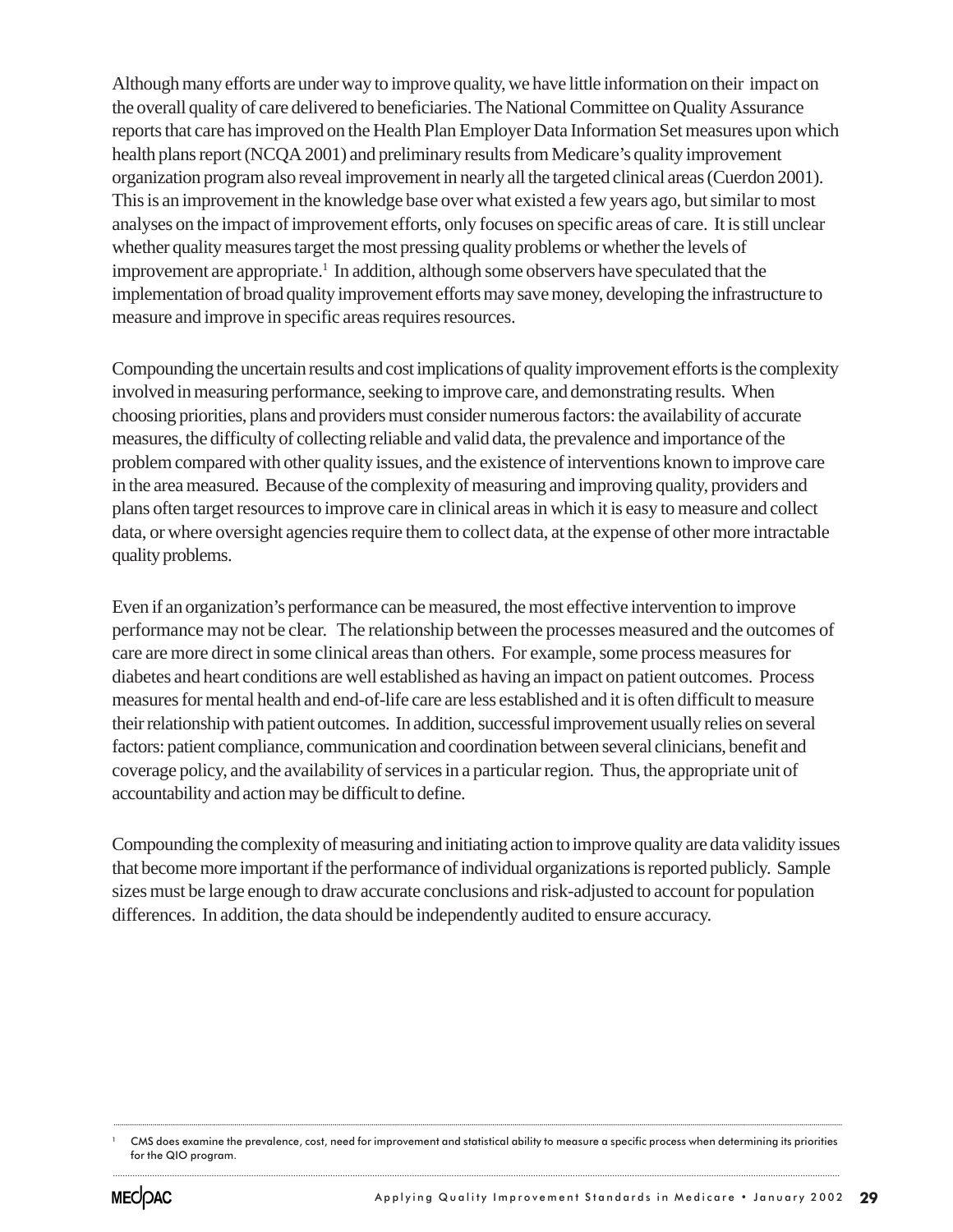The difficulty of the task creates a strong imperative for Medicare to exercise leadership. No other purchaser or oversight body has the capacity to affect all aspects of the care delivery system in so many ways. As the nation's single most influential purchaser, Medicare buys care from plans, institutional providers, and clinicians and can use its power as a regulator and purchaser to ensure that plans and providers work separately and together to improve quality. It also can help address the many gaps in knowledge and capacity. Medicare has multiple tools to stimulate quality improvement efforts. It can:

- act as a regulator and establish standards;
- act as a purchaser and reward high performance;
- act as an advisor and help plans and providers measure and improve care; and
- act as a researcher itself, and in coordination with others such as AHRQ, to develop the science of quality improvement.

The following recommendations provide advice on how to best apply quality improvement standards. However, we suggest that these standards be applied as part of a broader strategy to improve quality. Medicare should use all of the above tools, which complement and build on each other, to improve the quality of care for all beneficiaries.

### How should Medicare acknowledge the differing capacities of plans and providers to perform quality improvement when applying quality improvement standards?

Quality improvement standards are currently applied differently to HMOs and non-HMOs in the M+C program and differently between the FFS and M+C program. In the M+C program, HMOs must demonstrate improvement on two QAPI projects, but non-HMOs do not face the same requirements. The M+C program includes quality improvement process and structural requirements, but the FFS program does not. In directing MedPAC to report on how quality improvement standards should be applied, the Congress asked MedPAC to consider the feasibility of applying M+C-like standards to all types of plans and providers in Medicare.

To evaluate the feasibility of applying standards comparable to the M+C quality improvement standards to all plans and providers in Medicare, we first identified the core components of the standards. Second, we evaluated the ability of providers and plans in the M+C and FFS programs to perform these functions, including the potential cost of compliance (see Table 2-1, p. 31).

### Our evaluation:

The core components in the  $M+C$  standards are the same as those in the quality improvement standards of other public and private oversight bodies. They require organizations to: measure their performance, improve care by influencing behavior, and demonstrate the results of their efforts on specific measures.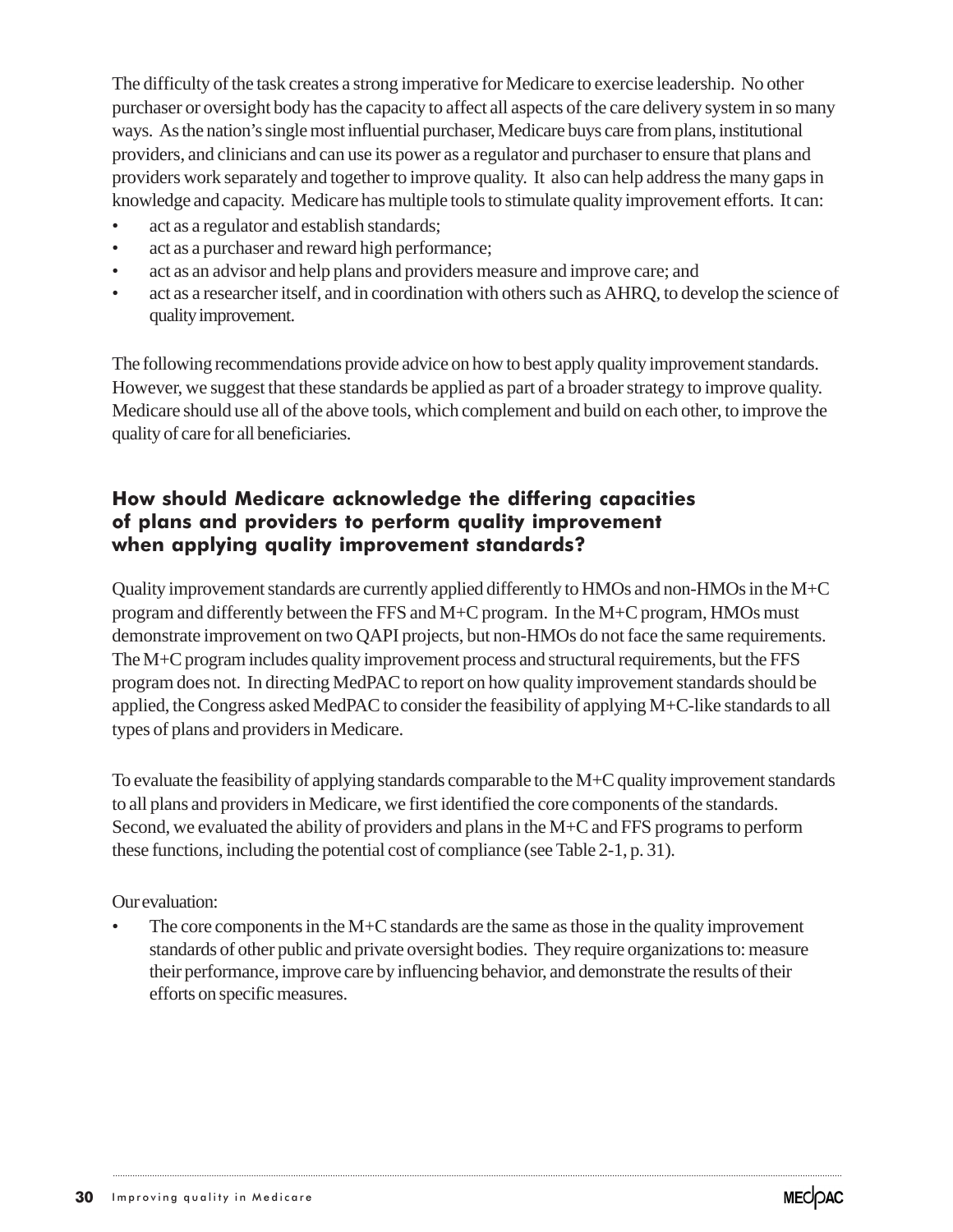

#### Provider and plan feasibility of complying with Medicare+Choice-like quality improvement standards

|                                                                                                              | <b>Medicare+Choice</b><br><b>HMOs</b>                                                                                                         | <b>Medicare+Choice</b><br>non-HMOs <sup>1</sup>                                                                                                                                                          | <b>Medicare</b><br>fee-for-service<br>program<br>(overall)                                                                                                                                                                                                                                         | <b>Fee-for-service</b><br>institutions<br>(hospitals, SNFs,<br>HHAs, etc.)                                                                                                                                                                                                                                                        | Fee-for-service<br>clinicians                                                                                                                                                                                                                    |
|--------------------------------------------------------------------------------------------------------------|-----------------------------------------------------------------------------------------------------------------------------------------------|----------------------------------------------------------------------------------------------------------------------------------------------------------------------------------------------------------|----------------------------------------------------------------------------------------------------------------------------------------------------------------------------------------------------------------------------------------------------------------------------------------------------|-----------------------------------------------------------------------------------------------------------------------------------------------------------------------------------------------------------------------------------------------------------------------------------------------------------------------------------|--------------------------------------------------------------------------------------------------------------------------------------------------------------------------------------------------------------------------------------------------|
| Feasibility of<br>measuring<br>quality                                                                       | Feasible, depending<br>on number of<br>measures. Many<br>already have data<br>collection ability for<br>accreditation and care<br>management. | Feasibility varies by<br>organization and<br>measures. Barriers<br>include:<br>· limited data<br>management<br>systems<br>• broad networks<br>• out-of-network care                                      | Feasible. Program<br>infrastructure to<br>measure quality exists<br>in QIO program and<br>through direct<br>beneficiary surveys.                                                                                                                                                                   | Feasibility varies by<br>size and resources.                                                                                                                                                                                                                                                                                      | Low feasibility. It is<br>costly for clinicians to<br>collect and analyze<br>data themselves.                                                                                                                                                    |
|                                                                                                              |                                                                                                                                               | Factors that remove<br>barriers:<br>• overlap with HMO<br>plan networks make<br>it easier for some<br>non-HMOs to<br>collect data<br>• use of claims data                                                |                                                                                                                                                                                                                                                                                                    |                                                                                                                                                                                                                                                                                                                                   |                                                                                                                                                                                                                                                  |
| <b>Feasibility of</b><br>improving<br>quality                                                                | Same as above.<br>HMOs have some<br>ability to influence<br>providers.                                                                        | Same as above. Non-<br>HMOs usually have<br>less ability than HMOs<br>to influence provider<br>behavior.                                                                                                 | Feasible, CMS has<br>tools to influence<br>provider behavior<br>through COPs and<br>QIOs.                                                                                                                                                                                                          | Feasible.<br>Institutions:<br>• can affect<br>organization and<br>systems of care<br>• have some<br>influence over<br>clinicians                                                                                                                                                                                                  | Feasible. Clinicians are<br>most able to influence<br>clinical quality.                                                                                                                                                                          |
| <b>Feasibility of</b><br>demonstrating<br>quality<br>improvement                                             | Sample sizes are large<br>enough, but the<br>process is costly if<br>too many measures<br>or requirements too<br>specific.                    | Sample sizes are large<br>enough, but because<br>medical record<br>abstraction is more<br>difficult, results may be<br>less accurate.                                                                    | Sample sizes are large<br>enough on both a<br>national and state<br>hasis.                                                                                                                                                                                                                         | Depends on<br>measure. Small<br>sample sizes of<br>clinical measures<br>and lack of risk<br>adjustment limit<br>provider-specific<br>data.                                                                                                                                                                                        | Same as institutions,<br>but sample sizes are<br>even smaller.                                                                                                                                                                                   |
| <b>Could the entity</b><br>comply with,<br>and be held<br>accountable for,<br>$M + C$ -like<br>requirements? | Capable of complying,<br>but compliance can be varies. Underlying<br>costly.                                                                  | The ability to comply<br>decision is whether to<br>apply the same<br>requirements to HMOs<br>and non-HMOs.<br>Could be held<br>accountable if<br>measures based on<br>claims and/or given<br>assistance. | Yes. Voluntary CMS<br>efforts to measure,<br>and improve quality<br>and demonstrate<br>results are currently<br>under way in the QIO<br>program. CMS should<br>evaluate the<br>effectiveness of<br>voluntary efforts<br>before determining the<br>need to increase the<br>level of accountability. | All providers could<br>measure and<br>improve some<br>aspect of quality.<br>Requirements must<br>account for provider<br>capacity and be<br>coordinated with<br>other oversight<br>efforts. Assistance<br>may be necessary.<br>Results should not be<br>publicly available by<br>provider unless they<br>are statistically valid. | It is burdensome for<br>clinicians to measure<br>their own care, but<br>they could cooperate<br>with program efforts.<br>Results should not be<br>publicly available on a<br>clinician-specific basis<br>unless they are<br>statistically valid. |

Note: CMS (Centers for Medicare & Medicaid Services), COPs (conditions of participation), HHA (home health agency), HMO (health maintenance organization), M+C (Medicare+Choice), QIO (quality improvement organization), SNF (skilled nursing facility), HHA (home health agency).

.......................................................................................................................................................................................................................................................................................................................................................................

........................................................................................................................................................................................................................................................................................................................................................................

<sup>1</sup> The term "non-HMO" refers to M+C plans authorized to participate in the M+C program other than HMOs and provider-sponsored organizations. Non-HMOs include preferred provider organizations, private fee-for-service plans and non-network medical savings account plans.

......................................................................................................................................................................................................................................................................................................

Source: MedPAC analysis.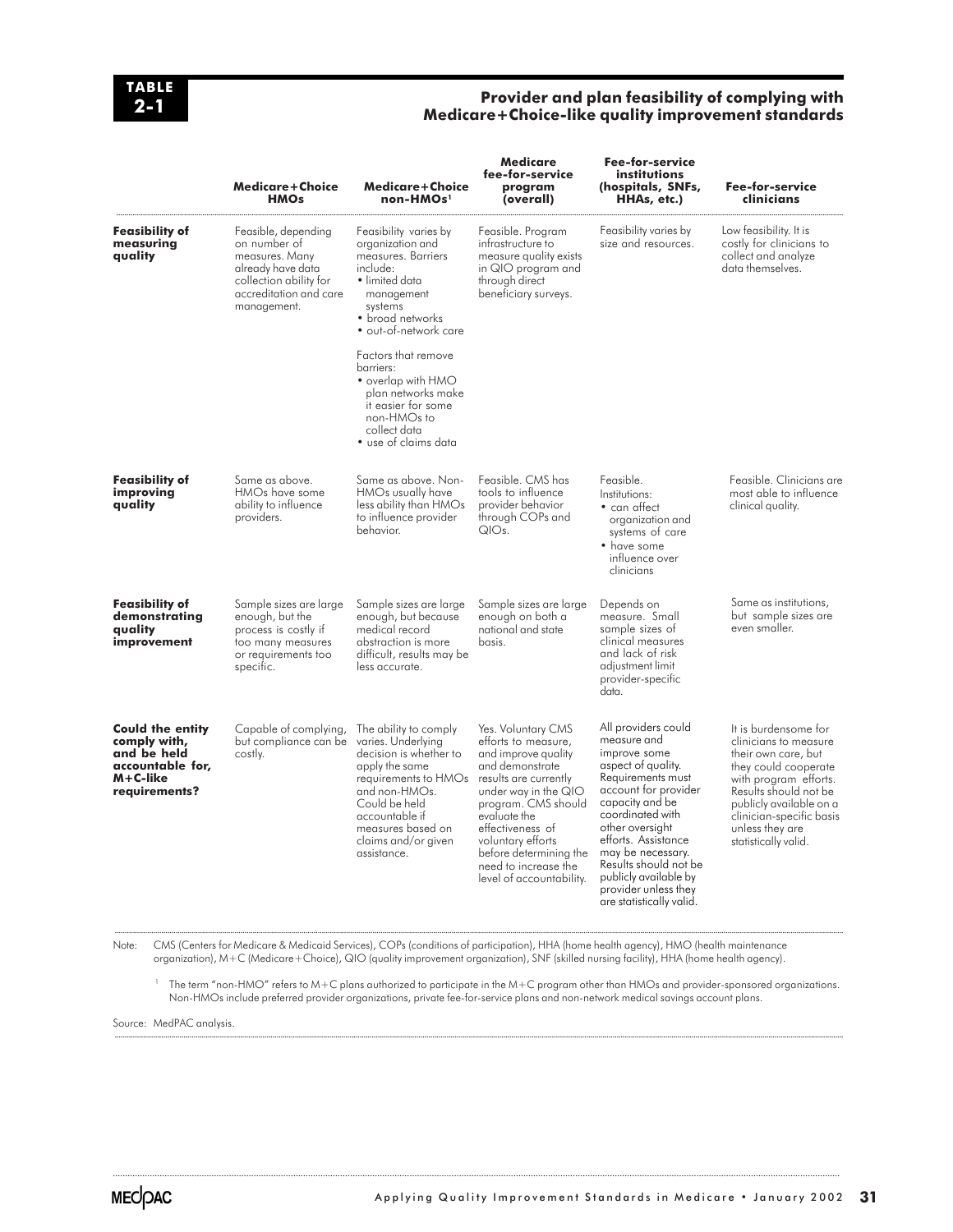- Providers' and plans' abilities to perform the functions necessary to meet quality improvement standards vary widely. All providers and plans have some capacity to measure and improve the quality of some aspect of care. However, each plan or provider is responsible for a different aspect of care and varies in its ability to measure performance and affect a change that will improve the quality of care. The usefulness of the data generated in the process also varies. Integrated health plans, such as staff model HMOs, are more capable of measuring their performance than less integrated plan structures, such as PPOs. Providers are more able to influence change than are plans, but have a difficult time demonstrating the results of their efforts because small sample sizes call into question the validity of the resulting data.
- It is feasible to apply some level of quality improvement standards to all providers and plans in Medicare, but not standards comparable to those applied in the M+C program. The M+C quality improvement standards were designed for integrated health plans with the infrastructure to abstract data from medical records, analyze claims data and provide feedback and incentives for clinicians to change their practices. The standards require significant data collection and assume that organizations have a sufficient number of cases for the data collected and reported to provide statistically significant information. These conditions do not exist for all plans in M+C or for institutional providers or clinicians in the FFS program.

The ability to contract with plans and providers that have varying capacities to measure and improve quality should be seen as a strength of the Medicare program. Institutional providers' influence over the quality of care in acute settings complements plans' ability to improve the delivery of preventive services and coordinate care across settings. Plans' capacity to collect data and create a statistically valid sample could be used to assist providers in measuring their own performances.

Quality improvement standards represent a powerful tool for improving quality. The challenge for Medicare is to harness and build on the unique resources of each provider or plan without placing an undue burden on any or all of them.

### RECOMMENDATION 1

The Secretary should apply appropriate quality improvement standards to plans in the Medicare+Choice program and institutional providers in the fee-for-service program, recognizing differing plan and provider capabilities. He should reward plans and providers for high quality performance and improvement.

All plans and providers should contribute to the goal of improving quality. Just as quality improvement standards are applied through contracting requirements to M+C plans, CMS should also apply them to FFS institutional providers through the COPs.<sup>2</sup> However, each must contribute in a way that recognizes the strengths and weaknesses of organizations and providers.



<sup>.......................................................................................................................................................................................................................................................................................................</sup> <sup>2</sup> We note that CMS has included such standards in several proposed conditions of participation and suggest these requirements be included in the final rules. ....................................................................................................................................................................................................................................................................................................................................................................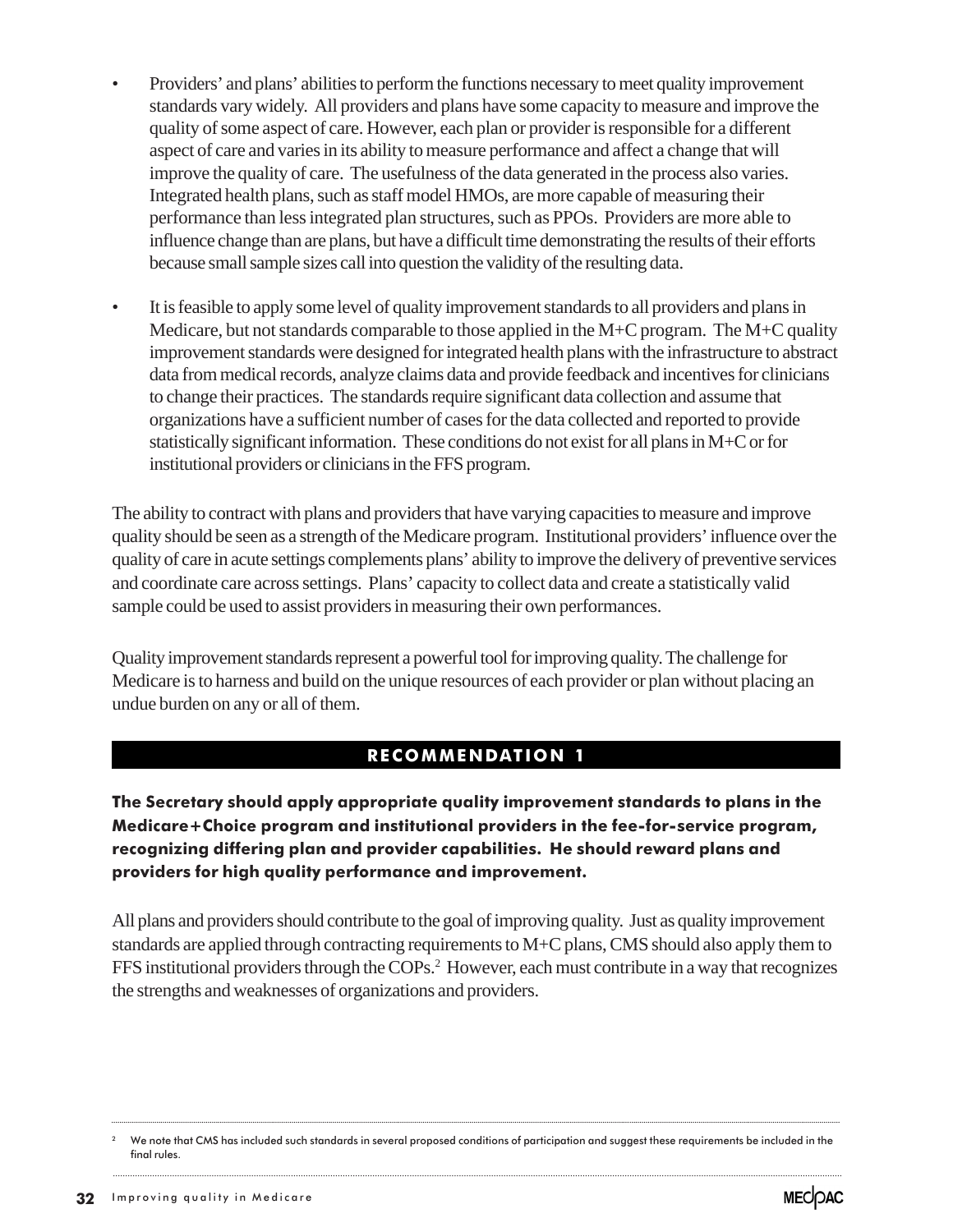The application of standards to both sides of the program may make each program's efforts more effective. Requirements creating expectations for HMOs can stimulate provider activity, and requirements on providers may contribute to improved quality within M+C organizations. Stimulating provider activity is particularly important given the lesser abilities of non-HMOs to measure and improve care.

In addition, rewarding plans and providers that reach a high level of performance or improve significantly should be an integral part of a quality improvement strategy. Rewards should be available whether the efforts are voluntary or result from mandatory requirements. Because of the uncertainty and complexity of applying standards, creating incentives is a way to stimulate further improvement and recognize those who invest more resources in improving quality.

### Applying quality improvement standards flexibly

CMS should design its own standards in a way that recognizes the differing responsibilities and capacities of its contractors. This approach balances Medicare's goal of providing high-quality care to beneficiaries with the need to ensure access to sufficient numbers and types of plans and providers.

Applying standards that do not recognize the differing responsibilities and capacities of plans and providers could:

- increase the cost of services for Medicare,
- cause providers or plans to leave or not enter the program,
- reduce resources for other priority areas,
- ensure that only HMO-like structures are available to beneficiaries in the M+C program, and
- cause harm to providers or plans if data are misleading.

### Strategies for applying quality improvement strategies in the Medicare+Choice program

Plans vary in their ability to measure performance in accordance with M+C standards.<sup>3</sup> Collecting data on all HEDIS measures and in a manner sufficient to meet the requirements for QAPI projects requires M+C organizations to have or establish sophisticated capacities for data collection and analysis. In addition, intervening in and being accountable for improvements in care requires data systems and clinical and statistical expertise. These technical difficulties are compounded for all plans by the number of areas in which data must be collected, including over 20 HEDIS measures and 2 new QAPI projects annually.

....................................................................................................................................................................................................................................................................................................................................................................



Even though many have questioned the ability of non-HMOs to meet M+C standards, limited experience exists within the M+C program to inform the discussion. Currently, only two PPOs and one private fee-for-service plan participate in the M+C program. The private fee-for-service plan joined in 2000. The largest PPO was part of a demonstration project that began before the enactment of the BBA and had difficulty meeting the HEDIS data collection requirements.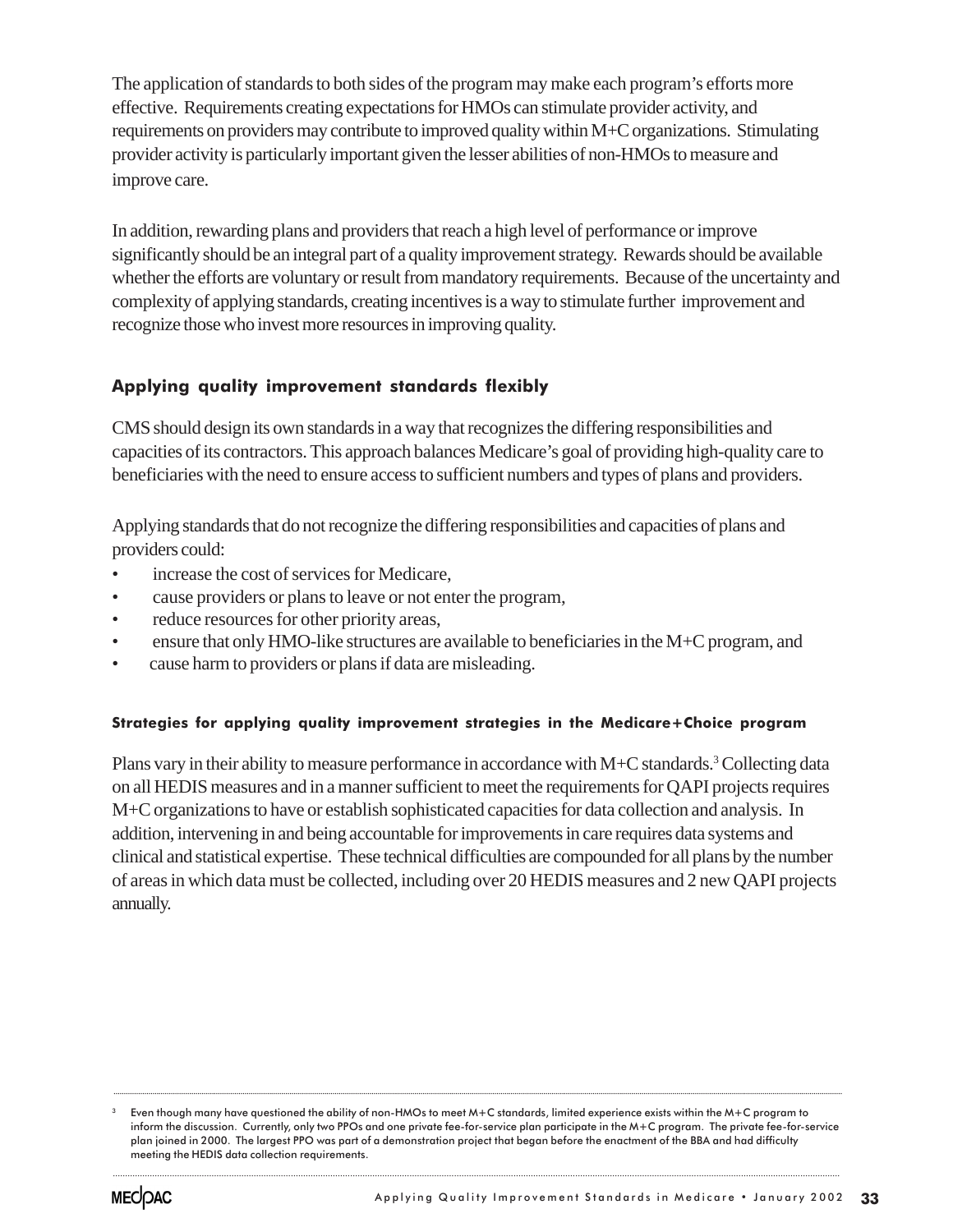Although more integrated plans and those that are already accredited may have developed this capacity, non-HMOs and even less-integrated HMOs may be less able to collect the necessary data and design and implement effective interventions.<sup>4</sup> Three factors, in particular, limit the ability of some plans to measure and improve care: (1) broad networks, (2) the lack of a requirement for enrollees to choose a primary care physician, and (3) the ability for enrollees to seek out-of-network care. These structural characteristics provide beneficiaries a broad choice of providers, but make it difficult for plans to obtain information on quality from medical records. They also make it difficult to know how and where to focus efforts to influence clinician behavior.

Non-HMOs can collect information on care delivery through claims data. Claims provide a more limited source of information than medical records, but they can be used for measuring performance and are readily accessible. Many of the HEDIS measures upon which all M+C organizations must collect data rely heavily on claims.

The limited ability to collect data from medical records also raises concerns about the appropriate use of information generated from non-HMO efforts. Because plans' abilities to measure and improve care vary, some plan data may be more valid than those of others. Releasing the data for comparisons of plans could be misleading unless the data collection efforts are uniform.

Recognizing these limitations, the commission believes much of the focus on non-HMOs should be at the provider level. Because the locus of responsibility for care management in non-HMOs remains, for the most part, with individual providers and patients, CMS could use its ability to work directly with providers through the fee-for-service program to stimulate quality improvement in non-HMOs. At the same time, working through the structure of the non-HMO may make CMS fee-for-service efforts more effective.

This could be done in several ways. First, non-HMOs could encourage their network providers to participate in the QIO improvement projects. Second, medical management of the non-HMO could act as the interface between individuals or groups of physicians to provide feedback and suggest strategies for improvement. QIOs could do the work of reviewing cases and claims, and plans' medical management could disseminate reports and meet with group medical directors.

Currently, non-HMOs are required to collect data from both claims and medical records for purposes of reporting on HEDIS measures. It may be appropriate to limit non-HMO HEDIS data collection efforts to those measures that rely on information from claims. Requiring non-HMOs to analyze and report on measures derived only from claims data acknowledges the difficulty they have obtaining information from medical records, but requires that they use information sources available to them.

.......................................................................................................................................................................................................................................................................................................



<sup>4</sup> Health plans fall on a continuum, ranging from highly integrated and managed systems of care to entities that essentially serve a payment function. In particular, distinctions between PPOs and HMOs have become blurred as hybrid or blended structures are created to better address the needs of consumers (see Appendix A).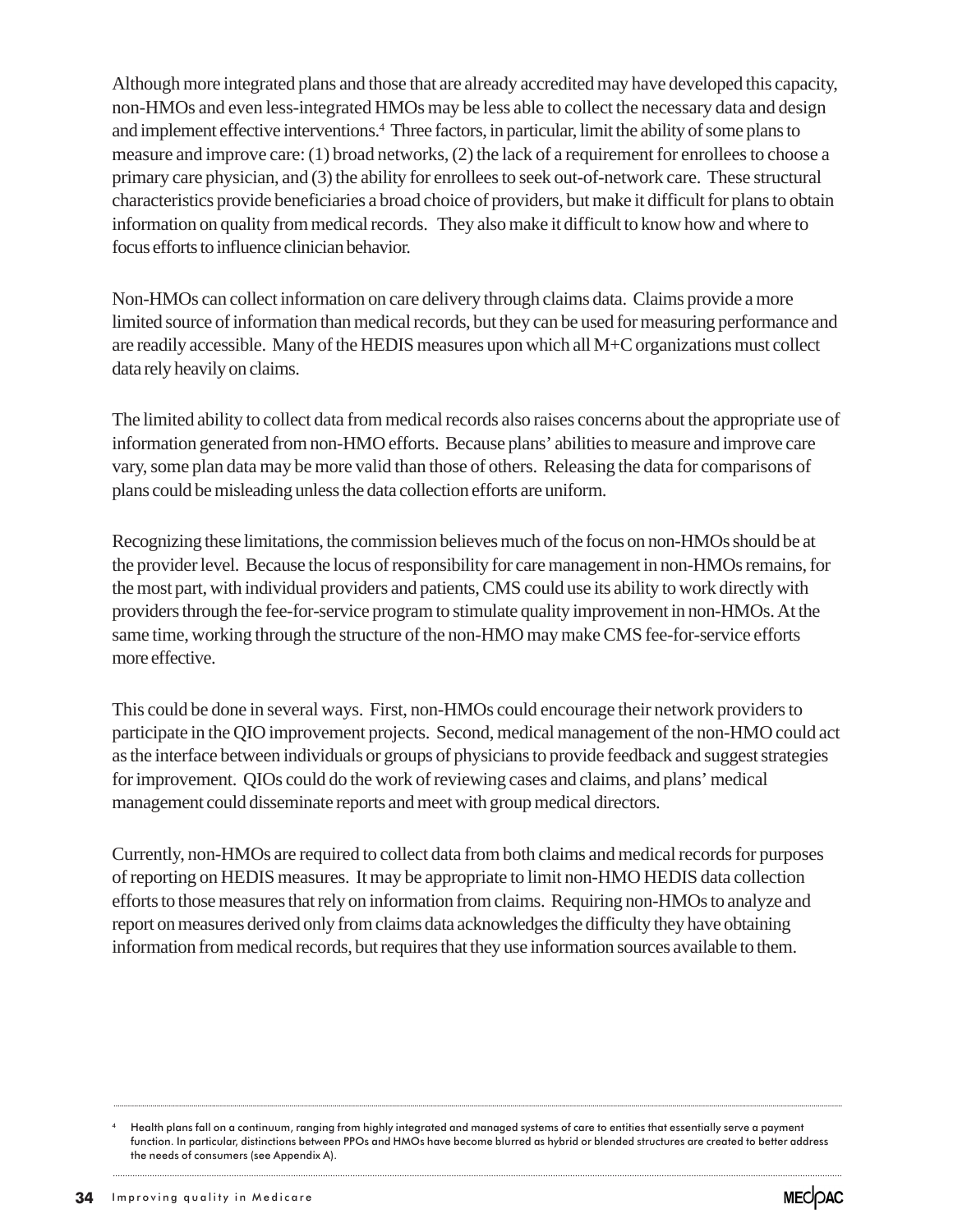While limiting data collection efforts to information from claims may address the limited ability of non-HMO plans to collect data from medical records, it does not address their limited ability to work with and influence providers. However, because their claims databases are valuable sources of information on care patterns, it is still useful for the information to be reported. The information allows the program to track broad patterns of care delivery and potentially allows CMS to follow up through the QIO program with specific providers or provider groups with strategies for improving care.

Because it is difficult for non-HMOs to influence provider behavior, the current exemption from "demonstrating improvement" on the two QAPI projects is appropriate. However, plan structures are evolving and the distinctions between non-HMOs and HMOs are increasingly blurred. (See Appendix A for further discussion of the differing types and characteristics of PPOs and HMOs.) The exemption and any other regulatory distinction that develops may need to be re-examined if techniques for managing care in less integrated structures improve.

### Strategies for applying quality improvement standards in the fee-for-service program

The fee-for-service Medicare program can be thought of as operating on two levels: as a plan and as a provider. At the plan level, CMS can act as a plan administrator to measure and improve care for all beneficiaries. At the provider level, the agency encourages individual institutions and clinicians to take responsibility for delivering services of high quality to beneficiaries.

Can CMS, as the plan administrator for fee-for-service Medicare, measure and improve quality and be held accountable for the results of its efforts? It certainly has the infrastructure to measure quality of care. In fact, CMS has one of the best systems for medical record abstraction in the country: the QIO program. However, Medicare also provides beneficiaries the broadest network of providers in the country, which may limit its ability to focus improvement efforts.

As a large and important payer for health services, CMS can have a powerful influence on provider behavior. When the agency establishes new requirements, providers pay attention and work to comply. Some suggest that the importance of Medicare as a payer increases providers' willingness to work with the QIOs even though they are not required to do so.

On the other hand, CMS has little ability to influence provider behavior. The agency rarely terminates provider contracts and has difficulty communicating policy changes to its numerous contractors. In addition, it has a limited budget to monitor provider compliance with its complex quality improvement standards.

On a national and state basis, the Medicare program has enough cases in specific clinical areas to create valid and reliable data upon which to evaluate how well care is being delivered to segments of the Medicare population. However, the extent to which the efforts of QIOs influence provider behavior is unknown. The QIOs reach only a subset of providers and beneficiaries, and the quality of care is influenced by many other forces.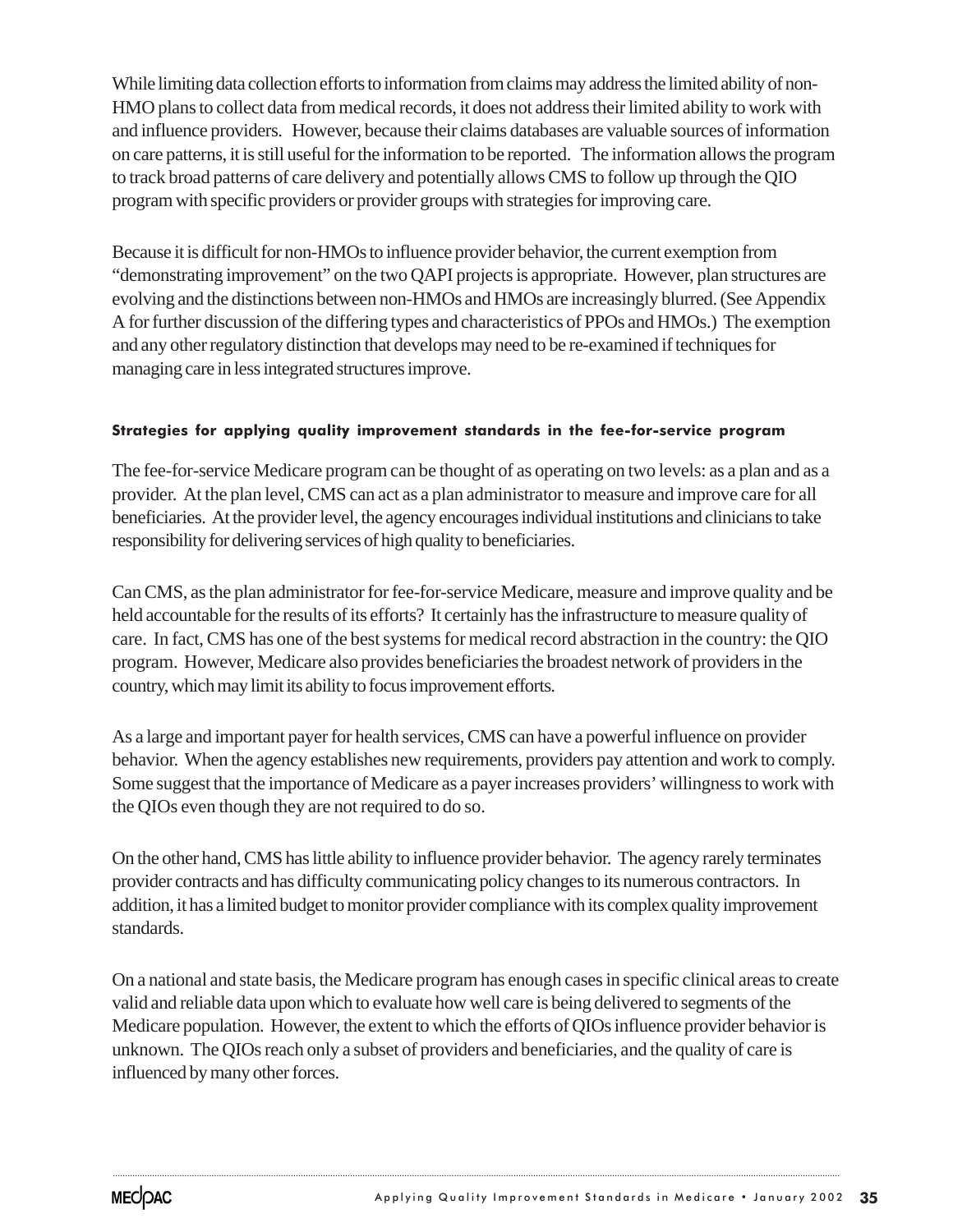The voluntary approach of the QIO program is currently the primary tool CMS uses for quality in FFS. The Congress has never established quality improvement expectations for the FFS program, and CMS does not require providers to participate in QIO quality improvement projects. CMS is currently evaluating whether and to what extent improvement has occurred in its clinical priority areas. One positive outcome of the voluntary approach for providers is the shift away from the traditional punitive approach of the QIO program. This shift has led to the establishment of numerous partnerships and coalitions across the country directed at improving care.

How well can institutions and clinicians measure, improve, and demonstrate the results of their quality improvement efforts? The ability of individual health care organizations and clinicians to measure the quality of the care they deliver varies by setting, size, and the type and number of requirements. Large hospitals may have the resources to measure and improve care, but smaller hospitals and home health agencies may not. Large group practices may have the capacity, but individual clinician offices probably do not.

Providers' ability to measure their performance also varies by the type and number of measurement requirements. If criteria and methods for measuring care were defined as rigorously in FFS as they are in the M+C regulations, the statistical and clinical expertise of many institutional providers would be insufficient to meet the standards. Providers often lack the analytic skills and the personnel to perform and demonstrate the results of their efforts on a large number of projects.

Because institutional providers control the organization of services and operate at close proximity to clinicians, they probably have more influence than plans over clinician behavior. However, tension between facility administrators and clinicians often exists, and in some regions clinicians are in great demand. Because institutions do not want to exacerbate tensions or lose clinicians, they are often reluctant to press clinicians to change their practices. In addition, many non-hospital settings experience high rates of staff turnover, making it difficult to implement quality improvement efforts. Although institutional providers may experience some difficulty engaging clinicians, clinicians are better able than institutional providers to influence the manner in which care is delivered and are essential for any quality improvement effort to succeed.

It is difficult to use data collected on clinical measures to report publicly on the results of institutions' and clinicians' efforts to improve care. Very few institutions treat enough patients in specific clinical areas to create a large enough sample to draw meaningful conclusions about the quality of care in the institution. In addition, some providers see more complex patients with co-morbidities. Without adequate risk adjustment, some institutions or clinicians could appear to have poorer outcomes simply because they see sicker patients.

Recognizing these limitations the Commission believes that it is possible to require institutional providers to establish and be held accountable for measuring and working to improve care. The Commission supports CMS's efforts to include quality improvement requirements in the conditions of participation of all types of institutional providers. However, to reflect differing abilities, Medicare standards for institutional providers should allow organizations to:

• determine how to establish processes for measuring and improving quality without having to adhere to overly specific CMS criteria,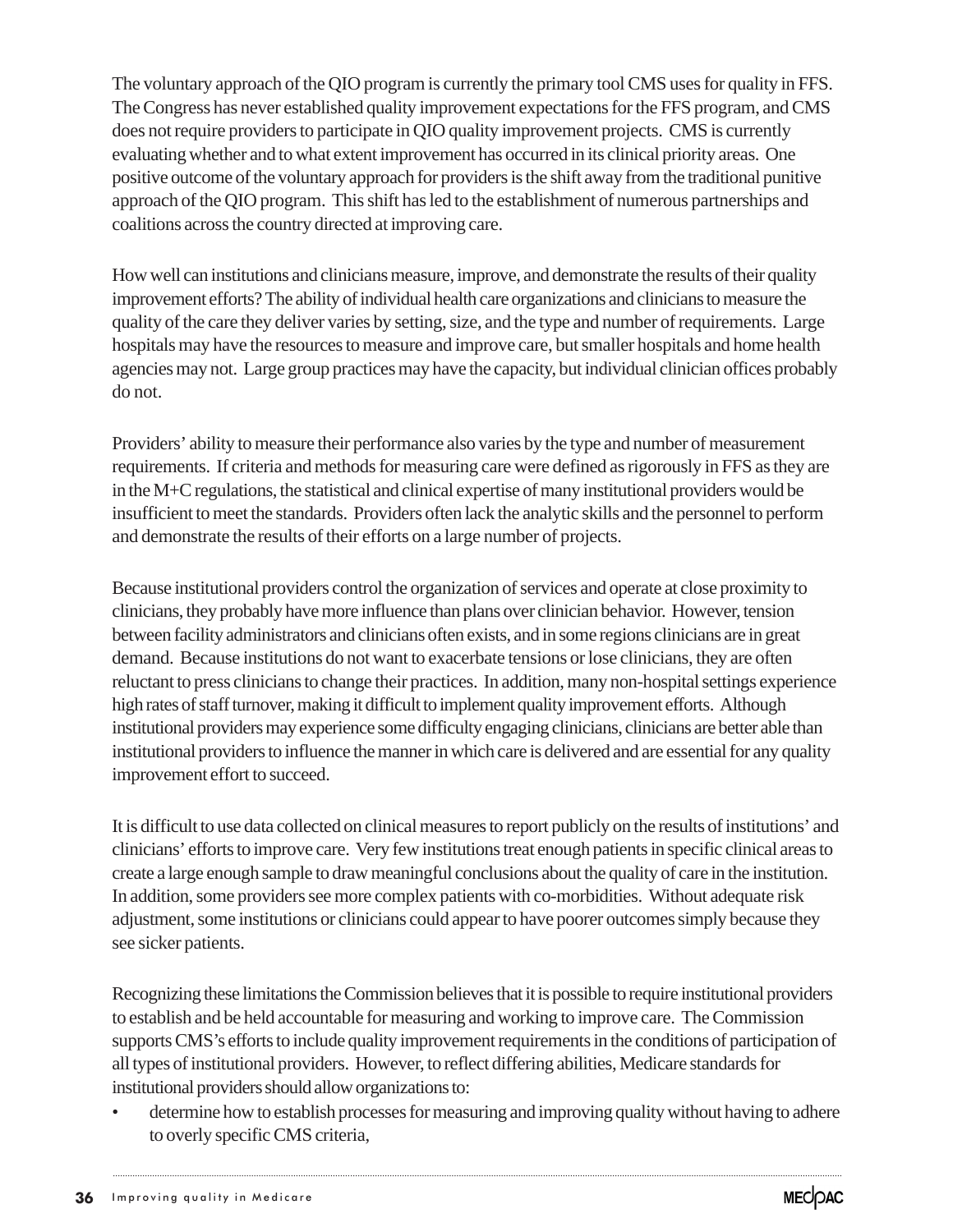- choose their own priority measurement areas or work to improve on a parsimonious set of CMSchosen measures, and
- report publicly only data that are valid and reliable measures of the organization's performance.

In addition to these criteria for establishing standards, CMS should consider strategies to improve data validity and develop reasonable quality improvement expectations for providers with limited resources (in particular, clinicians). Requiring clinicians to establish processes and structures to measure and improve quality and to report data on specific performance measures would place a significant burden on small practitioners' offices. However, CMS may want to consider ways to stimulate clinician participation in the QIO and M+C plan efforts. For example, clinicians could be required to make clinical data available to either health plans or the QIOs to measure their performance. Research is under way to develop clinician-specific measures. It may be appropriate in the future to use these measures for purposes of accountability or beneficiary choice.

Two other strategies for applying quality improvement standards could address the data validity issues inherent in clinical care measures. First, collecting the data once at the provider level, and then combining it with other provider data for plan or regional performance measurement would ensure that each provider had information upon which it could act to improve as well as provide data that would be accurate enough to release publicly. Provider-specific data would only be used for internal quality improvement purposes. The data from the larger, combined sample could be used for public comparisons either by regions or by plan. This strategy recognizes that providers often contract with numerous plans and that their actions often have the most effect on the quality of care. While data would not be used to hold providers accountable, it could reveal national or state trends in progress in particular clinical areas or be used to distinguish between plans.

CMS also should explore ways to evaluate care in institutions by using broad process measures. For example, hospitals could report on whether and how they had established safe practices to control infection. Preventing infection affects a much broader patient base than many current measures such as whether heart attack patients were discharged on beta-blockers. Another example of a broad measure affecting all patients would be patient perception of the quality of their care.

Another approach currently under discussion that would enhance the validity of provider-specific data is combining several process measures for a specific disease category. The QIO program uses several measures of clinical processes that are associated with good heart care. They could be combined, presumably increasing the sample size and statistical validity of the measure to develop a hospitalspecific measure on heart care.

These strategies can complement one another. Examining care in specific clinical areas may uncover broader system problems that could become the focus of improvement efforts. Conversely, examining a broad system problem may highlight problems in specific clinical areas.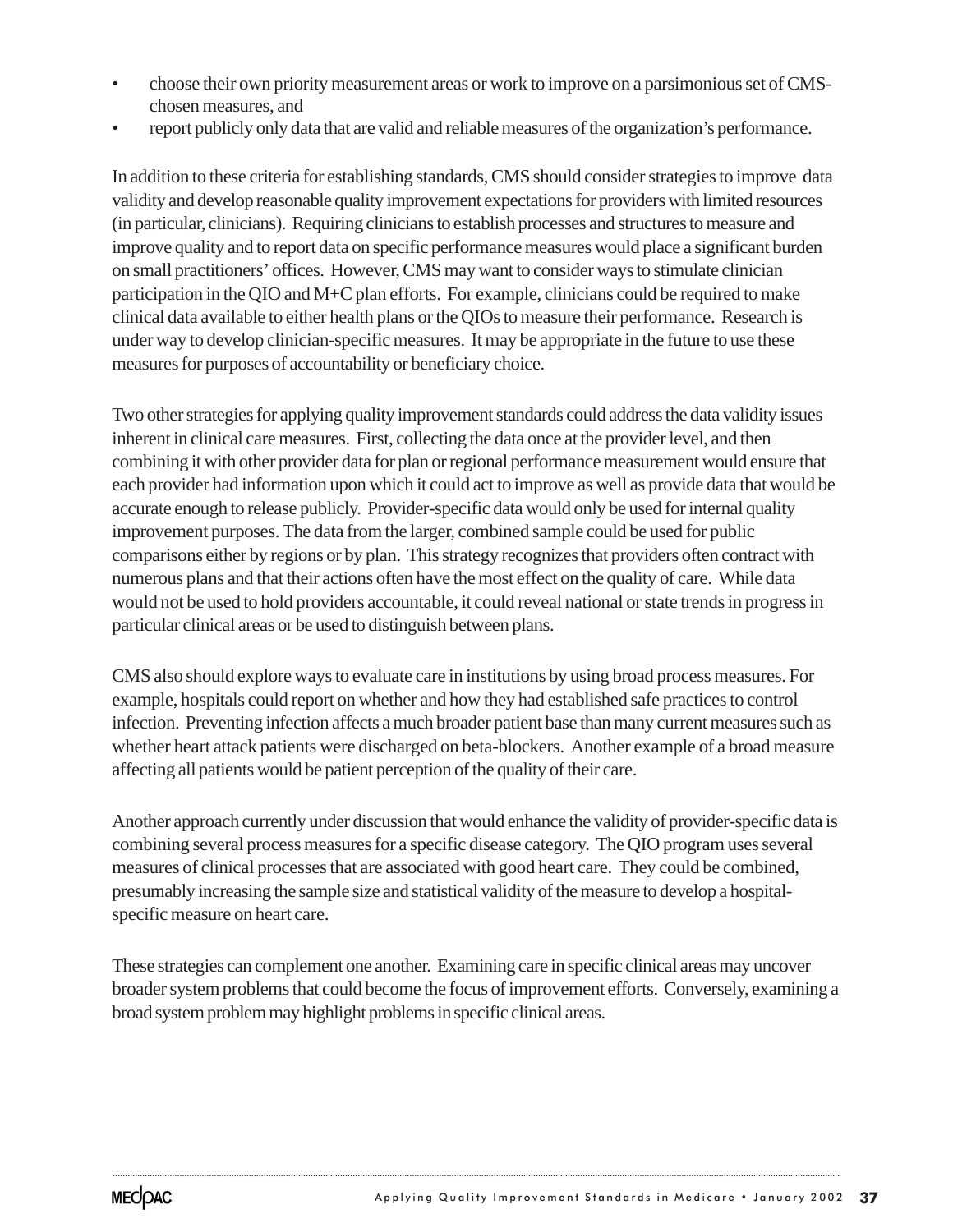### Rewarding performance

Given the uncertainty about the most effective strategies for applying quality improvement standards, standards should be applied in a broader context that includes rewards for high performance and improvement. Many believe that the best motivation for improving quality comes from the provider or plan itself. Because standards generally rely on external motivation and negative incentives such as "if you do not comply you cannot participate in Medicare" rewarding providers for their efforts may be a more potent stimulus for improving quality.

This approach also may address the concern that applying quality improvement standards differently to distinct plan and provider types could create an unfair market disadvantage for those required to comply with more rigorous standards. Creating rewards for either level of performance or effort may lessen any market disadvantage. This type of strategy may also be used to reward providers who voluntarily work with the QIO program.

Performance could be rewarded when plans or providers:

- *Meet or exceed an established benchmark.* For example, if CMS determines that 85 percent of women receiving mammograms in a given year is the target level of performance, plans that meet or exceed that level could be rewarded.
- *Demonstrate exceptional improvement.* For example, CMS could set a goal of 10 percent improvement on a specific clinical topic and reward those who improve 20 or 30 percent. This would ensure that rewards were available for plans or providers who show great improvement over a low initial score on a measure, but are still not able to meet or exceed the benchmark level.

Three ways to reward providers or plans for their quality improvement are:

- *Financial incentives.* CMS or the Congress could base a percentage of an organization's payment on its performance on quality measures. Because this would increase the need for comparative data, it would be a difficult strategy to implement. Another less cumbersome approach might be simply to base the decision to pay the full amount on whether the provider reported the requested data and cooperated with program efforts to improve care.
- *Minimizing oversight.* This strategy involves identifying some type of regulatory requirement that could be lifted if an organization demonstrated a high level of performance. This would presumably save the organization resources. CMS is implementing one form of this strategy in the M+C program by allowing plans that have reached a certain level of performance on a measure to opt out of the national priority project on that topic for one year. Another strategy would be to exempt organizations that consistently perform well on certain indicators or through accreditation and surveys from some of the regulatory oversight applied to others who perform less well.
- *Incentives to increase volume.* Making information public on plans' efforts to improve, or on their high performance on certain measures, is one way to reward those who work to improve quality. It presumes that beneficiaries will use the publicly available information on providers and plans in their region to make choices. Plans that do well or are seen as more committed to quality improvement should expect a higher volume of patients or enrollees. This may provide value to M+C plans and act as a stimulus for institutions or clinicians to work with the QIOs.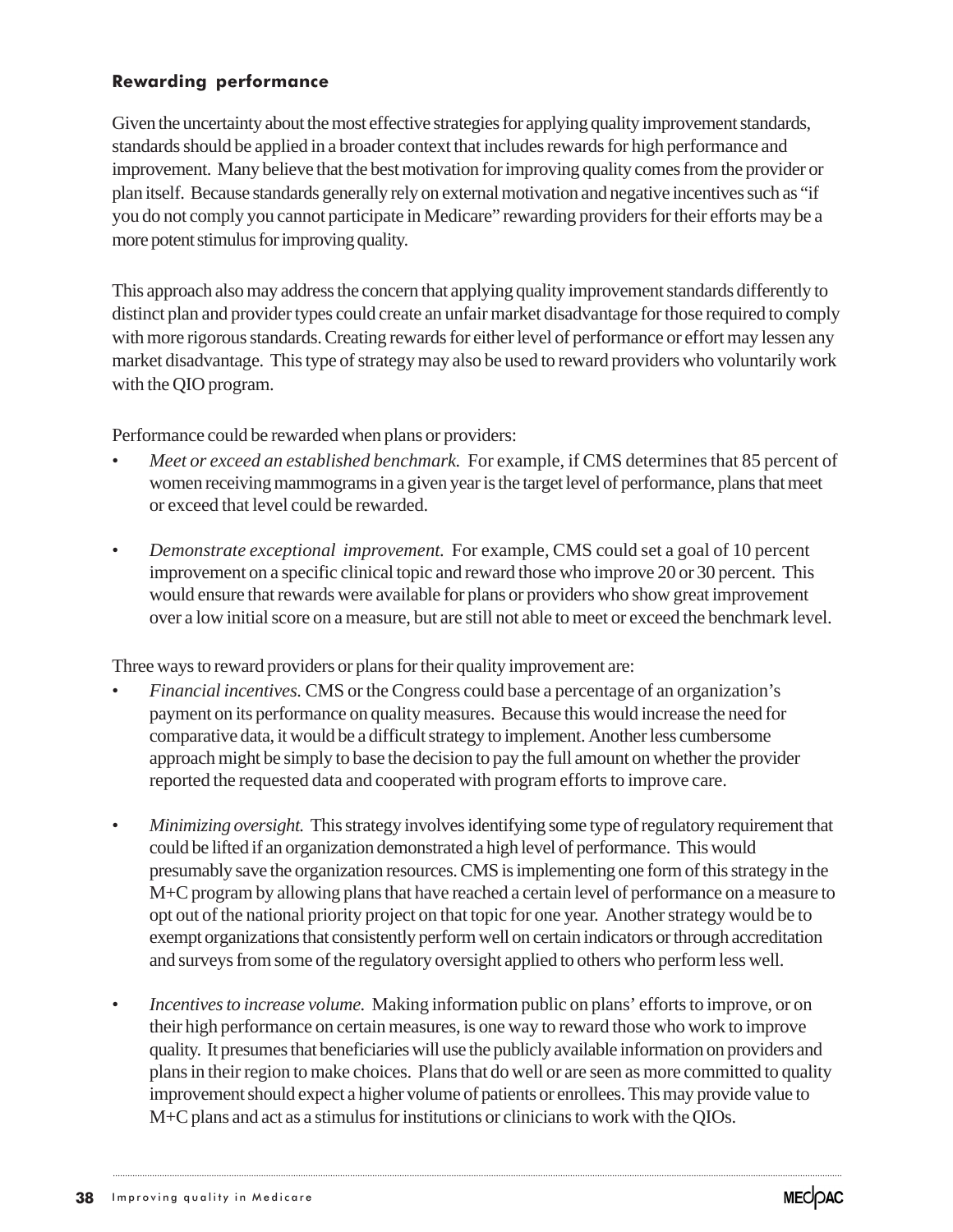Some private-sector purchasers provide employees a mix of cost and quality information in an attempt to steer employees to the best providers or plans. The employer or administrator of benefits collects quality information on a network or group of providers or on various health plans and gives a higher subsidy to employees who choose higher-quality organizations. It would be difficult without legislation for Medicare to vary the costs of the benefit for beneficiaries, but CMS could, at a minimum, provide cost and quality information to the beneficiaries.

Some policymakers have suggested that another way Medicare could steer beneficiaries to high-quality providers is through disease management programs. In the private sector, such programs often require patients with certain conditions to be treated by a limited number of providers who are especially qualified to treat their condition. This strategy would not eliminate providers from participating in Medicare, but would result in a higher volume of patients for those that may have more expertise in a particular treatment modality or condition.

### How should the Secretary work to improve coordination between private and public sector oversight efforts?

Plans and providers must comply with multiple sets of quality standards and measures from different oversight bodies. These standards and measures are often similar but not identical, which creates extra work without any significant gain. Therefore, coordination with other oversight and purchaser standards may help to lower the costs of applying M+C-like or any quality improvement standards. By coordinating its efforts with the private sector, Medicare can also learn from and build on the experiences of other purchasers and accreditors.

# RECOMMENDATION 2

### The Secretary should reduce duplication between public and private oversight efforts when applying quality improvement standards and measures.

Redundant requirements add costs to the program and take resources away from other quality efforts. In addition to lowering costs, coordinating oversight efforts may have other positive effects. If plans and providers know that their efforts for other purchasers and accreditors will help them meet Medicare standards, they will be more likely to seek accreditation or to perform other quality improvement projects. In addition, by creating a more unified, less diffuse approach to quality improvement, efforts to improve quality may be more effective.

Relying on accreditor standards also would create efficiencies for the Medicare program by lessening the workload for state surveyors. In addition, private accreditors usually require organizations to be reaccredited periodically and update their standards regularly, which is difficult for Medicare. This helps to ensure that quality improvement standards evolve as the field progresses.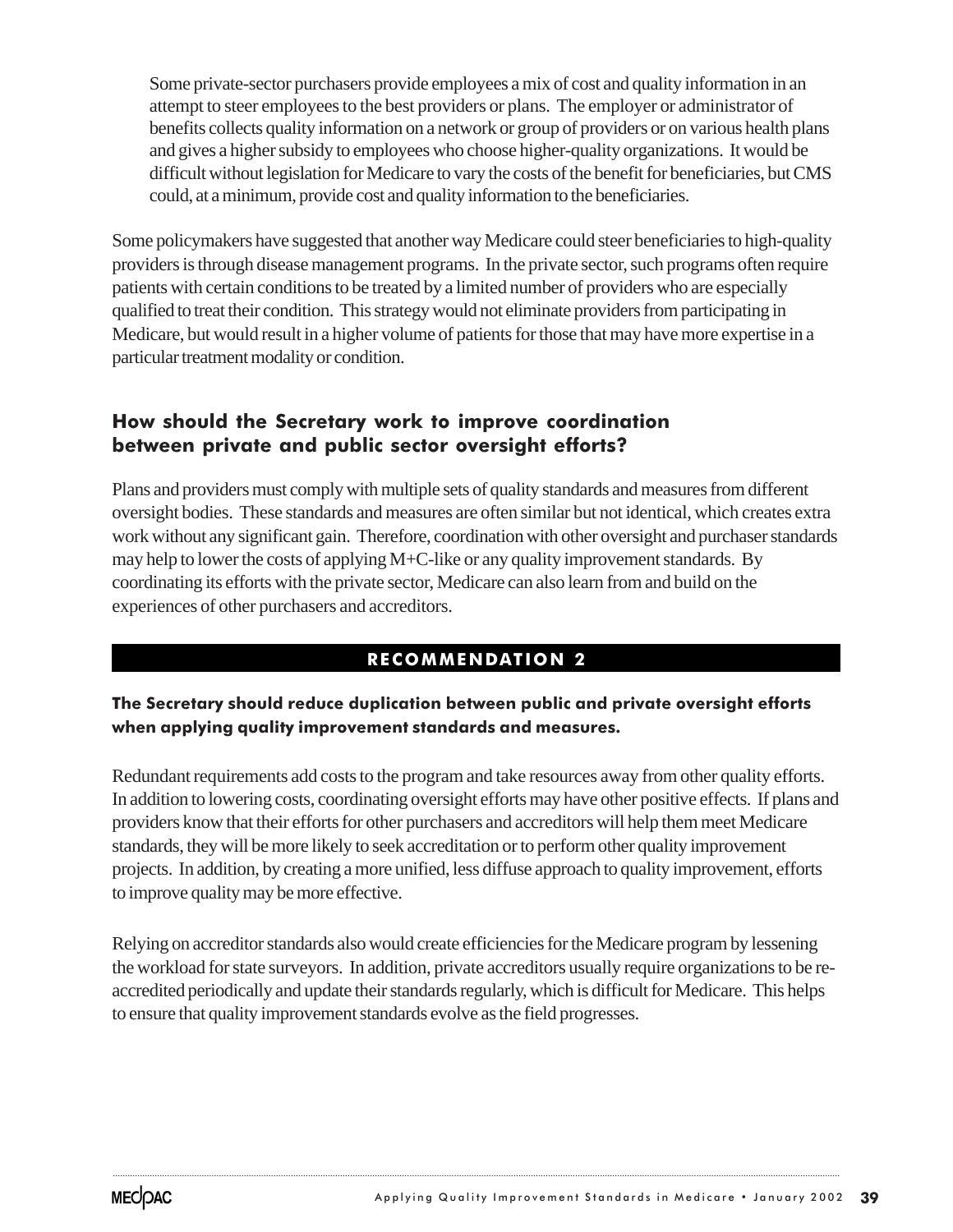### Strategies for coordinating efforts

Strategies for coordinating efforts between the public and private sector would affect the M+C and feefor-service programs differently. In the M+C program, the time it has taken to establish a deeming relationship and the number of measures upon which data must be collected has created duplication. In the fee-for-service program, the ability for institutions to use private accreditation status to meet the process and structure requirements in the COPs is well established. However, the lack of standardization in the specific measures upon which organizations are required to report (or soon will be) across oversight agencies and purchasers is of concern. It is important to note that Medicare, although the single largest purchaser, cannot ensure coordination of oversight efforts on its own. Private purchasers also develop their own requirements for plans and providers, and may or may not build on the efforts of accreditors or Medicare.

### Medicare+Choice program

Currently, CMS applies its own structural and process requirements to M+C organizations through QAPI. These requirements differ somewhat from accreditor standards. M+C organizations must establish slightly different and sometimes conflicting processes to meet each set of standards and must prepare for surveys multiple times, which requires significant staff resources. While this may change as CMS begins to allow plans to use NCQA, and potentially other accreditors', standards as a means of complying with the M+C requirements, currently plans are duplicating efforts.

Duplicative effort is also an issue in the choice of performance measures for CMS, because they require extra time to collect, analyze and report data. CMS was involved in the development of the Medicare version of HEDIS. Many thought that because of this collaboration CMS would rely on the Medicare version of HEDIS for their M+C reporting requirements. However, CMS chose to require plans to report on both the Medicare version of HEDIS and two additional QAPI projects every year. Reporting on HEDIS requires a significant number and type of data collection efforts. It is unclear whether the extra work required to report on both HEDIS and QAPI measures results in improved quality.

CMS did (and continues to) take steps to lessen this burden and move to greater consistency with private accreditors' standards. As noted previously, the agency has been evaluating several accreditors' standards to determine whether they are stringent enough to qualify for deemed status and recently announced that NCQA will be granted deeming authority.<sup>5</sup> Allowing one or more of these sets of private accreditation standards to be sufficient to deem a plan to have met all of the QAPI requirements, may diminish concerns about duplication of effort.

....................................................................................................................................................................................................................................................................................................................................................................



<sup>5</sup> The statute did not allow accreditation to suffice for all M+C requirements, but only for quality assurance, access to services, provider participation rules, information on advance directives, anti-discrimination, and confidentiality and accuracy of beneficiary records. However, there are other statutory requirements left for CMS to enforce, such as enrollment processes and grievance and marketing procedures. It may be appropriate for the government to maintain oversight over these other functions. However, plans must then interact with two oversight bodies instead of one. As of the writing of this report, CMS has informed us that NCQA will be granted deeming authority for all six areas. The other two applications from JCAHO and the AAAHC are still under review.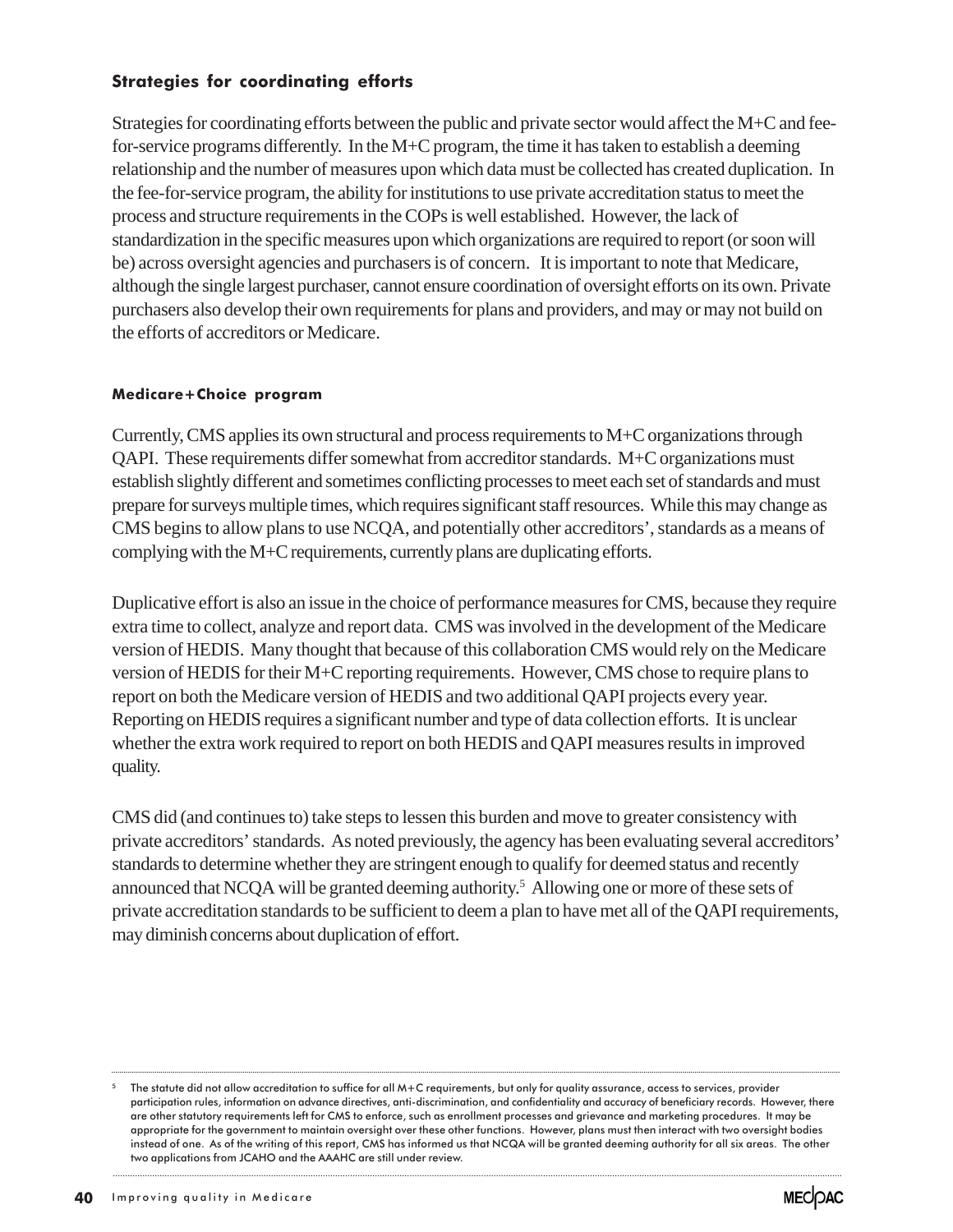CMS has also tried to coordinate with the private sector in their use of HEDIS measures. For the most part, the Medicare version of HEDIS is a subset of the private sector version. In an effort to ensure consistency across the two versions, CMS relies on NCQA for the data specifications of Medicare HEDIS. NCQA also accredits organizations that audit M+C HEDIS data.

In addition, CMS encourages M+C organizations to use a HEDIS measure to satisfy their selfdesignated QAPI project. Using a HEDIS measure to satisfy the QAPI project requirement lessens the burden of these standards for two reasons: the M+C organization performs one less data collection effort, and is not required to justify why it chose and defined the specifications for the measure. CMS also chose a HEDIS measure screening for breast cancer as one of its initial national projects.

CMS could increase its efforts to reduce duplication by:

- *Evaluating the need for additional standards.* The Commission recognizes that Medicare has a responsibility to ensure that its beneficiaries receive high-quality care and does not believe that CMS should abdicate this responsibility. However, given the fact that many M+C plans are already accredited and the cost of measuring care on numerous dimensions can be high, the agency should perform a careful analysis of the need for different or additional Medicare standards. CMS should consider whether its standards offer enough extra value to be worth the extra effort of requiring plans to seek compliance with multiple sets of standards. This analysis may become possible after January 2002, when the results from the first QAPI projects are available.
- *Relying on a deeming relationship as often and as broadly as possible.* For the reasons stated above, the public sector should rely on private accreditation standards and processes as often as possible. CMS should continue to work with private accreditors to make it possible for plans to demonstrate their commitment to quality improvement without duplicating efforts.

In determining whether an accreditor's standards and processes are sufficiently rigorous to allow a deemed status relationship, CMS should base its evaluation on the overall level of protection afforded the beneficiary from either compliance with the accreditor's standards or compliance with specific CMS requirements. This is the approach CMS takes in the FFS program. Plans and accreditors have voiced concern that CMS may decide to grant deemed status to plans only for specific accreditation standards. This approach would require health plans to go through both the entire accreditation process as well as evaluation by CMS for specific quality improvement requirements, as opposed to one overall certification process by an accreditor or CMS. While this approach may alleviate some duplication, it could also further complicate the compliance process and potentially add to the costs.

• *Reducing the number of measures.* Determining whether plans' infrastructures and efforts are sufficient should not be based on the number of areas measured, but the relative importance of the selected topics to their beneficiary members. Because data collection and analysis is an expensive part of compliance with quality improvement standards, CMS should evaluate the need for measures currently included in data collection efforts. If CMS determines that fewer measures would suffice, it could limit data collection to HEDIS measures and not require two additional QAPI projects, or conversely, rely on measurement and improvement on two QAPI projects and not require HEDIS data collection. Additionally, CMS could reduce the number of HEDIS measures upon which plans must collect data.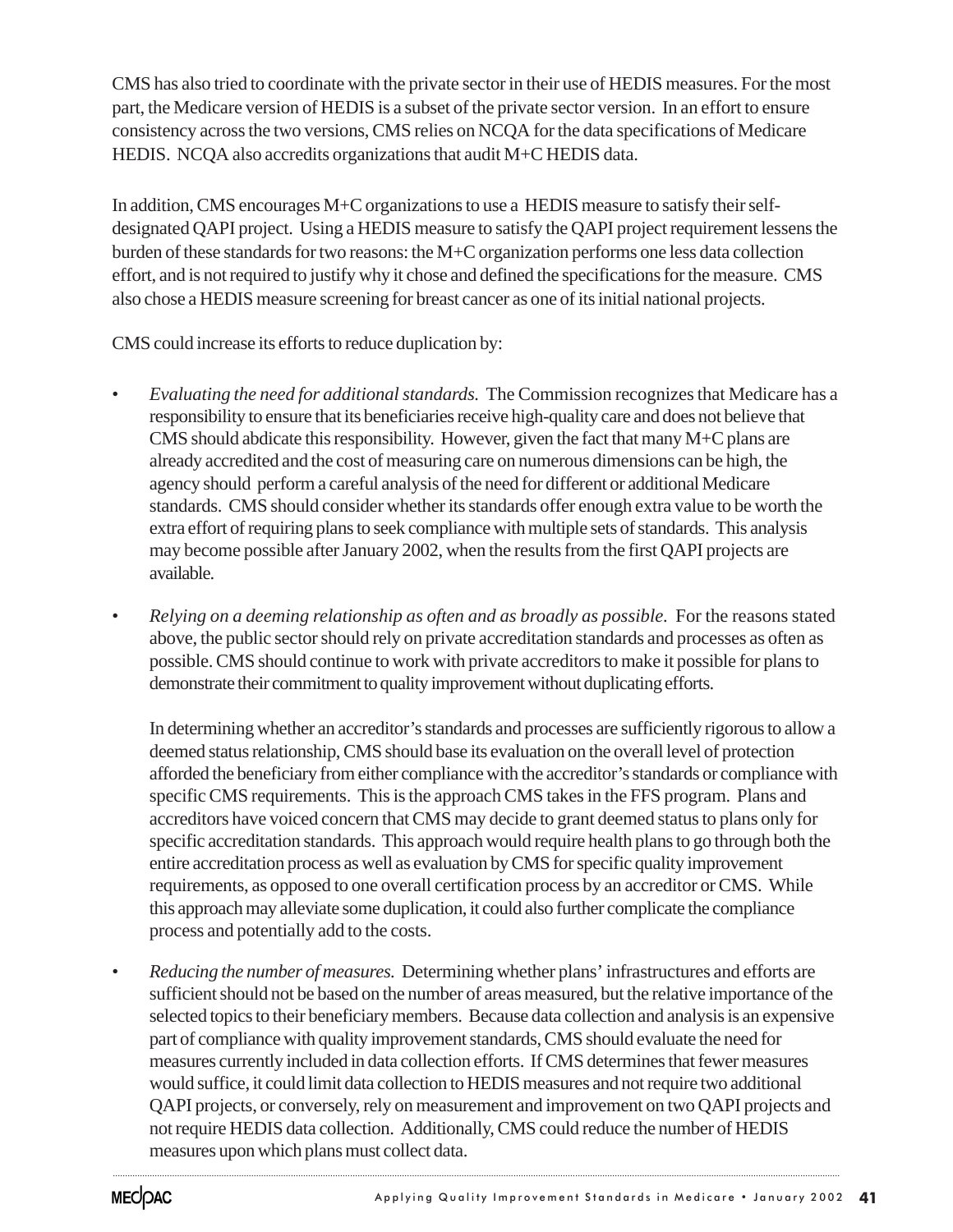#### Fee-for-service program

In the FFS program, much of the potential for duplication between the private and public sectors has been alleviated by the historic deeming relationship between CMS and private accreditors for institutional providers. However, as accreditors, purchasers and CMS are increasingly requiring providers to report their performance on specific measures, standardizing these measures is critical to reducing duplicative efforts. Institutional providers and individual practitioners collect the data for many clinical quality measurement efforts. Data in the same clinical area may be collected in slightly different ways or in different clinical areas for the same goal. This lack of coordination on the part of purchasers and public and private oversight agencies creates extra costs for providers without any clear gain in improved quality. In fact, many providers argue that resources are taken away from efforts to improve care in other higher-priority areas.

Some efforts are already under way to coordinate current or potential Medicare measurement requirements with other oversight bodies' and purchasers' measures. CMS is working with the JCAHO to ensure that the QIO measures are defined as similarly as possible with the soon-to-be required JCAHO core measures for hospitals. In addition, CMS has been a strong supporter of the NQF efforts to identify measures that could be supported by a broad group of stakeholders. CMS should continue its efforts to standardize measures and should enhance these efforts by:

• *Evaluating the need for additional Medicare-specific standards and measures.* As in the M+C program, when CMS designs standards for quality improvement in FFS it should evaluate whether the standards duplicate ones that an organization may have already met, or whether different standards are really necessary to increase the organization's ability to improve quality.

If it is not possible to ensure that oversight agencies and purchasers use performance measures in a way that permits one-time data collection, CMS should consider whether requiring two data collection efforts is worth the additional resources.

• *Coordinating efforts across the M+C and fee-for-service programs.* Many of the measures on which M+C plans collect data rely on provider-level information. This places a burden on providers that could be lessened if the measures for the M+C and FFS programs were the same, or at least better coordinated. For example, measures could be in the same clinical area, so that efforts to improve for one part of the program would help the organization meet requirements for the other side of the program.

### Are there other ways that Medicare could help stimulate quality improvement?

The science of quality improvement continues to evolve, and the ability of plans and providers to improve quality varies widely. Therefore, it is critical that Medicare not only stimulate direct efforts to improve quality through the application of standards and the creation of incentives, but also help develop and provide tools for those who are working to improve quality of care.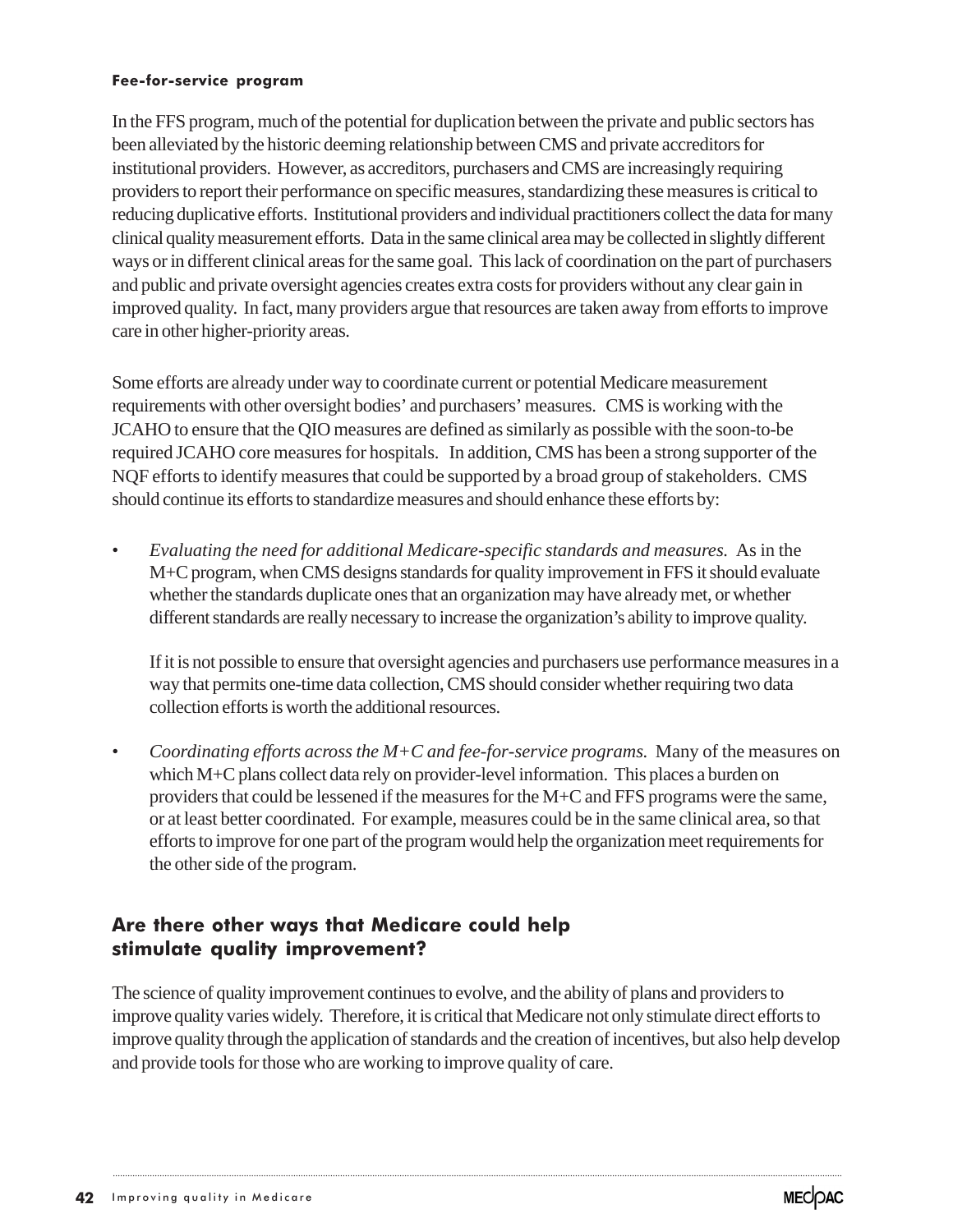Our analysis of the ability of different types of plans and providers to meet quality improvement standards reveals some significant gaps in our health care system's ability to measure and improve the quality of care. Loose networks have great difficulty collecting data other than claims data, do not often have the expertise to analyze the data, and do not have strong mechanisms in place to influence clinicians' behavior. Small institutional providers also need help with these tasks. Ironically, the provider most able to affect clinical quality—the clinician—has the least ability to measure quality of care.

Many plans and providers and the recent IOM report cite the lack of information systems capable of collecting and analyzing data as a key barrier to the ability to measure and improve care. In particular, without a computerized patient record, it could be difficult to implement quality improvement on a broad scale.

In addition to gaps in capabilities, there are many gaps in knowledge about effective quality improvement efforts. One of the biggest gaps in knowledge is how to effect change. In discussions with MedPAC, plans with a sophisticated ability to measure care on important clinical measures, the QIOs, hospital personnel, and even clinicians questioned their own knowledge and ability to improve care. They said it is hard, slow work and that more needs to be learned about effective mechanisms from those who have succeeded in improving quality. Other gaps include measures in less-studied clinical areas and the means to achieve appropriate risk adjustment.

# RECOMMENDATION 3

### The Secretary should assist plans and providers to improve quality. He also should encourage and fund research on appropriate measures and innovative mechanisms to improve quality.

The CMS strategy of using expert clinicians and statisticians of the QIOs to shore up the lack of expertise in some plans and providers should be supported and expanded. This assistance may need to be increased if more non-HMOs enter the M+C program or if CMS imposes additional quality improvement requirements on FFS providers. Institutional provider reporting on core measure sets—a goal of JCAHO, the NQF and CMS—will also create new data collection and analysis burdens for providers for which they may need assistance. They may require technical assistance to collect and analyze data, or advice on successful interventions. The QIO program can also provide individual providers with feedback on how their performance compares to other similar providers in the same region.

Built into any assistance should be an understanding that CMS will share what it learns from one provider or plan with others. Currently, plans and providers are often left on their own when designing and implementing quality improvement projects. This makes it difficult for those without an established infrastructure to improve quality. While it would not be useful for CMS to dictate how to perform quality improvement, CMS could, along with other agencies such as AHRQ, distribute information on best practices in quality improvement. Funding and research are useful, but it is critical that an explicit mechanism be developed to share knowledge.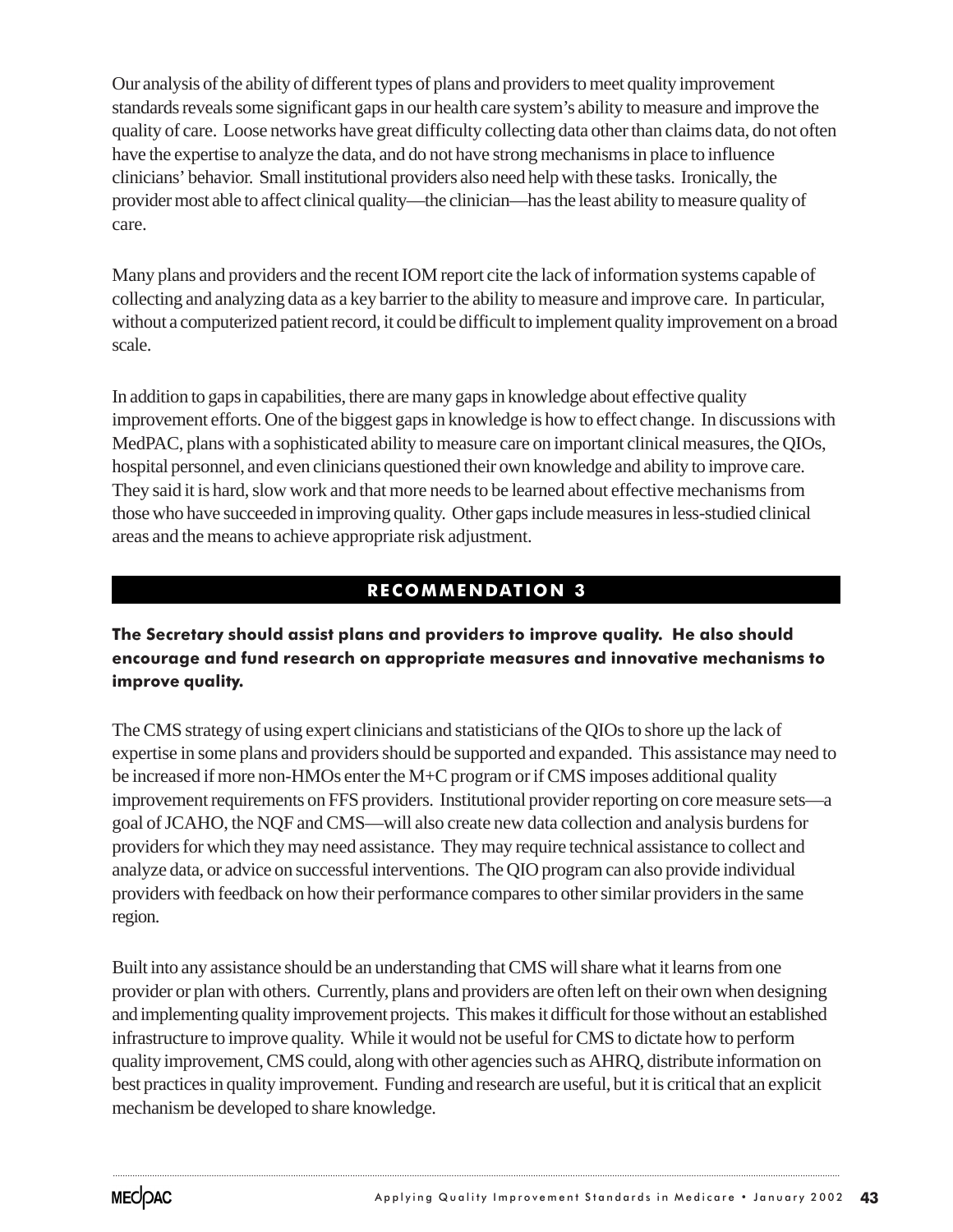Although it is unclear who should take responsibility for the cost of designing and implementing an information infrastructure, information is a basic component of a broad quality improvement strategy. The recent IOM report recommends that this responsibility be a shared public/private partnership. As Medicare beneficiaries are significant users of the health system, the Secretary should consider the resources within the Department of Health and Human Services to determine how to best contribute to the development of such an infrastructure.

Additional research and assistance is also critical to advance performance assessment, particularly in areas where less is known and on conditions that are important to the Medicare population. The Secretary has enormous research resources through AHRQ and CMS and the advantage of a very large population base upon which to collect data. He also has many efforts under way that should be studied. The Medicare program, through both the quality-improvement efforts in the FFS QIO program and the M+C QAPI requirements, provides a natural laboratory for determining what works best and could lead the country in stimulating quality improvement.

Research could be done in several areas:

- *Projects that plans or providers might perform in response to incentives.* If the Secretary were to establish rewards for plans or providers that achieve high performance or improvement (as in Recommendation 1), these efforts should be studied to come up with a list of "best practices" that could be shared more broadly. For example, research could be done on successful motivation techniques for providers, mechanisms to maintain high performance over time, improving measures to more accurately evaluate health care processes, and improving measures to create a more direct relationship between the process measured and the outcomes of care.
- *The experience under the QAPI projects of the M+C program and the QIO program's work with providers.* CMS will evaluate the QAPI projects after plans report on their results in January 2002. Results from QIOs' work with providers should be available within the next six months on a national and state basis in each clinical area. CMS should evaluate each program's successes and failures to understand how and why improvements were or were not achieved and identify ways in which the two programs could learn from each other.
- *The identification of appropriate risk-adjustment methods for publicly-reported data on institutional providers.* CMS could study the data collected from various providers to riskadjust measures. This would be particularly useful for the current nursing home and home health initiatives, in which CMS is hoping to use data on indicators of quality for surveyor evaluation and public comparisons. Without adequate risk adjustment, analyses of these data could lead to public misperceptions about care delivered in specific institutions.
- *The identification of process measures relevant to outcomes of care in clinical areas and settings where quality improvement measures are less well-established or less is known about effective improvement.* For example, two serious medical issues for beneficiaries are depression and end-of-life care. More research is needed to identify performance measures that can be compared across settings and are associated with good outcomes to ensure the highestquality care is available to these beneficiaries. ■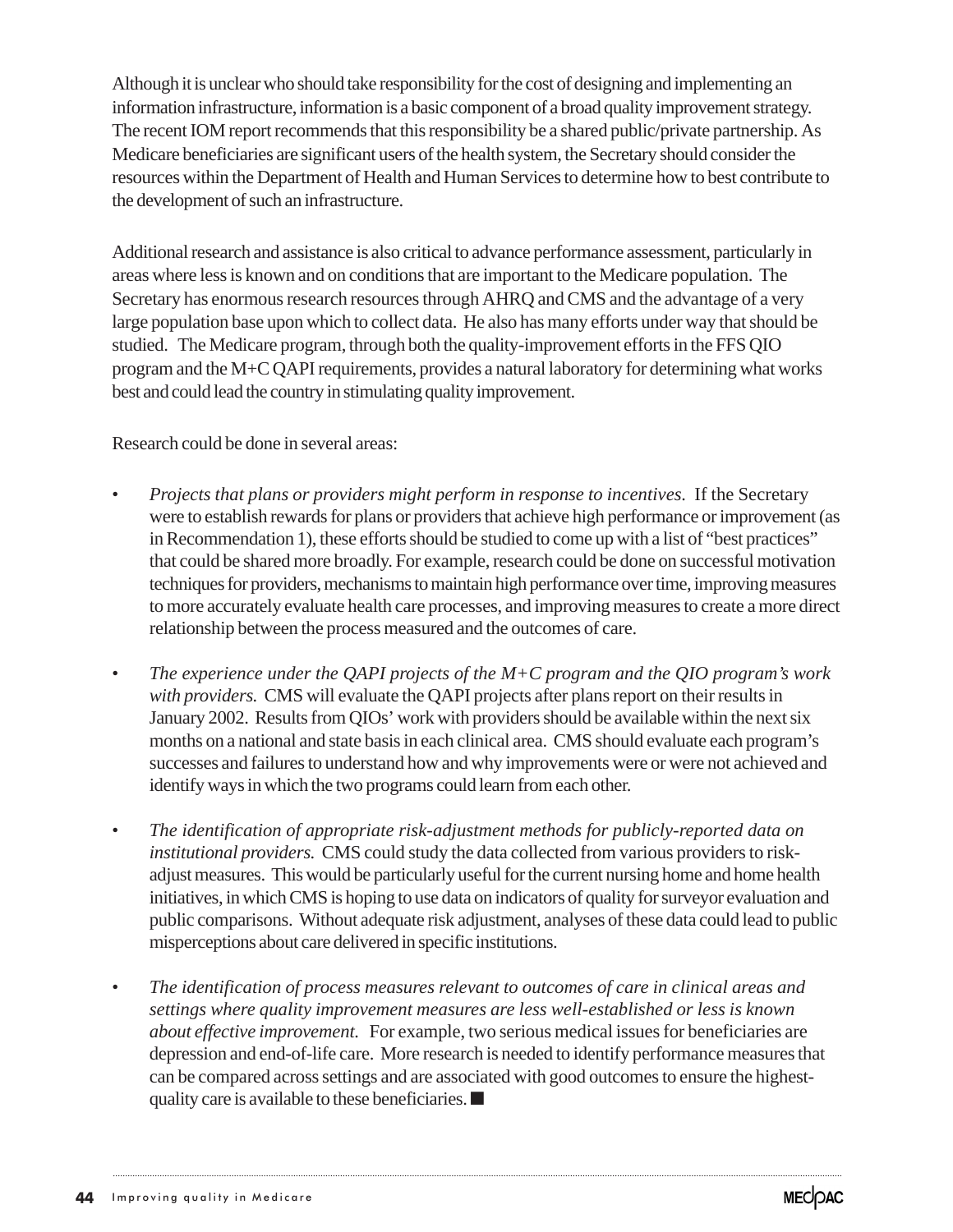# References

Cuerdon T. Center for Medicare and Medicaid Services. E-mail communication to MedPAC. November 9, 2001.

Docteur E. Measuring the quality of care in different settings, Health Care Financing Review. Spring 2001, Vol. 22, No. 3, p. 1–12.

The Institute of Medicine. Crossing the quality chasm: a new health system for the  $21<sup>st</sup>$  Century. Washington (DC), The National Academy Press. 2001.

Medicare Payment Advisory Commission. Report to the Congress: selected Medicare issues. Washington (DC), MedPAC. June 2000.

Medicare Payment Advisory Commission. Report to the Congress: selected Medicare issues. Washington (DC), MedPAC. June 1999.

National Committee for Quality Assurance. The state of managed care quality. Washington (DC), NCQA. 2001.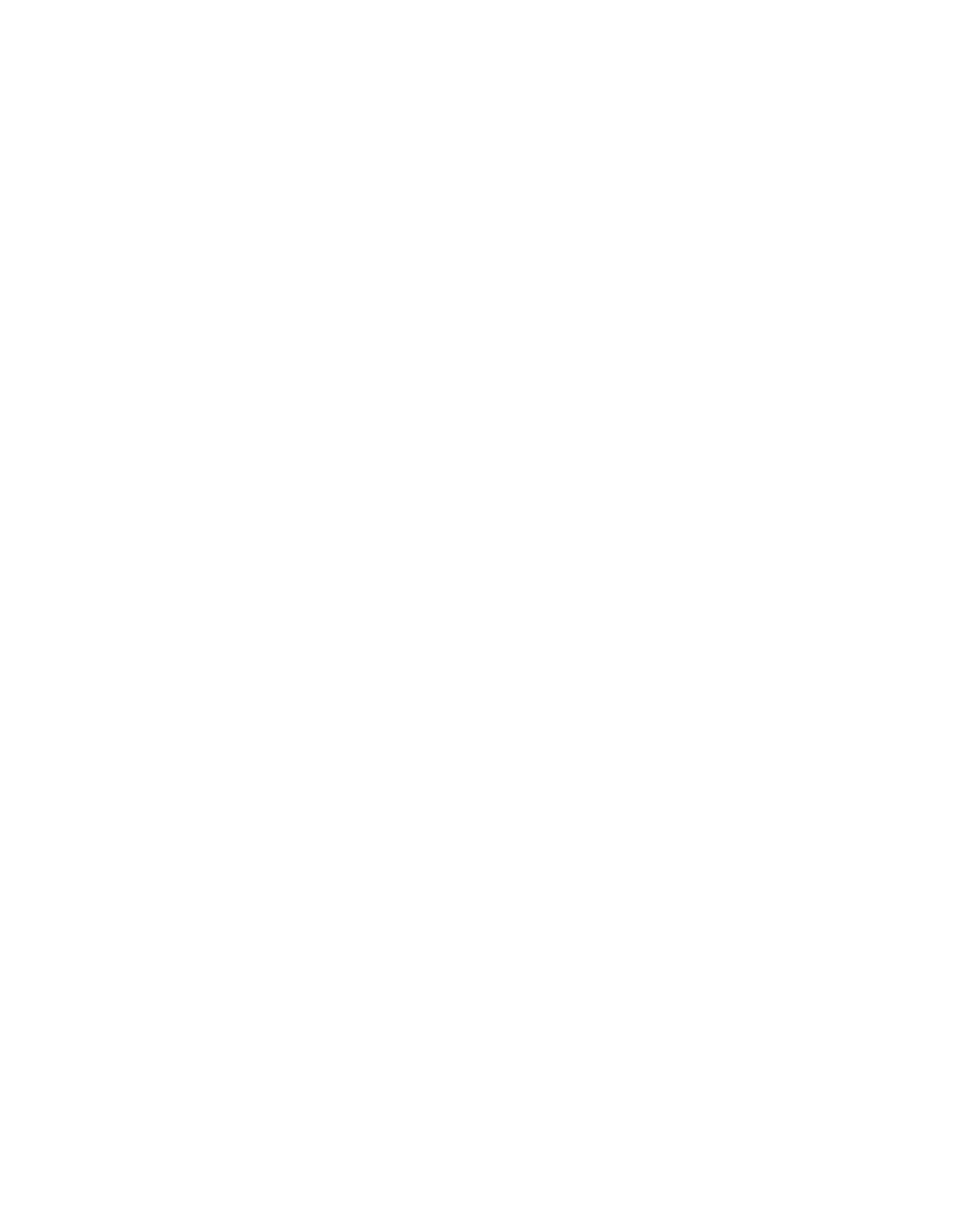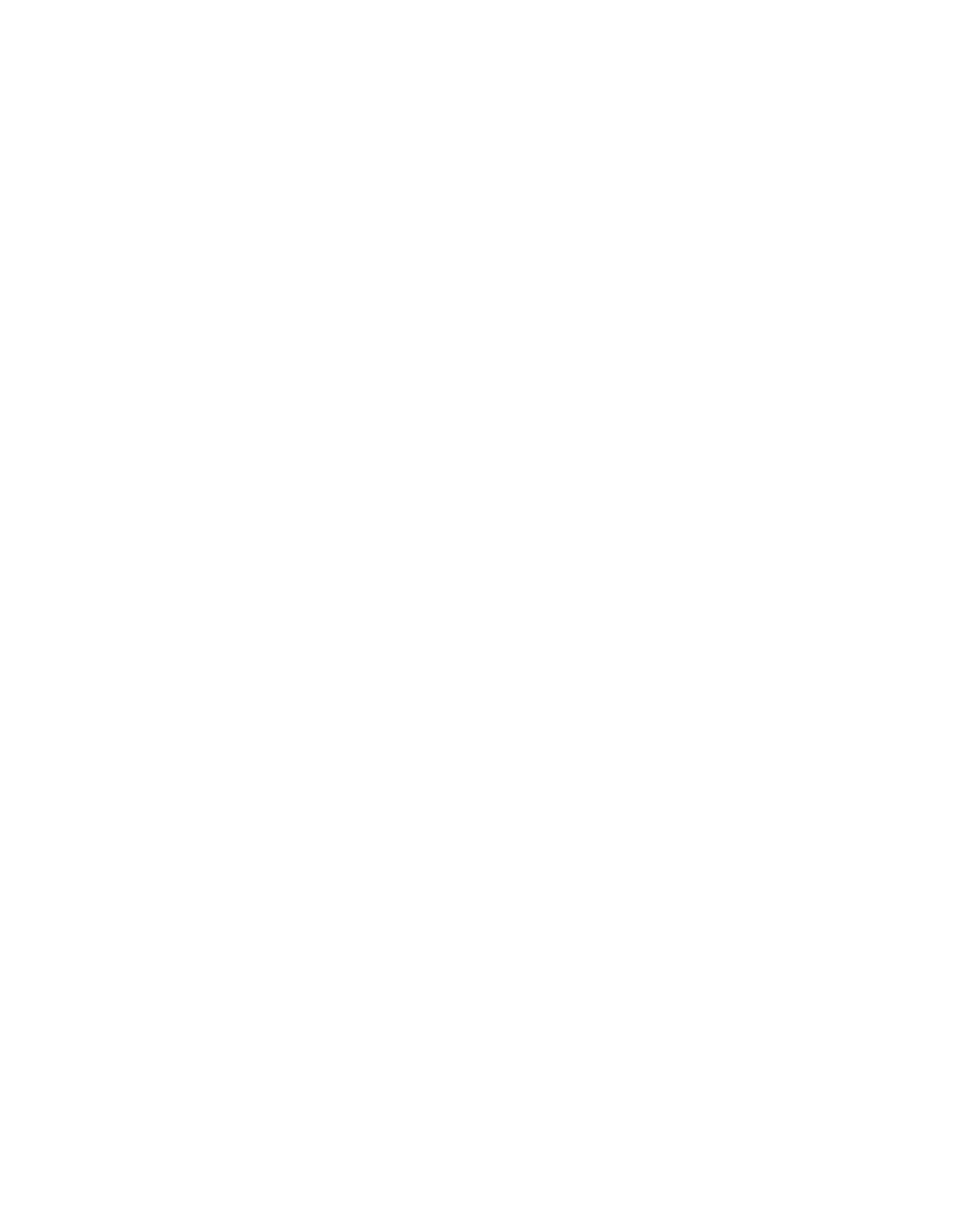In today's health care market, health plans fall on a continuum ranging from highly integrated and managed systems of care to entities that essentially serve a payment function (Wagner 2001). Managed indemnity plans which provide minimal management functions such as precertification of elective admissions, are at one extreme. At the other are closed-panel or staff model health maintenance organizations (HMOs). Between the two extremes are a variety of plan structures including service plans, preferred provider organizations (PPOs), point-of-service (POS) options, and open-panel HMOs (independent practice associations). These organizations vary in their degree of control and accountability, complexity, the amount of operational overhead, and their potential for controlling cost and quality.

Recently, the distinctions between managed care plans and traditional forms of health insurance have become blurred, as hybrid or blended structures have been created to better address the needs and desires of consumers. In particular, there is a significant overlap between characteristics of HMOs and PPOs. To provide more choice to consumers, HMOs that historically used a specified panel of providers now offer POS plans, which allow consumers to seek care from nonparticipating providers, usually at a reduced coverage level. Thus, POS plans combine both HMO and indemnity product characteristics. In a similar manner, certain PPOs that historically were noted for unrestricted access to providers have adopted more managed care characteristics and activities such as case management and gatekeeper functions. The following section discusses the different types of HMOs and PPOs.

### Health maintenance organizations

HMOs provide both financing and delivery of health care services for a defined population (enrollees). Thus, an HMO functions as both a health insurer and a health provider. As a provider, an HMO must ensure access to and quality of health care services for its enrollees. There are several major categories of HMOs:

*Staff model HMO.* In this case, physicians employed by the HMO care for its enrollees. Physicians earn a salary and may receive bonuses or incentives based on their performance. Physicians are usually based in outpatient facilities owned by the HMO that often operate basic support services such as laboratory and radiology departments. Inpatient, nonphysician care is usually provided by facilities in the community, which contract with the HMO. Although staff model HMOs employ physicians in most common specialties, they will often contract with selected subspecialists for health services infrequently required by their enrollees. A staff model HMO exerts control over its physicians, which allows it to better manage the use of services and the quality of care. However, the cost of developing an infrastructure to manage care and quality is high for a staff model HMO, and enrollees have a limited number of practitioners to choose from.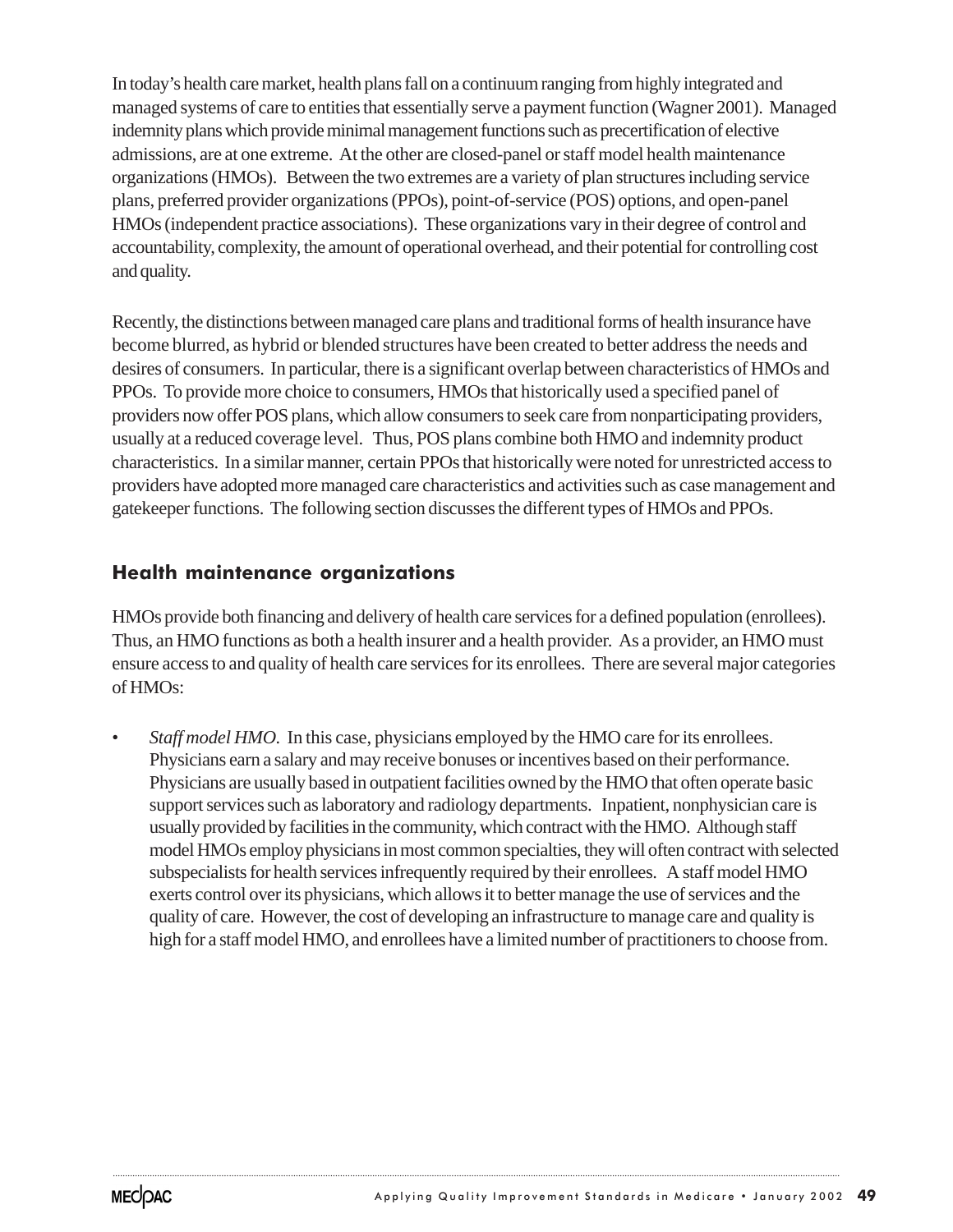- *Group model HMO.* In this model, an HMO contracts with multi-specialty physician groups that provide care to its enrollees. There are two types of group model HMOs: the captive group and the independent group. In the former, the physician group exists to treat the HMO's enrollees.<sup>1</sup> In the latter, an independent multi-specialty group contracts with the HMO to provide care to its beneficiaries. Physicians may see non-HMO patients concurrently. Both the staff model and group model are "closed-panel" HMOs because physicians must be part of the group practice to care for the HMO's enrollees. The group model facilitates utilization management but limits beneficiary choice of providers.
- *Network model HMO.* In this model, the HMO contracts with more than one multi-physician practice or specialty group, which increases geographic access and affords its enrollees greater provider choice. Conditions of participation are dictated by the contract. Network models may be either closed or open panel. In some cases, the network is limited to primary care providers who are compensated on an all-inclusive and capitated basis. In a primary care network model, the physician may be financially responsible or at risk for referrals to non-group specialists.
- *Independent practice association model HMO*. The independent practice association (IPA) is a distinct legal entity, consisting of an association of independent physician practitioners. An HMO contracts with an IPA to provide physician services to its enrollees. Physicians maintain their own offices and continue to treat non-HMO patients. In general, IPA model HMOs are open panel, with broad participation of primary care, specialty and subspecialty physicians. IPAs are of various sizes and can be communitywide or hospital based. In addition, IPAs can be independently established by community physicians or created by an HMO through recruitment of local practitioners. In the second instance, the HMO may require an exclusive contract with the IPA. IPAs are compensated on an all-inclusive capitated basis by the HMO. Subsequently, the IPA compensates its physicians either on a fee-for-service basis or a combination fee-for-service and primary care capitation system. Hence, the HMO transfers financial risk to the IPA. Although the IPA model HMO provides greater choice of physician provider than the staff or group model, utilization management is more difficult because practitioners retain their independence.
- *Direct contract model HMO.* In this type, HMOs contract directly with individual physicians, both primary care providers and specialists, to provide services to their members. As a result, physicians are usually available for beneficiaries to choose from. Physicians are compensated on a fee-for-service basis or a primary care capitation scale. Unlike the IPA model, a direct contract model HMO retains financial risk for providing physician services. Similar to the IPA model, in which physicians remain independent practitioners, utilization management is more difficult in a direct contract model HMO.
- *Mixed model HMO.* As the name implies, a mixed model HMO incorporates and combines features from other types of HMOs. For example, a closed-panel HMO may add an open-panel option to its health plan.
- *Open access HMO*. Open access HMOs are similar to PPOs in that they do not employ a gatekeeper to manage access to or utilization of services.In this model, there is no requirement to see a "gatekeeper" or primary care physician before being referred to a specialist.Frequently, physicians share the financial risk of medical costs in an open access HMO.

<sup>.......................................................................................................................................................................................................................................................................................................</sup> <sup>1</sup> An example of a captive group HMO is the Kaiser Foundation Health Plan, where the Permanente Medical Groups provide all physician services for (and only to) Kaiser's enrollees.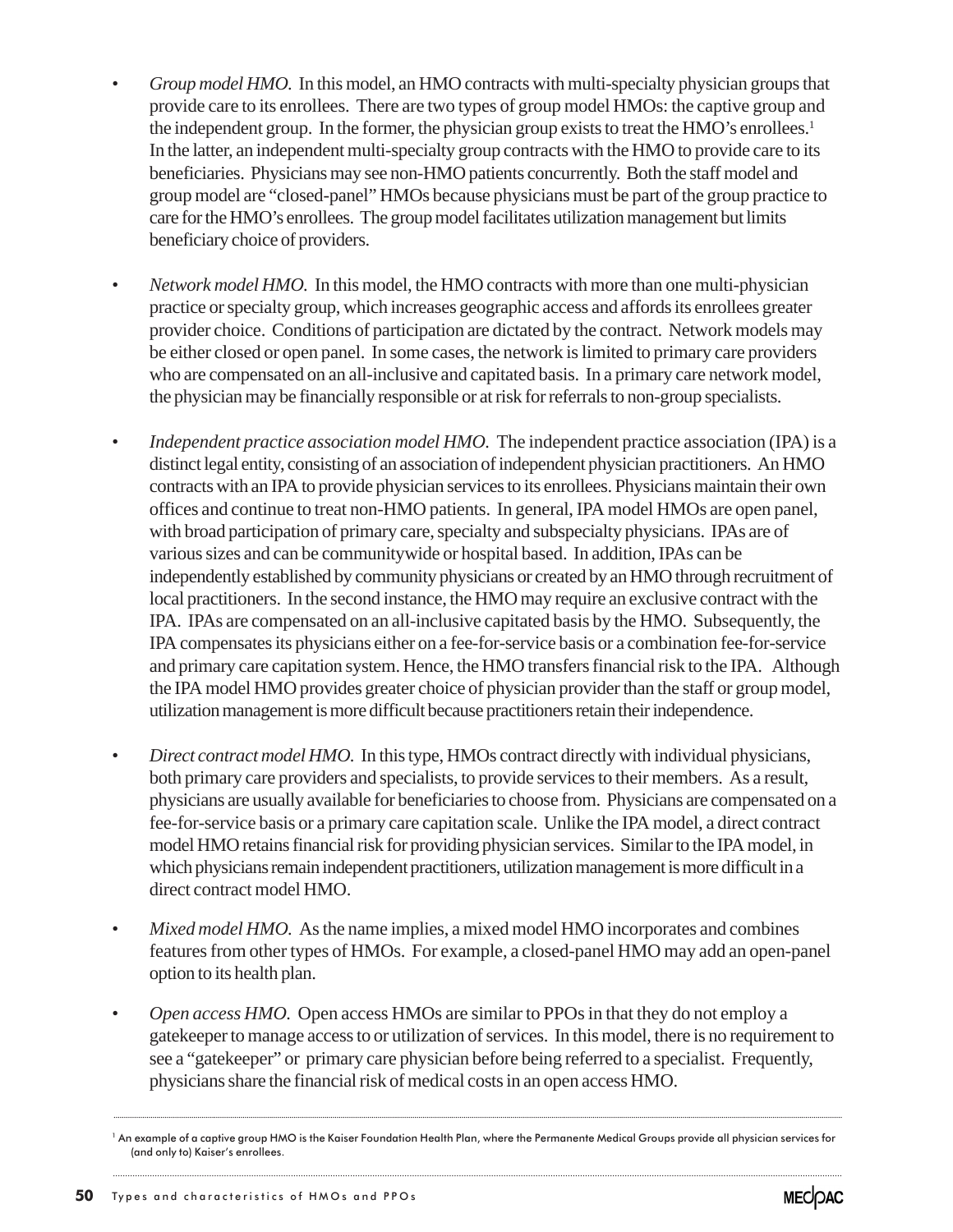- *Self-insured or experience-rated HMO.* In this model, an employer's rate for health services provided by an HMO is based on a fixed monthly payment to cover administrative services and profit; as well as a variable payment based on actual or incurred health care expenses. Some states preclude this type of arrangement.
- *Specialty HMO.* Specialty HMOs provide select aspects of health care such as mental health services, dental care, and vision/eye services.

# Preferred provider organizations

Although the PPO concept has existed for a long time, PPOs have recently become the nation's most popular health care delivery system. A desire for greater flexibility and individual choice propelled PPOs to their current preeminent position in the managed care marketplace. PPO is a term used to describe a variety of different structural arrangements that vary in the degree of integration of their clinical components and, hence, the ability to manage care. All PPOs share a common characteristic: a network of health care providers who have agreed to provide care to patients for a contractually established reimbursement rate. In this regard, PPOs are similar to open-panel HMOs (network, IPA, direct contract, and open access).

There are three general categories of PPOs (American Accreditation Health Care Commission/URAC 2000): lease-type PPO network, managed PPO network (non-risk PPO), and integrated PPO plan (risk PPO). Within each category, there are many variations. In addition, PPOs often blend different aspects of two or more types, creating hybrid or mixed model entities, which in some instances closely resemble HMOs with expanded networks. The general distinctions between the three major types of PPOs are as follows:

- *Lease-type PPO network.* Also referred to as a rental or brokerage PPO, this type "rents" its network of providers to another network or insurer/purchaser but does not sell directly to patients. This model emphasizes expanded provider access and negotiated discounted fee-for-service prices. Traditionally, lease-type PPO networks do not "manage" care to any significant extent.
- *Managed PPO network (non-risk PPO).* In this category, the PPO contracts with a payer such as an insurance company, self-insured employer or third-party administrator. The primary objective of this type of entity is to negotiate significant discounts for health care services from its network providers. In addition, as it name suggests, this type of PPO may perform managed care and/or insurance activities such as payment of claims, utilization management, plan administration, and quality assurance activities. In general, this type of PPO does not directly enroll patients and has limited, if any, contact with them.
- *Integrated PPO plan (risk PPO).* An integrated PPO plan directly enrolls individuals into a health benefits program. It provides similar services as a managed PPO network. In addition, an integrated PPO plan may indirectly bear the financial risk for its enrollees' medical care by partnering with another entity that has a indemnity license. An HMO or insurer may offer an integrated PPO's network in a similar manner as an HMO-sponsored point-of-service plan. ■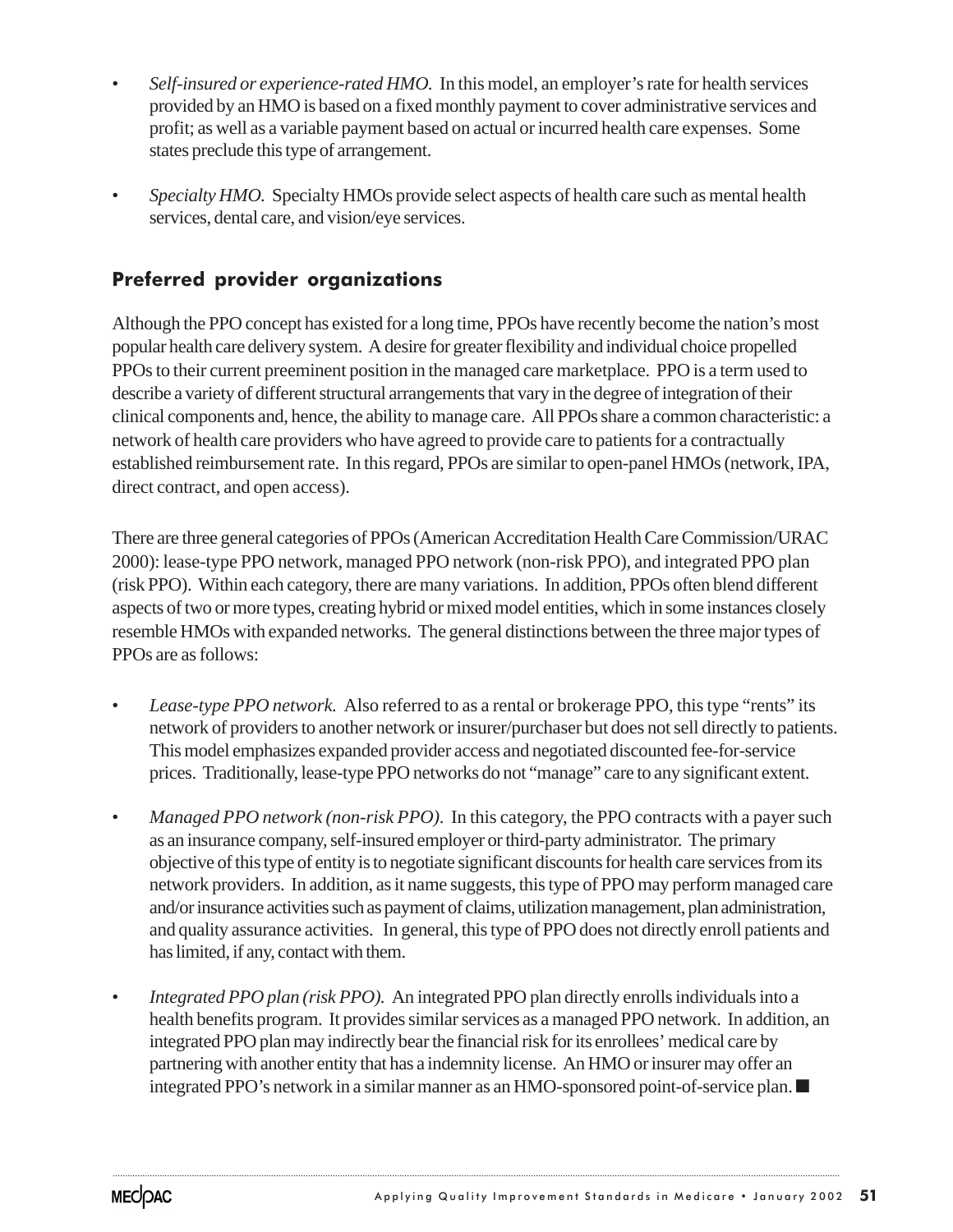# References

The Utilization Review Accreditation Commission (URAC)/the American Accreditation of Healthcare Commission and the American Association of Preferred Provider Organizations (AAPPO). Rise to prominence: the PPO story. Washington (DC), AAPPO/URAC. April 2000.

Wagner ER, Chapter 2, Types of managed care organizations. In Essentials of managed care, fourth edition. (Kongstvedt PR, editor) Gaithersburg (MD), Aspen Publishers, Inc. 2001.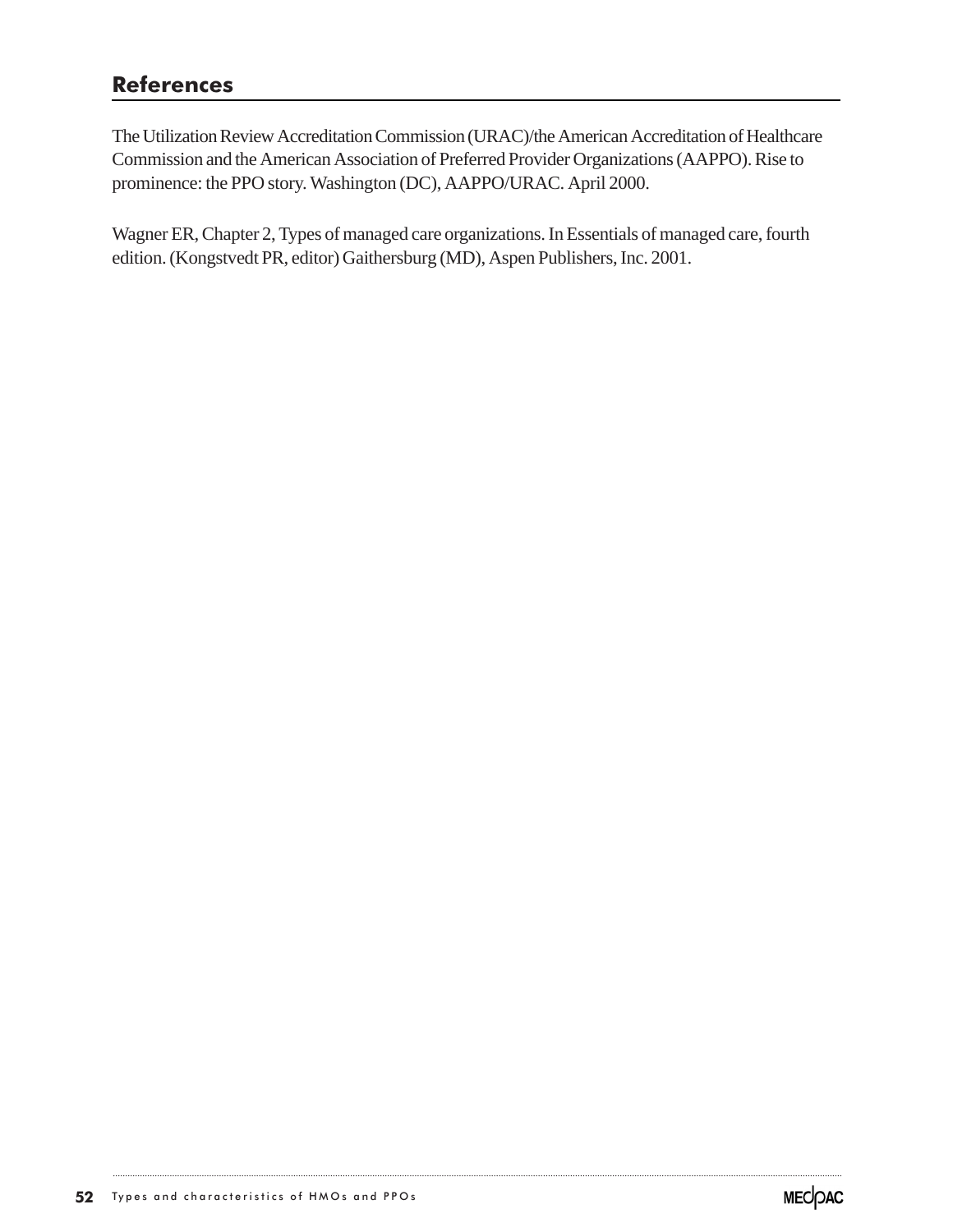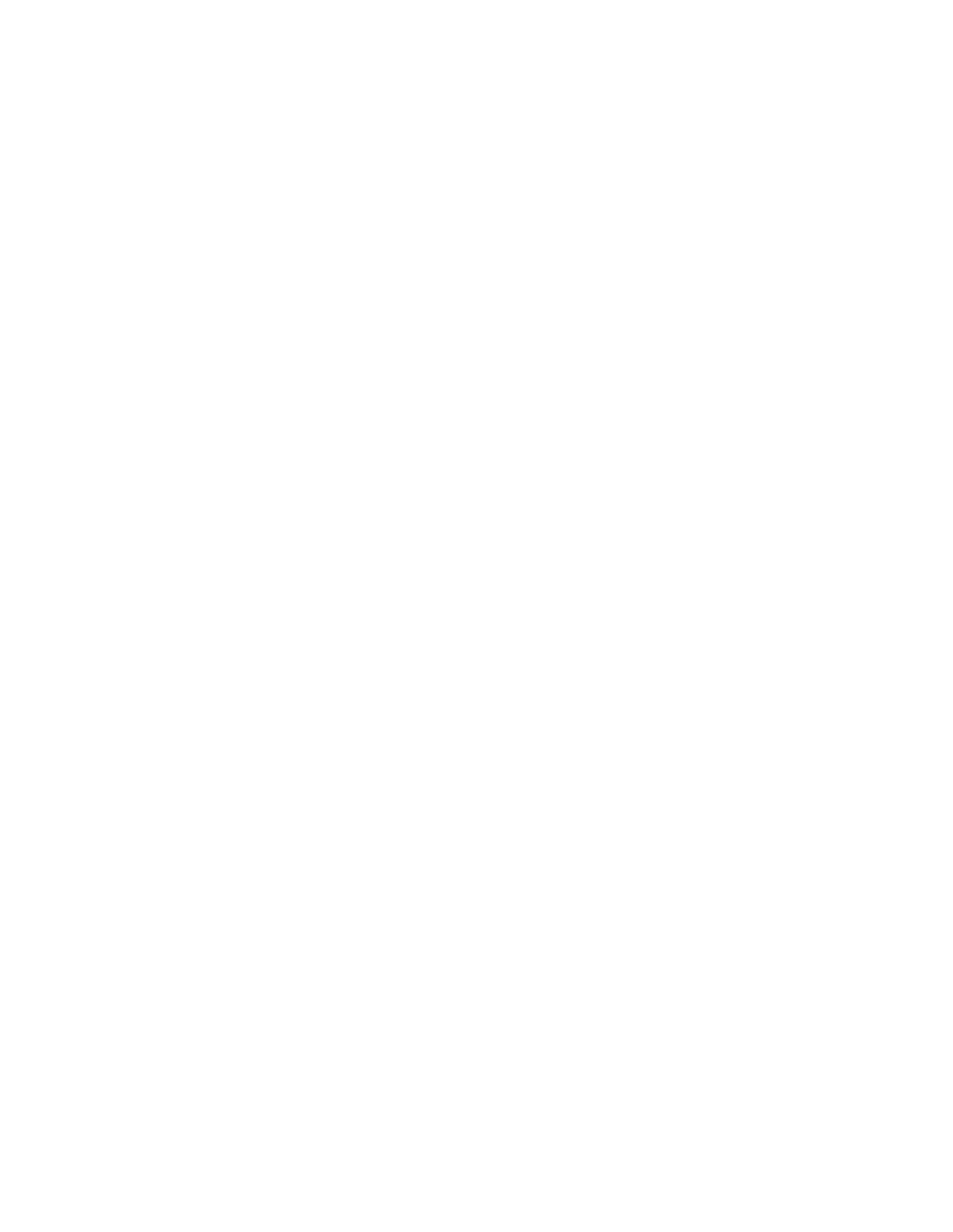In the Medicare, Medicaid, and SCHIP Benefits Improvement and Protection Act of 2000 (BIPA), the Congress required MedPAC to call for individual Commissioner votes on each recommendation, and to document the voting record in its report. The information below satisfies that mandate.

### Recommendation 1

The Secretary should apply appropriate quality improvement standards to plans in the Medicare+Choice program and institutional providers in the fee-for-service program, recognizing differing plan and provider capabilities. He should reward plans and providers for high quality performance and improvement.

| Yes:    | Braun, Burke, DeBusk, Feezor, Hackbarth, Loop, Muller, Nelson, Newhouse, |
|---------|--------------------------------------------------------------------------|
|         | Newport, Raphael, Reischauer, Rowe, Smith, Stowers, Wakefield            |
| Absent: | Rosenblatt                                                               |

### Recommendation 2

The Secretary should reduce duplication between public and private oversight efforts when applying quality improvement standards and measures.

*Yes: Braun, Burke, DeBusk, Feezor, Hackbarth, Loop, Muller, Nelson, Newhouse, Newport, Raphael, Reischauer, Rowe, Smith, Stowers, Wakefield Absent: Rosenblatt*

### Recommendation 3

The Secretary should assist plans and providers to improve quality. He also should encourage and fund research on appropriate measures and innovative mechanisms to improve quality.

| Yes:    | Braun, Burke, DeBusk, Feezor, Hackbarth, Loop, Muller, Nelson, Newhouse, |
|---------|--------------------------------------------------------------------------|
|         | Newport, Raphael, Reischauer, Rowe, Smith, Stowers, Wakefield            |
| Absent: | Rosenblatt                                                               |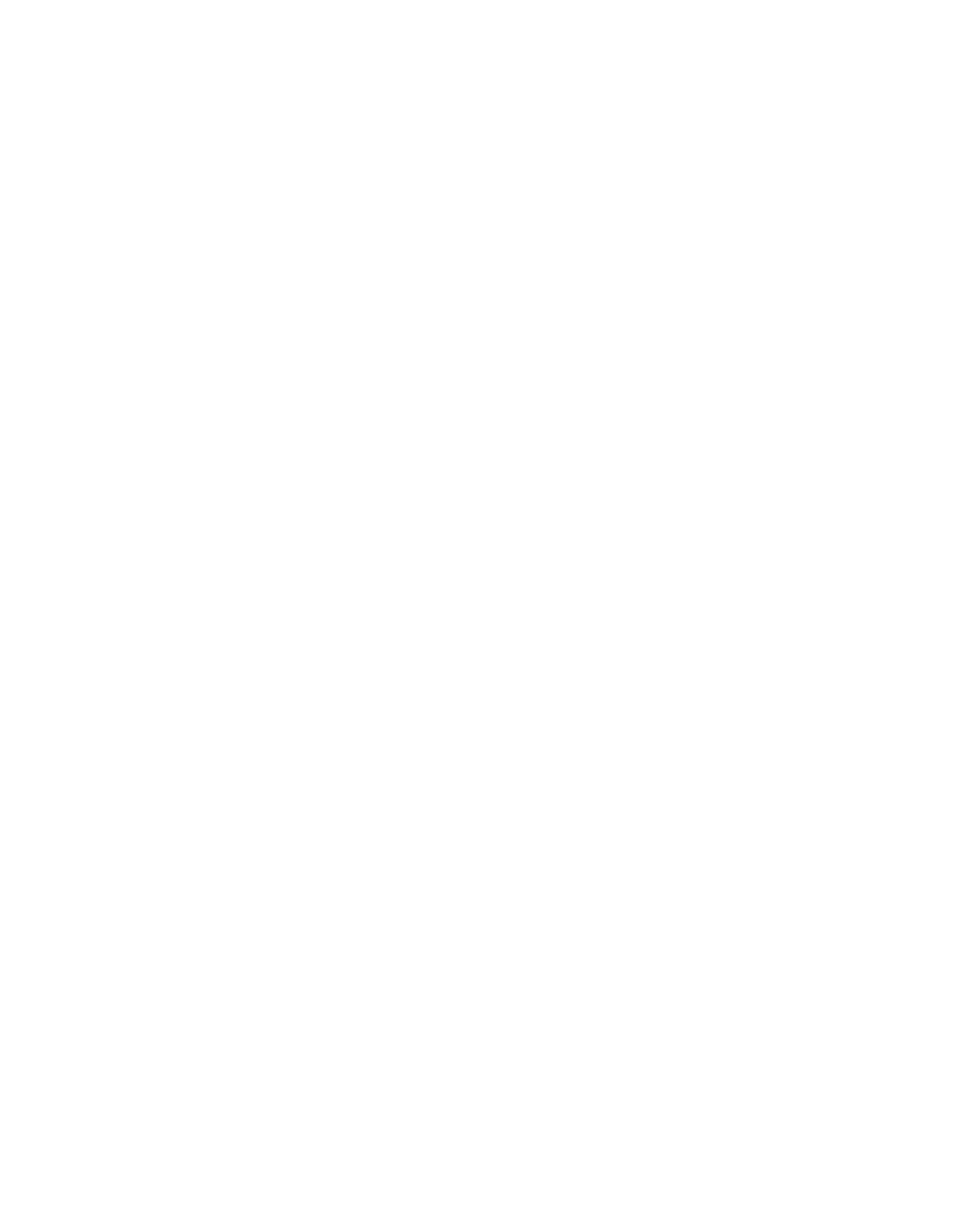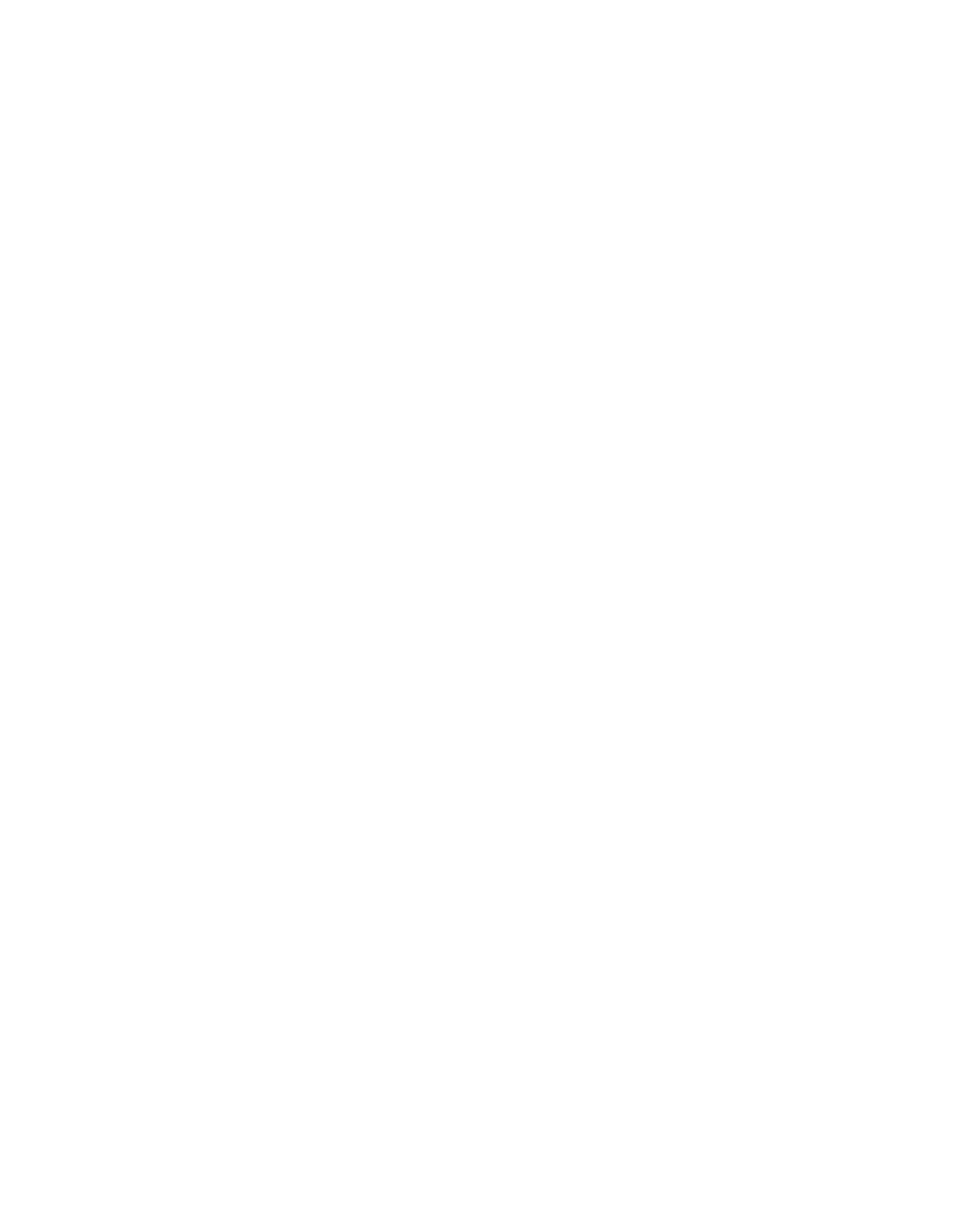### Commission members

Glenn M. Hackbarth, J.D., chairman *Independent consultant* Bend, OR

#### Robert D. Reischauer, Ph.D., vice chairman *The Urban Institute* Washington, DC

*Term expires April 2002* ..................................................................................................... *Term expires April 2003*

Beatrice S. Braun, M.D. *AARP Board of Directors* Spring Hill, FL

Floyd D. Loop, M.D. *The Cleveland Clinic Foundation* Cleveland, OH

Janet G. Newport *PacifiCare Health Systems* Santa Ana, CA

Carol Raphael *Visiting Nurse Service of New York* New York, NY

#### Mary K. Wakefield, Ph.D., R.N., F.A.A.N.

*Center for Rural Health University of North Dakota* Grand Forks, ND

Autry O.V. "Pete" DeBusk *DeRoyal* Powell, TN

Glenn M. Hackbarth, J.D.

Alan R. Nelson, M.D. *American College of Physicians– American Society of Internal Medicine* Washington, DC

#### Robert D. Reischauer, Ph.D.

David A. Smith *AFL-CIO* Washington, DC

Ray E. Stowers, D.O. *Oklahoma State University College of Osteopathic Medicine* Tulsa, OK

.......................................................................................................................................................................................................................................................................................................................

*Term expires April 2004* .................................................................................................... .....................................................................................

> Sheila P. Burke, M.P.A., R.N., F.A.A.N. *Smithsonian Institution* Washington, D.C.

**Allen D. Feezor** *California Public Employees' Retirement System* Sacramento, CA

Ralph W. Muller *University of Chicago Hospitals and Health Systems* Chicago, IL

Joseph P. Newhouse, Ph.D. *Harvard University* Boston, MA

Alice Rosenblatt, F.S.A., M.A.A.A. *WellPoint Health Networks* Thousand Oaks, CA

John W. Rowe, M.D. *Aetna Inc.* Hartford, CT